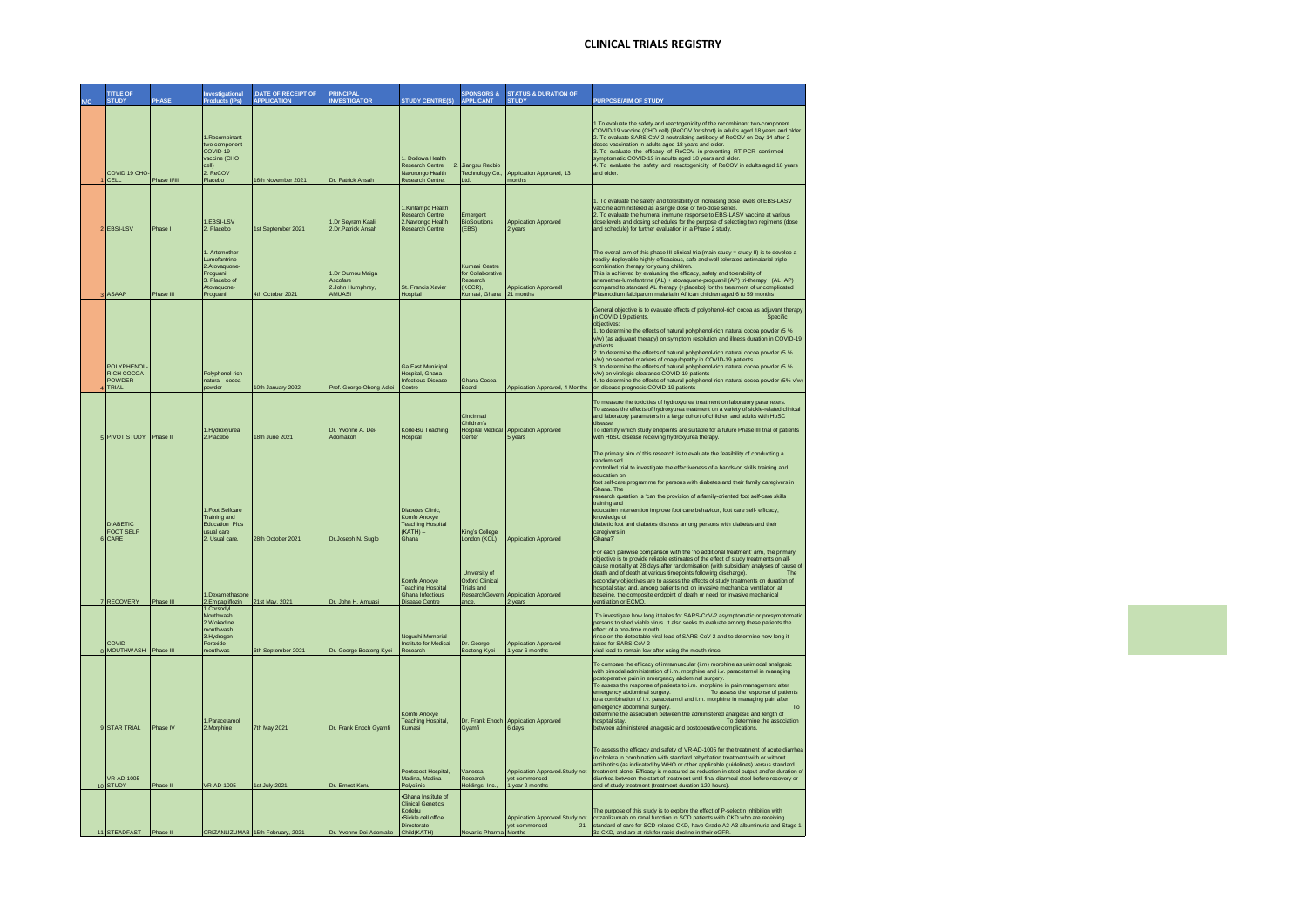|    | <b>TITLE OF</b><br><b>STUDY</b> | PHASE     | Investigational<br><b>Products (IPs)</b>                                                                                                                                   | <b>,DATE OF RECEIPT OF</b><br><b>APPLICATION</b> | <b>PRINCIPAL</b><br><b>INVESTIGATOR</b>        | <b>STUDY CENTRE(S</b>                                                                                                                                                             | <b>SPONSORS &amp;</b><br><b>APPLICANT</b>                      | <b>STATUS &amp; DURATION OF</b><br><b>STUDY</b>                                                                         | <b>URPOSE/AIM OF STUDY</b>                                                                                                                                                                                                                                                                                                                                                                                                                                                                                                                                                                                                                                                                                                                                                                                                                                                                                                                                                                                                                                                                                                                                                                                                                                                                                                                                                                                                                                                                                                                                                                                                                                                                                                                           |
|----|---------------------------------|-----------|----------------------------------------------------------------------------------------------------------------------------------------------------------------------------|--------------------------------------------------|------------------------------------------------|-----------------------------------------------------------------------------------------------------------------------------------------------------------------------------------|----------------------------------------------------------------|-------------------------------------------------------------------------------------------------------------------------|------------------------------------------------------------------------------------------------------------------------------------------------------------------------------------------------------------------------------------------------------------------------------------------------------------------------------------------------------------------------------------------------------------------------------------------------------------------------------------------------------------------------------------------------------------------------------------------------------------------------------------------------------------------------------------------------------------------------------------------------------------------------------------------------------------------------------------------------------------------------------------------------------------------------------------------------------------------------------------------------------------------------------------------------------------------------------------------------------------------------------------------------------------------------------------------------------------------------------------------------------------------------------------------------------------------------------------------------------------------------------------------------------------------------------------------------------------------------------------------------------------------------------------------------------------------------------------------------------------------------------------------------------------------------------------------------------------------------------------------------------|
|    | 12 HOPE KIDS 2 Phase III        |           | 1.Voxelotor<br>2.Placebo<br>1.SARS-CoV2                                                                                                                                    | 16th December 2020                               | Dr. Catherine Segbefia                         | Korlebu Teaching<br><b>Hospital Department</b><br>of Child Health<br>·Sickle cell office<br>Directorate<br>Child(KATH)                                                            | Global Blood<br>Therapeutics,<br>inc                           | Application Approved. Study not<br>yet commenced<br>38<br>Months                                                        | The purpose is to evaluate the effect of voxelotor compared to placebo on the<br>transcranial Doppler(TCD) time-averaged mean of the maximum velocity(TAMMV)<br>arterial cerebral blood flow at 24 weeks in SCD participants >2 to < 15 years of age<br>with conditional (170 to <200cm/sec) TCD flow velocity.                                                                                                                                                                                                                                                                                                                                                                                                                                                                                                                                                                                                                                                                                                                                                                                                                                                                                                                                                                                                                                                                                                                                                                                                                                                                                                                                                                                                                                      |
|    | 13 VAT00008                     | Phase III | prefusion Spike<br>delta TM with<br>AS03 adjuvant,<br>monovalent<br>2.SARS-CoV2<br>prefusion Spike<br>delta TM with<br>AS03 adjuvant,<br>bivalent<br>3.Matching<br>placebo | 26th May, 2021                                   | Dr. Kwaku Poku Asante                          | *Navrongo Health<br>Research Centre<br>*Kintampo Health<br>Research Centre<br>Kwame Nkrumah<br>University of Science<br>and Technology<br>(KNUST)                                 | SANOFI                                                         | Application Approved. Actively<br>Enrolling at KCCR and<br>Navorongo while Kintampo<br>closed enrolment<br>18<br>months | To assess, in participants who are SARS-CoV-2 naïve,<br>the clinical efficacy of the CoV2 preS dTM-AS03<br>vaccines for the prevention of symptomatic COVID-19<br>occurring ≥ 14 days after the second injection. To assess the safety of the CoV2<br>preS dTM-AS03<br>vaccines compared to placebo throughout the study.                                                                                                                                                                                                                                                                                                                                                                                                                                                                                                                                                                                                                                                                                                                                                                                                                                                                                                                                                                                                                                                                                                                                                                                                                                                                                                                                                                                                                            |
| 14 | <b>BURULIRIFDA</b>              | Phase III | 1.Rifampicin<br>2.Clarithromycin<br>3.Dialkylcarbam<br>oyl chloride                                                                                                        | (DACC) Dressing 12th December 2020               | Prof. Richard Phillips                         | KCCR <sup></sup><br>Ga East munical<br>hospital<br>·Pakro Health Centre<br>Wassa Amenfi Fast<br>Hospital<br>School of Public                                                      | ondon school a<br><b>lygiene</b> and<br>Tropical<br>Medicine   | Application Approved. Study not<br>vet commenced<br>2 Years<br>6 Months                                                 | Compare the time to clearance of viable Mycobacterium from wounds of patients<br>treated with high-dose rifampicin and DACC dressings (HR-DACC) to those<br>receiving standard dose rifampicin and DACC dressings                                                                                                                                                                                                                                                                                                                                                                                                                                                                                                                                                                                                                                                                                                                                                                                                                                                                                                                                                                                                                                                                                                                                                                                                                                                                                                                                                                                                                                                                                                                                    |
|    | 15 EMODEPSIDE Phase II          |           | Emodepside<br>(5mg)                                                                                                                                                        | 5th November, 2020                               | Dr. Nicholas Opoku                             | <b>Health Research</b><br>Centre, (UHAS).<br>Municipal Hospital,<br>Hohoe, Volta Region,<br>Ghana<br>Kpassa, Nkwanta-<br>North District, Oti<br>Region, Ghana                     | <b>DNDi</b> (Drugs for<br>Neglected<br>Diseases<br>initiative) | <b>Application Approved.Study</b><br>67<br>commenced<br>months                                                          | The purpose of this study is to<br>*Ensure the safety and tolerability of emodepside after single oral doses<br>administered as solution (liquid service formulation, LSF) or immediate release (IR)<br>tablets in healthy male subiects<br>*Plasma PK of emodepside (solution and tablets), the effect of food on the<br>bioavailability of emodepside                                                                                                                                                                                                                                                                                                                                                                                                                                                                                                                                                                                                                                                                                                                                                                                                                                                                                                                                                                                                                                                                                                                                                                                                                                                                                                                                                                                              |
| 16 | <b>BURULINOX</b>                | Phase III | 1.Nitric Oxide<br>generating<br>dressing<br>(FDX110TM)<br>2.Vaseline<br>Gauze dressing<br>materials                                                                        | 24th September 2018                              | Prof. Richard Odame<br>Phillips                | 1.Kumasi Centre for<br>Collaborative<br>Research in Tropical<br>Medicine<br>2.Agogo<br>Presbyterian Hospital<br>3. Tepa Government<br>Hospital<br>4.Dunkwa<br>Government Hospital | <b>Kumasi Center</b><br>For Collaborativ<br>Research<br>(KCCR) | Application Approved Study yet<br>to commence<br>36<br><b>MONTHS</b>                                                    | Buruli ulcer is a neglected disease caused by infection with Mycobacterium<br>ulcerans (Mu), which manifests as large, disfiguring skin ulcers mainly in children<br>aged 5 to 15 years. Access to treatment in rural areas can be challenging and late<br>presentation is typical, due to fear, stigma, suspicion about conventional medicine<br>and economic consequences for poor families. The current recommended regimen<br>of oral rifampicin together with intramuscular streptomycin or clarithromycin for 8<br>weeks is far from ideal, particularly given the increasing global threat of<br>antimicrobial resistance. Although the disease can be cured in most patients who<br>adhere to this regimen, healing rates are highly variable even in patients with<br>seemingly similar lesions.<br>The purpose of the study is to compare the healing measured by the percentage<br>area reduction of EDX110 dressing with oral rifampicin and clarithromycin (EDX-<br>RC) versus 'Usual Care' with routine Vaseline gauze dressing and oral rifampicin<br>and clarithromycin (VG-RC)                                                                                                                                                                                                                                                                                                                                                                                                                                                                                                                                                                                                                                                      |
| 17 | <b>TyVEGHA</b>                  | Phase IV  | 1.Typbar TCV<br>Vi polysaccharide<br>tetanus toxoid<br>conjugate<br>vaccine)<br>2.Meningococcal<br>Group A<br>conjugate vaccine<br>(MCV-A 5)                               | 3rd March 2021                                   | Prof. Ellis Owusu-Dabo                         | Agogo Trial<br>Center/KNUST-<br><b>International Vaccine</b><br>Institute (IVI)<br><b>Collaborating Cente</b>                                                                     | International<br>Vaccine Institut                              | Application Approved Study<br>commenced<br>3 Years 5<br>months                                                          | The purpose of the study is to<br>. To determine the total protection conferred by single-dose vaccination with Vi-TT<br>against blood culture-confirmed symptomatic S. Typhi infection in the intervention<br>vaccine clusters, compared with the control vaccine clusters<br>To investigate the safety outcomes associated with Vi-TT vaccination in the<br>intervention vaccine recipients compared with the comparator vaccine recipients<br>. To determine the overall protection of Vi-TT vaccination against blood culture-<br>confirmed symptomatic infection caused by S. Typhi in intervention clusters<br>compared with control clusters<br>. To determine the total protection of Vi-TT vaccination against severe TF in the<br>intervention vaccine recipients compared with the comparator vaccine recipients<br>· To determine the overall protection of Vi-TT vaccination against severe TF caused<br>by S. Typhi in intervention clusters compared with control clusters<br>· To investigate the total protection of Vi-TT vaccination against clinical TF (defined<br>below in "Trial Outcome Measures") in the intervention vaccine recipients compared<br>with the comparator vaccine recipients<br>. To investigate the overall protection of Vi-TT vaccination against clinical TF in<br>intervention clusters compared with control clusters<br>. To measure the indirect protection conferred by single-dose vaccination with Vi-<br>TT against blood culture-confirmed symptomatic S. Typhi infection in the<br>intervention vaccine clusters, compared with the control vaccine clusters<br>· To investigate the immunogenicity profile in a subset of Vi-TT recipients<br>compared with the comparator vaccine recipients |
| 18 | <b>SPUTNIK</b><br><b>LIGHT</b>  | Phase III | 1.Sputnik Light<br>Vector Vaccine<br>2.Placebo                                                                                                                             | 5th March 2021                                   | 1. Dr. Nana Akosua Ansah<br>2. Dr. Alberta Amu | 1. Navrogo Health<br>Research<br>2. Centre Dodowa<br><b>Health Research</b><br>Centre Ghana                                                                                       | <b>LLC</b>                                                     | <b>Application Approved</b><br>Human Vaccine Enrolment closed participants<br>are in follow up 8 months                 | The purpose of the study is to<br>Assess efficacy of the Sputnik-Light vector vaccine against the SARS-CoV-2-<br>induced coronavirus infection compared to placebo<br>Assess tolerability and safety of the Sputnik-Light vector vaccine against the<br>SARS-CoV-2-induced coronavirus infection compared to placebo<br>Assess humoral immunogenicity of the Sputnik-Light vector vaccine against the<br>SARS-CoV-2-induced coronavirus infection compared to placebo on Subset A.<br>Assess protective properties of the SputnikLight vector vaccine against the<br>SARSCoV-2-induced coronavirus infection compared to placebo for prevention of<br>serologically confirmed SARS-CoV-2 infection<br>Assess efficacy of the Sputnik-Light vector vaccine against the SARS-CoV-2-<br>induced coronavirus infection compared to placebo based on severity of COVID-19<br>disease                                                                                                                                                                                                                                                                                                                                                                                                                                                                                                                                                                                                                                                                                                                                                                                                                                                                      |

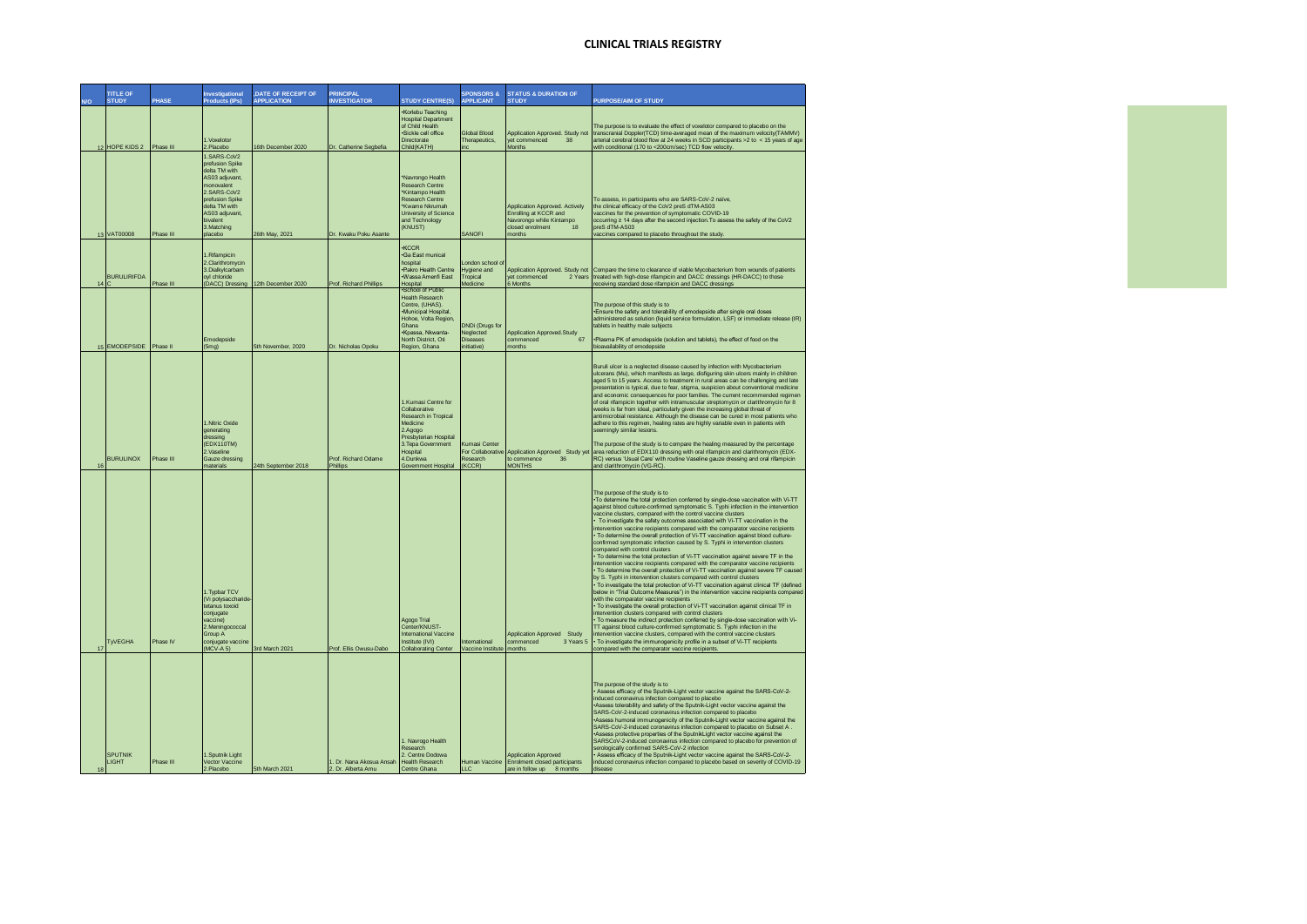| WΩ | <b>TITLE OF</b><br><b>STUDY</b> | PHASE          | Investigational<br><b>Products (IPs)</b>                                                                                                 | , DATE OF RECEIPT OF<br><b>APPLICATION</b> | <b>PRINCIPAL</b><br><b>INVESTIGATOR</b> | <b>STUDY CENTRE(S)</b>                                                                                                                                                                                                                                                    | <b>SPONSORS &amp;</b><br>APPLICANT                                                                                                                                                                               | <b>STATUS &amp; DURATION OF</b><br><b>STUDY</b>                                                        | <b>PURPOSE/AIM OF STUDY</b>                                                                                                                                                                                                                                                                                                                                                                                                                                                                                                                                                                                                                                                                                                                                                                                                                                                                                                                                                                                                                                                                                           |
|----|---------------------------------|----------------|------------------------------------------------------------------------------------------------------------------------------------------|--------------------------------------------|-----------------------------------------|---------------------------------------------------------------------------------------------------------------------------------------------------------------------------------------------------------------------------------------------------------------------------|------------------------------------------------------------------------------------------------------------------------------------------------------------------------------------------------------------------|--------------------------------------------------------------------------------------------------------|-----------------------------------------------------------------------------------------------------------------------------------------------------------------------------------------------------------------------------------------------------------------------------------------------------------------------------------------------------------------------------------------------------------------------------------------------------------------------------------------------------------------------------------------------------------------------------------------------------------------------------------------------------------------------------------------------------------------------------------------------------------------------------------------------------------------------------------------------------------------------------------------------------------------------------------------------------------------------------------------------------------------------------------------------------------------------------------------------------------------------|
|    | SHEA LIDO<br>19                 | Phase III      | 1.Optilube<br><b>Active Sterile</b><br><b>Lubricating Jelly</b><br>2.Shealube                                                            | 10th September 2020                        | Dr. Kekeli Kodio Adanu                  | Ho Teaching Hospital                                                                                                                                                                                                                                                      | University of<br><b>Health and Allied</b><br>Sciences                                                                                                                                                            | Application Approved Study<br>commenced<br>12 months                                                   | This study is a randomized controlled trial which compares the effectiveness,<br>complications and ease of use of shea butter as a surgical lubricant to lidocaine gel<br>The purpose is to:<br>. To determine the ease of use of shea butter by clinicians as compared to lidocaine<br>gel as a lubricant for rectal examination.<br>. To determine the complication rate related to the use of shea butter as a lubricant<br>for rectal examination<br>. To ascertain the complication rate associated with the use of lidocaine gel as a<br>lubricant for rectal examination<br>*To compare the complication rate related to the use of shea butter to that of<br>lidocaine gel                                                                                                                                                                                                                                                                                                                                                                                                                                    |
|    | CECOLIN<br>20                   | Phase III      | 1.Cecolin <sup>®</sup><br>2.Gardasil <sup>®</sup>                                                                                        | 1st September 2020                         | Prof. Tsiri Agbenyega                   | Agogo Asante Akim<br>North District                                                                                                                                                                                                                                       | PATH                                                                                                                                                                                                             | 30<br><b>Application Approved</b><br>months                                                            | The purpose of this study is to demonstrate the non-inferiority of Cecolin®<br>administered on 0, 6-month; 0, 12-month; and 0, 24-month two-dose regimens, to<br>Gardasil® using a 0, 6-month two-dose regimen, based on HPV Immunoglobulin G<br>(IgG) antibody levels measured one month after the last dose for HPV types 16 and                                                                                                                                                                                                                                                                                                                                                                                                                                                                                                                                                                                                                                                                                                                                                                                    |
|    | CHEETAH<br>21                   | Pilot          | Sterile Gloves<br>2.Sterile<br>Surgical<br>Instrument                                                                                    | 1st June 2020                              | Professor Stephen Tabiri                | <b>Cape Coast Teaching</b><br>Hospital<br>.Fffiah Nkwanta<br>Regional Hospital<br>. Holy Family Hospital<br>- Berekum<br>. Holy Family Hospital<br>- Techiman<br><b>KATH</b><br>*Korle Bu<br>·Salaga Municipal<br>Hospital<br>·St Theresa's Hospital<br>·Sunyani Regional | Birmingham<br><b>Clinical Trials</b><br>Unit, University<br>of Birmingham                                                                                                                                        | Application Approved Actively<br>24 Months<br>Enrolling                                                | To purpose of this study is to assess whether the practice of using separate, sterile<br>gloves and instruments to close wounds at the end of surgery can reduce surgical<br>site infection at 30-days post-surgery for patients undergoing clean-contaminated,<br>contaminated or dirty abdominal surgery, compared to current routine hospital<br>practice.                                                                                                                                                                                                                                                                                                                                                                                                                                                                                                                                                                                                                                                                                                                                                         |
|    | <b>ASTAWOL</b>                  | Phase II       | Rifampicin<br>2.Albendazole                                                                                                              | 25th June 2020                             | Prof. Alexander Yaw<br>Debrah           | ·Bawku west<br><b>Builsa South</b><br>·Nabdam Fumbisi<br>·Garu-Tempane<br>·Kayoro                                                                                                                                                                                         | Kumasi Centre<br>for Collaborative<br>Research<br>(KCCR),<br>Kumasi, Ghana                                                                                                                                       | Application Approved Actively<br>Enrolling<br>24 months                                                | The purpose of this study is to<br>. To show efficacy (Depletion of Wolbachia) of the combination of Rifampicin plus<br>Albendazole against lymphatic filariasis using PCR compared to treatment with<br>albendazole and "no treatment" (other than ivermectin) - Lymphatic Filariasis (LF)<br>triol<br>*To show efficacy (depletion of Wolbachia and interruption of embryogenesis in<br>female adult worms) of the combination of Rifampicin plus Albendazole, using PCR<br>and immunohistology compared to treatment with albendazole and "no treatment"<br>(other than ivermectin) - Onchocerciasis trial                                                                                                                                                                                                                                                                                                                                                                                                                                                                                                         |
|    | CROWN<br>CORONATION             | Phase III      | 1 Measles<br>Rubella Vaccine<br>2.Matching<br>Placebo<br>3.AstraZeneca<br>vaccine                                                        | 7th September 2020                         | Prof. Kwadwo Koram                      | Ga East Municipal<br>Hospital<br>·Korle-Bu Teaching<br>Hospital<br>$-ITGMC$<br>.Fffig.Nkwanta<br>Hospital<br>·Pentecost Treatment<br>Center                                                                                                                               | Each country<br>serves as its<br>own sponsor bu<br>will receive<br>funding from the<br>Covid 19<br>Therapeutics<br>Accelerator and<br>Gates<br>Foundation<br>through<br>Washington<br>University in St.<br>Louis | <b>Application Approved Enrolment</b><br>closed, Participants are receiving<br>reatment<br>8<br>Months | The purpose of this study is to determine that MR vaccine increases the likelihood<br>of making the specific AstraZeneca COVID-19 vaccine more effective in people<br>with prior exposure to the MR vaccine.<br>This study has two different groups: one group will receive the active MR vaccine<br>and one will receive a placebo. Thirty and sixty days later, participants in each<br>group will receive the AstraZeneca COVID-19 vaccine.                                                                                                                                                                                                                                                                                                                                                                                                                                                                                                                                                                                                                                                                        |
|    | MDGH-MOX<br>24                  | Phase I        | Moxidectin tablet<br>(2mq)                                                                                                               | February 2020                              | Dr. Nicholas Opoku                      | School of Public<br><b>Health Research</b><br>Centre. University of<br><b>Health and Allied</b><br>Health Sciences, Ho.                                                                                                                                                   | Medicines<br>Development for<br><b>Global Health</b>                                                                                                                                                             | <b>Application Approved Actively</b><br>Enrolling<br>12 months                                         | To characterize the pharmacokinetics and safety of moxidectin in children (aged 4<br>to 11 years) and adolescents (aged 12 to 17 years) and to enable determination of<br>an optimal dose for treatment of children 4 to 11 years                                                                                                                                                                                                                                                                                                                                                                                                                                                                                                                                                                                                                                                                                                                                                                                                                                                                                     |
|    | MUI TIMAI                       | Phase II       | 1.Artesunate<br>Pyronaridine<br>(Pyramax<br>2.Atovaquone<br>Proguanil<br>(Malarone)<br>3.Clindamycin<br>4. Foscidom vsin<br>5.Artesunate | 27th July 2020                             | PI(s)<br>Dr. Oumou Maiga (KCCR) Gabon   | St. Francis Xavier<br><b>Hospital Assin Fosu.</b><br>Ghana                                                                                                                                                                                                                | Department of<br>Tropical<br>Medicine,<br><b>Bernhard Nocht</b><br>Institute for<br>Tropical<br>Medicine<br>(BNITM)                                                                                              | <b>Application Approved</b><br>Enrolment closed, participants in<br>follow up only<br>7 months         | Specific drugs were carefully considered during the design of this study. The<br>outcome of this consideration was that the specific multi-therapeutic ACT<br>combinations, discussed below, were decided on based on the following aspects:<br>efficacy, potential for drug interactions, modes-of-action, half-life of the individual<br>drugs, parasitological stages the drug acts on, dosing, availability of a<br>paediatric formulation and cost. The two drug combinations envisaged to investigate<br>during this study address two particular aspects of treatment of uncomplicated<br>malaria in the sub-Saharan African region. Firstly, artesunate pyronaridine-<br>atovaquone/proguanil uses a quadruple drug treatment with combinations of<br>different modes of action to protect each other from the parasite developing<br>resistance to either during the treatment. Secondly, the combination of artesunate<br>losmidomycin-clindamycin as a matched-short half-life combination additionally<br>addresses the issue of bacterial co-infections which frequently occur in sub-<br>Saharan Africa |
|    | <b>INOVIO</b><br>26             | 1 <sub>b</sub> | 1.INO-4500<br>2.CELLECTRA™<br>2000<br>3.SSC-0001                                                                                         | 30th September 2019                        | Prof. Kwadwo Ansah<br>Koram             | Noguchi Memorial<br>Institute for Medical<br>Research<br>University of Ghana.<br>Legon                                                                                                                                                                                    | Inovio<br>Inc                                                                                                                                                                                                    | Pharmaceuticals Application Approved Actively<br>20 Months<br>Enrolling                                | The LASV DNA vaccine expressing the glycoprotein precursor (LASV GPC, Josiah<br>strain matched) paired with intradermal EP is a promising vaccine platform that has<br>been shown to elicit protective immunity and completely protect guinea pigs and<br>non-human primates (NHP) against viremia, illness (acute and chronic), and death<br>after Lassa virus exposure [26, 27] and protect NHPs from hearing loss<br>[unpublished data]. This LASV DNA vaccine, INO-4500, targets GPC because it<br>represents the most conserved region in this genetically diverse virus. In the case of<br>Lassa virus infection, the generation of a robust T cell response appears to be the<br>key to protection from infection.<br>As such, the DNA-EP platform is highly amenable to this disease target. The<br>purpose of this study is to evaluate the tolerability and safety of INO-4500<br>administered by ID injection followed by EP in healthy adult volunteers                                                                                                                                                   |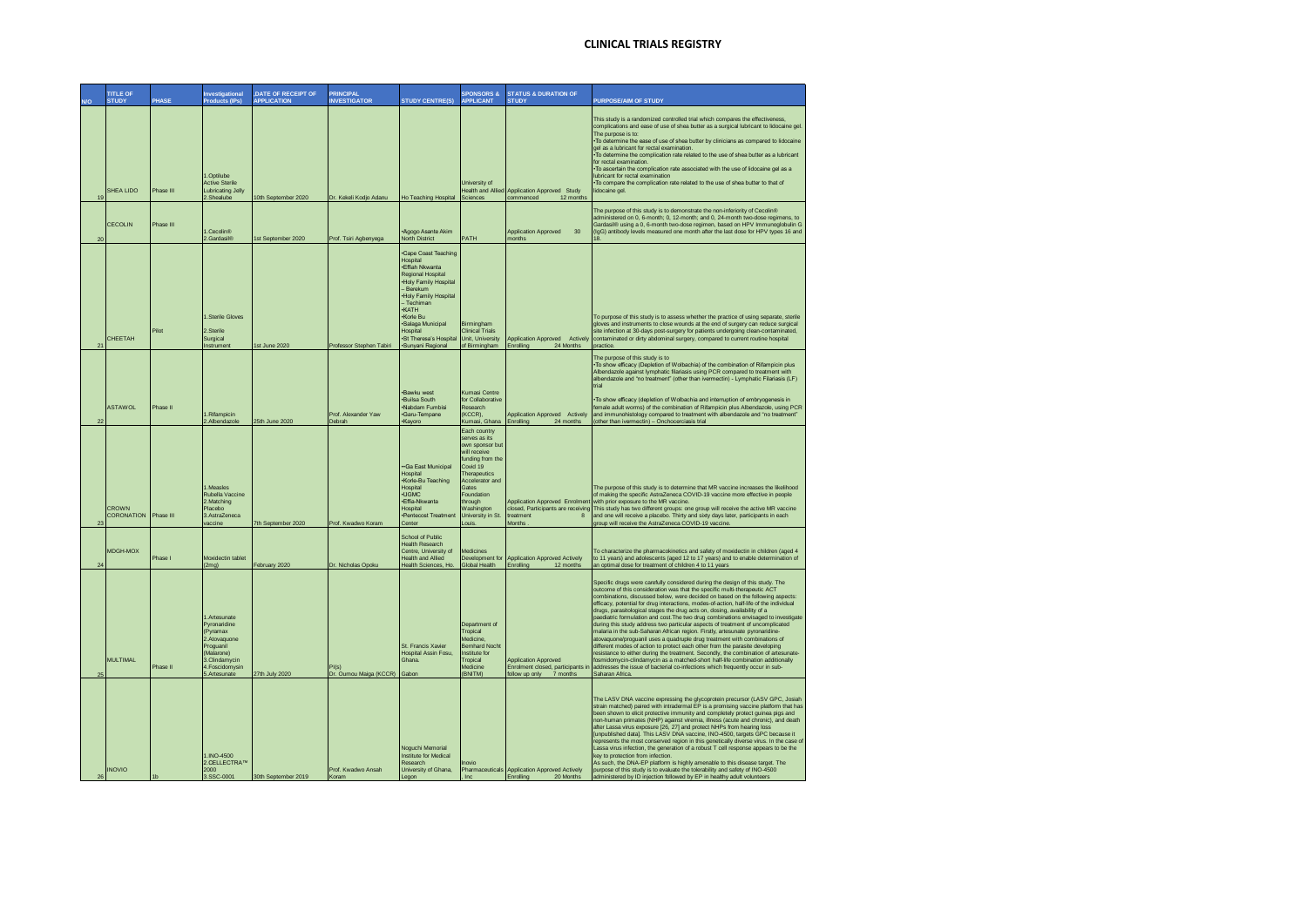|    | <b>TITLE OF</b><br><b>STUDY</b> | <b>PHASE</b> | Investigational<br><b>Products (IPs)</b>                                                                                                                                            | DATE OF RECEIPT OF<br><b>APPLICATION</b> | <b>PRINCIPAL</b><br><b>INVESTIGATOR</b>            | <b>STUDY CENTRE(S)</b>                                                                                                                                                  | <b>SPONSORS &amp;</b><br><b>APPLICANT</b>                                 | <b>STATUS &amp; DURATION OF</b><br><b>STUDY</b>                                                           | <b>PURPOSE/AIM OF STUDY</b>                                                                                                                                                                                                                                                                                                                                                                                                                                                                                                                                                                                                                                                                                                                                                                                                                                                                                                                                                                                                                                                                                                                                                                                                                                                                                       |
|----|---------------------------------|--------------|-------------------------------------------------------------------------------------------------------------------------------------------------------------------------------------|------------------------------------------|----------------------------------------------------|-------------------------------------------------------------------------------------------------------------------------------------------------------------------------|---------------------------------------------------------------------------|-----------------------------------------------------------------------------------------------------------|-------------------------------------------------------------------------------------------------------------------------------------------------------------------------------------------------------------------------------------------------------------------------------------------------------------------------------------------------------------------------------------------------------------------------------------------------------------------------------------------------------------------------------------------------------------------------------------------------------------------------------------------------------------------------------------------------------------------------------------------------------------------------------------------------------------------------------------------------------------------------------------------------------------------------------------------------------------------------------------------------------------------------------------------------------------------------------------------------------------------------------------------------------------------------------------------------------------------------------------------------------------------------------------------------------------------|
| 27 | <b>STAND</b>                    | Phase III    | I.CRIZANLIZU<br><b>MAR</b><br>2.PLACEBO                                                                                                                                             | 30th September, 2019                     | I Dr Yvonne Dei<br>Adomakoh<br>Dr. Vivian Paintsil | 1.Ghana Institute of<br><b>Clinical Genetics,</b><br>Korle-Bu<br>Sickle Cell Office<br>Directorate of Child<br>Health, KATH                                             | <b>Novartis Pharma</b><br>AG                                              | Application Approved. Enrolmen<br>closed, participants are<br>receaving treatment<br>8 years 5 months     | Sickle cell disease (SCD) is a genetic blood disorder, caused by a single missense<br>mutation in the ß-globin gene, progresses into a systemic disease. Vaso-occlusion<br>is the hallmark of SCD and can lead to serious acute and chronic complications.<br>Extensive preclinical data has established P-selectin as a key mediator of VOC in<br>SCD and suggest that its blockade or genetic absence of P-selectin decreases or<br>eliminates its interactions with its ligands, thereby reducing vaso-occlusion.<br>Crizanlizumab is a monoclonal antibody that binds to P-selectin preventing it<br>interactions with its ligands.<br>The purpose of this study is to compare the efficacy and safety of 2 doses of<br>crizanlizumab (5.0 mg/kg and 7.5 mg/kg) versus placebo in adolescent and adult<br>SCD patients (12 years and older) with history of VOC leading to healthcare visit.                                                                                                                                                                                                                                                                                                                                                                                                                  |
| 25 | <b>KNC 19</b><br>(NIBIMA)       | Phase IIb    | Mihima<br>2.WHO<br>standard<br>treatment for<br>COVID-19                                                                                                                            | 11th September 2020                      | Prof. Ellis Owusu-Dabo                             | Komfo Anokye<br><b>Teaching Hospital</b>                                                                                                                                | Grants and<br>Research                                                    | KNUST Office of Application Approved Actively<br>Enrolling<br>From 3 months to 7 months                   | The purpose of this trial is to evaluate the:<br>Efficacy of Nibima in reducing >50% Covid-19 viral load per patient within 14 days<br>of therapy.<br>Evaluate the efficacy of Nibima in increasing the anti-inflammatory and interferon<br>alpha/beta profiles of >50% of the Covid-19 patients within 14 days.                                                                                                                                                                                                                                                                                                                                                                                                                                                                                                                                                                                                                                                                                                                                                                                                                                                                                                                                                                                                  |
|    |                                 |              |                                                                                                                                                                                     |                                          |                                                    |                                                                                                                                                                         |                                                                           |                                                                                                           | As part of GSK and PATH's commitment to develop a malaria vaccine for reduction<br>of malaria disease burden in children and contribution to the malaria elimination<br>goal, characterization of an optimal dosing regimen and boosting schedules are<br>critical. Results of previous efficacy study MAL 055, including the long term follow-<br>up data and efficacy of a fourth dose administered 18 months after the third dose.<br>and the preliminary results of MAL 071 study (recent controlled human malaria<br>infection) were reviewed by the European Medicines Agency (EMA). There was<br>evidence that demonstrated superior protection against malaria infection associated<br>with the use of a fractional third dose in a 0, 1, 7-month schedule with a higher<br>vaccine efficacy against malaria infection.                                                                                                                                                                                                                                                                                                                                                                                                                                                                                   |
| 29 | <b>MAL 094</b>                  | Phase IIb    | 1 RTS S/AS01F<br>2 Rahies<br>vaccine<br>(Rabipur™)                                                                                                                                  | 21st November 2016                       | Prof. Tsiri Agbenyega                              | Malaria Research<br>Center, Agogo                                                                                                                                       | <b>Biologicals SA</b>                                                     | Enrollment ended; participants<br>GlaxoSmithKline receiving treatment<br>72 months                        | This study intends to establish Proof of Concept for a fractional dose schedule<br>under conditions of natural exposure. The study will be conducted in children 5-17<br>months old at first vaccination living in areas of mid to high malaria transmission, in<br>line with the age group recommended by the World Health Organization. Results<br>from study will be critical in informing future possibilities for the development of<br>vaccine-based strategies which, in combination with other interventions, may<br>contribute to the malaria elimination agenda.                                                                                                                                                                                                                                                                                                                                                                                                                                                                                                                                                                                                                                                                                                                                        |
| 30 | MoRiOn                          |              | 1.Rifanpentine<br>(Priftin®)<br>2. Moxifloxacin<br>(Avelox®)<br>3.Doxycycline                                                                                                       | 28th April, 2017                         | Prof. Alexander Yaw<br>Debrah                      | 1.Enchi Government<br>Hospital<br>2.Communities of<br>Aowin/Suaman<br>District W/R                                                                                      | Kumasi Centre<br>for Collaborative<br>Research in<br>Tropical<br>Medicine | <b>Actively Enrolling</b><br>15 months                                                                    | Onchocerciasis is caused by the parasite Onchocerca volvulus. More than 37<br>million people are estimated to be infected with O. Volvulus worldwide. The current<br>therapeutic strategy relies on annual mass drug administration (MDA) based on the<br>drug donation program for Ivermectin, Ivermectin is mainly microfilaricidal and after<br>a few months female worms resume MF production levels high enough for<br>transmission. Therefore, safe microfilaricidal drugs are needed to reach the goal of<br>elimination<br>The study aims to show efficacy (Wolbachia depletion) of combination Rifapentine<br>plus Moxiflocaxin using immunohistology compared to no treatment and treatment<br>with Doxycycline.                                                                                                                                                                                                                                                                                                                                                                                                                                                                                                                                                                                        |
| 31 | SMAART                          | Phase II     | <b>POLYCAP</b><br>2.USUAL CARE                                                                                                                                                      | 9th February, 2018                       | Dr. Fred Stephen Sarfo                             | Komfo Anokye<br><b>Teaching Hospital</b>                                                                                                                                | Kwame<br>Nkrumah<br><b>University of</b><br>Science and<br>Technology     | Approved. Study duration<br>extended. Enrolment closed<br>participants are in follow-up only<br>19 months | There has been unprecedented rise in the prevalence of stroke in sub-Saharan<br>Africa (SSA), which when compared to stroke profiles in high-income countries<br>(HIC) is characterized by a younger age of onset, higher case fatality rates, and<br>more severe disability among survivors. Stroke survivors in SSA are especially at<br>high risk for recurrent vascular events or death due to several factors including<br>uncoordinated health systems, undiagnosed and under-controlled vascular risk<br>factors, and lack of care affordability. Fixed-dose combination pills, known as<br>"polypills", containing Aspirin, a statin and blood pressure (BP) lowering<br>medication(s) may improve medication adherence and consequently reduce<br>vascular risk as a cost-effective intervention among high risk patients including<br>stroke survivors.<br>This trial is to assess whether a polypill containing fixed doses of 3<br>antihypertensives, a statin and antiplatelet therapy taken once daily orally would<br>result in carotid intimal thickness regression, improved adherence, and tolerability<br>compared with 'usual care' group on separate individual secondary preventive<br>medications among Ghanaian first time stroke survivors (male or female above the<br>age of 18 years) |
| 32 | LEDoxy                          | Phase II     | I.Doxycycline<br>(Remycin <sup>®100mg</sup><br>Placebo<br>3 Standard MDA<br>Treatment                                                                                               | 12th July, 2017                          | Prof. Alexander Yaw<br>Debrah                      | 1.Kumasi Centre for<br>Collaborative<br>Research (KCCR),<br>Kwame Nkrumah<br>University of Science<br>and Technology<br>(KNUST)<br>2 War Memorial<br>Hospital, Navrongo | Kumasi Center<br>Research<br>(KCCR)                                       | For Collaborative Enrollment ended; participants<br>are in follow-up stage<br>40 months                   | The previously demonstrated effect of doxycycline in reversing or stopping the<br>progression of lymphedema of patients with stage 1-3, irrespective of their filarial<br>infections being active or not, provides an opportunity to include the drug as a new<br>tool inlymphatic filariasis (LF) morbidity management programs. However, before<br>recommendations can be made regarding the frequency of its usage or alternate<br>dosing patterns more trials need to be conducted. This multi-national trial is to show<br>efficacy of a lower dosage of doxycycline and to confirm finding in patients with<br>stages 1-3 lymphedema irrespective of active LF infection as well as in people with<br>higher grades of lymphedema.<br>The purpose of the study is to establish that Doxycycline can improve filarial<br>lymphedema in healthy adolescents or adults (14 - 65 years)                                                                                                                                                                                                                                                                                                                                                                                                                         |
| 33 | <b>FALCON</b>                   | Phase III    | 1.ChloraPrep™<br>stick<br>2.Videne®<br>Antiseptic<br>Solution<br>3 Triclosan<br>Coated PDS<br>and/or Vicryl<br>sutures<br>4.Non-triclosan<br>coated PDS<br>and/or Vicrvl<br>sutures | 10th April, 2019                         | Prof. Stephen Tabiri                               | Tamale Teaching<br>Hospital                                                                                                                                             | Birmingham                                                                | The University of Approved, study commenced<br>24 Months                                                  | Improving surgical outcomes is a global health priority. Recent World Health<br>Organisation (WHO) guidelines made 29 recommendations for intraoperative and<br>postoperative measures to prevent SSI, including global perspectives relevant to<br>LMICs., none of the evidence for the recommendations used was derived from<br>resource limited settings, leading to uncertainty about implementation of measures<br>in these settings. A randomised trial that has the potential to evaluate multiple<br>interventions has particular value in this setting, and can establish a high quality<br>evidence base that will inform guidance, and influence revisions to the WHO<br><b>Surgical Safety Checklist</b><br>This study assesses whether either (1) 2% alcoholic chlorhexidine versus 10%<br>povidone-iodine for skin preparation, or (2) triclosan-coated suture versus non-<br>coated suture for fascial closure, can reduce surgical site infection at 30-days post-<br>surgery for each of (1) clean-contaminated and (2) contaminated/dirty surgery                                                                                                                                                                                                                                               |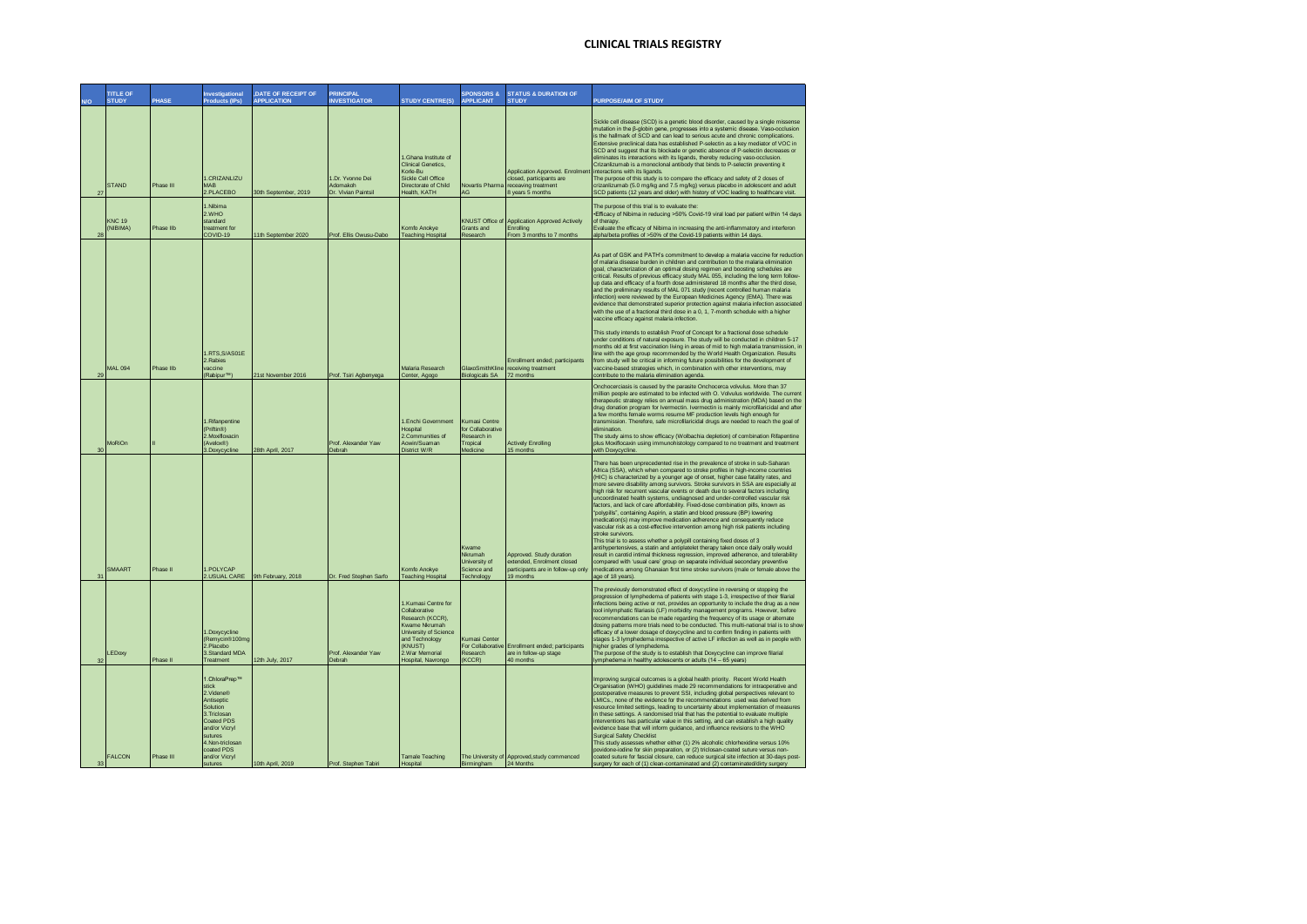|    | <b>TITLE OF</b><br><b>STUDY</b>             | PHASE     | <b>Investigational</b><br><b>Products (IPs)</b>                                                                                 | DATE OF RECEIPT OF<br><b>APPLICATION</b> | <b>PRINCIPAL</b><br><b>INVESTIGATOR</b>                                                    | <b>STUDY CENTRE(S)</b>                                                                                                                                                                       | <b>SPONSORS &amp;</b><br><b>APPLICANT</b>                       | <b>STATUS &amp; DURATION OF</b><br><b>STUDY</b>   | <b>PURPOSE/AIM OF STUDY</b>                                                                                                                                                                                                                                                                                                                                                                                                                                                                                                                                                                                                                                                                                                                                                                                                                                                                                                                                                                                                                                                                                                                                                                                                                                                                             |
|----|---------------------------------------------|-----------|---------------------------------------------------------------------------------------------------------------------------------|------------------------------------------|--------------------------------------------------------------------------------------------|----------------------------------------------------------------------------------------------------------------------------------------------------------------------------------------------|-----------------------------------------------------------------|---------------------------------------------------|---------------------------------------------------------------------------------------------------------------------------------------------------------------------------------------------------------------------------------------------------------------------------------------------------------------------------------------------------------------------------------------------------------------------------------------------------------------------------------------------------------------------------------------------------------------------------------------------------------------------------------------------------------------------------------------------------------------------------------------------------------------------------------------------------------------------------------------------------------------------------------------------------------------------------------------------------------------------------------------------------------------------------------------------------------------------------------------------------------------------------------------------------------------------------------------------------------------------------------------------------------------------------------------------------------|
|    | DOLF_IDA<br>ONCHO<br>SAFETY<br><b>GHANA</b> | Phase II  | 1.Diethylcarbam<br>azine Citrate L.P.<br>100 <sub>mg</sub><br>2.Ivermectin<br>(Stromectol <sup>®</sup><br>3mg)<br>3.Albendazole | (Zentel™ 400mg) 22nd February 2019       | Dr. Nicholas Opoku                                                                         | University of Health<br>and Allied Sciences                                                                                                                                                  | <b>Nashington</b><br><b>Jniversity</b><br>School of<br>Medicine | Approved, study commenced<br>24 Months            | Programs for control of onchocerciasis through community directed treatment with<br>ivermectin (IVM) as a form of Mass Drug Administration (MDA) have been in place<br>for almost 30 years. IVM is effective for clearing Mf and it temporarily sterilizes adult<br>female worms, but it is not a microfilaricide and does not kill adult worms. For that<br>reason. MDA with IVM must be repeated for the reproductive life of the adult<br>worms, which is 10-15 years. Thus, there is a widely recognized need for new,<br>safe, short-course treatment drug(s) that can kill or permanently sterilize adult<br>worms<br>This study aims to provide preliminary data on the safety of ivermectin +<br>diethhylcarbamazine + albendazol (IDA) treatment in persons with onchocerciasis<br>when administered after pre-treatment with IVM to clear or greatly reduce<br>microfilariae from the skin and eyes. Widespread use of IDA following IVM<br>pretreatment (I/IDA) has the potential to greatly accelerate elimination of LF in<br>African countries that are coendemic for LF and onchocerciasis                                                                                                                                                                                               |
| 35 | <b>AVAREF TV</b><br><b>ROTA</b>             | Phase III | 1. Trivalent<br>Rotavirus P2-VP8<br>Subunit Vaccine<br>Rotarix®                                                                 | 9th April, 2019                          | 1.Prof. George E. Armah<br>2.Dr. Alberta Amu                                               | Dodowa Health<br>Research Centre                                                                                                                                                             | PATH                                                            | Approved study commenced<br>48 Months             | Diarrhea is the second-leading cause of death worldwide among children under the<br>age of five, killing an estimated three quarters of a million children annually and<br>hospitalizing millions more in developing countries. The most common cause of<br>infantile diarrhoea is rotavirus and almost all children are infected by their third<br>birthday regardless of geographical area or economic status. Infection is primarily<br>via fecal oral route and improved sanitation alone will not control infection. Oral<br>rotavirus vaccines have traditionally shown lower efficacy in Low and Middle<br>Income Countries (LMICs) as compared to developed countries. Several theories<br>proposed for this observation includes interference by other intestinal viruses or<br>bacteria, neutralization of vaccine by maternally virus by maternally derived<br>antibodies in breastmilk, etc. Some of these challenges may be obviated by a<br>parenteral administered rotavirus vaccine. This study is therefore to demonstrate<br>the efficacy and safety of the parenteral trivalent rotavirus vaccine in healthy infants<br>(≥6 and <8 weeks old) to prevent severe rotavirus gastroenteritis compared with the<br>orally approved Rotarix®                                              |
| 36 | ANTICOV                                     | Phase III | I.Nitazoxanide<br>2 Ciclesonide<br>3.Paracetamol<br>4.Ivermectin<br>5.Artesunate<br>Amodiaquine<br>(ASAQ)                       | 15th July, 2020                          | John Humphrey, AMUASI                                                                      | Komfo Anokve<br><b>Teaching Hospital</b>                                                                                                                                                     | Bernhard<br>Nocht Institute<br>for Tropical<br>Medicine         | Approved.study commenced<br>24 Months             | The purpose of this study is to compare the efficacy of alternative treatment<br>strategies versus control on the risk of progression to severe respiratory disease. As<br>there is no validated animal model for COVID-19, the efficacy of any potential<br>treatment remains speculative beyond what is known about their pharmacokinetic<br>and in-vitro data. Several repurposed drugs are currently being tested in severe<br>cases or as prophylaxis, and the results may become available by the time the<br>present study is initiated. At the same time, a number of other drug candidates are<br>being evaluated for in-vitro efficacy or in small proof-of concept studies.13 In view<br>of the rapidly evolving landscape in Africa, it was decided to select an adaptive<br>design for the study in order to allow for the flexibility of adding or dropping arms or<br>adjusting the randomisation ratio based on the data as it becomes available.<br>Additionally, given that the control arm in the study may not be acceptable in some<br>countries, it was decided to adopt a master platform-based approach to be allow for<br>integration of data from all sites in the interim analyses, irrespective of their ability to<br>have randomised patients in all treatment arms.      |
|    | 37 LETICIA                                  | Phase II  | 1 I FTICIA<br>protocol diet<br>(provided by<br>study)<br>$\overline{2}$<br>3-Fer syrup 3.<br><b>Usual or Typical</b><br>diet    | 30th August, 2019                        | Dr. Lawrence Osei-Tutu                                                                     | Agogo Presbyterian<br>Hospital                                                                                                                                                               | Dr. Lawrence<br>Osei-Tutu                                       |                                                   | Iron deficiency is the most common nutritional deficiency worldwide and an<br>important public health problem in Low and Middle Income Countries (LMICs).<br>Causes of anemia in LMICs like Ghana are usually multifactorial including malaria,<br>hemolytic anemias, and chronic blood loss from chronic parasitic infections<br>including schistosomiasis and hookworm. Factors accounting for inadequate<br>supplies of dietary iron and micronutrients include poverty, a lack of nutritional<br>supplementation, and food taboos. Anemia may result when iron deficiency is<br>severe, after the body's iron stores are depleted and supply to the bone marrow is<br>limited. This proof of concept study is to determine whether hospitalized children 6-<br>59 months old who presented with moderate-to-severe anemia and given a<br>combination of iron-rich food and standard iron replacement therapy (the<br>intervention group) will demonstrate a greater final hemoglobin (Hb) concentration<br>after two weeks compared to participants of similar characteristics in the control<br>Approved, yet to start 12 Months group who will receive oral iron supplementation in addition to their usual diet.                                                                                 |
|    | <b>ABDOV COVID</b><br>38 19 TRIAL           | Phase III | <b>SCTV01E (A</b><br>COVID-19<br>Alpha/Beta/Delta/<br><b>Omicron Variants</b><br>S-Trimer Vaccine                               |                                          | I. Dr. Alberta Amu<br>2. Dr. Patrick Ansah<br>3. Dr. John Amuasi<br>1.Dr Kwaku Poku Asante | <b>Dodowa Health</b><br>Research Centre<br>2. Navrongo Health<br>Research Centre<br>3. Kumasi Center for<br>Collaborative<br>Research (KCCR)<br>4. Kintampo Health<br><b>Research Centre</b> | Sinocelltech<br>Ltd.                                            | <b>Application Pending Approval,</b><br>19 Months | Stage 1 immunization<br>To evaluate the protective efficacy of SCTV01E against symptomatic COVID-19<br>occurring from 14 days after the 2nd dose in population previously unvaccinated<br>with COVID-19 vaccine.<br>To evaluate<br>the protective efficacy of SCTV01E against moderate and above COVID-19, severe<br>and above COVID-19, hospitalization due to COVID-19, and death due to COVID-<br>19 occurring from 14 days.<br>□ To evaluate the<br>protective efficacy of stage 1 immunization against different SARS-CoV-2 variants.<br>To evaluate the safety of SCTV01E in stage 1.<br>Stage 2 immunization<br>To evaluate the protective efficacy of SCTV01E against symptomatic COVID-19<br>occurring from 7 days after the 3rd dose in population previously unvaccinated with<br>COVID-19 vaccine<br>To evaluate the<br>protective efficacy of SCTV01E against moderate and above COVID-19, severe and<br>above COVID-19, hospitalization due to COVID-19, and death due to COVID-19<br>occurring from 7 days after the 3rd dose, respectively, in population previously<br>unvaccinated with COVID-19 vaccine.<br>To evaluate the protective efficacy of stage 2 immunization against different<br>SARS-CoV-2 variants<br>To evaluate the safety of SCTV01E in stage 2<br>Study Obiectives |
|    | 39 NOVIC TRIAL                              | Phase III | Jada System<br><b>Intrauterine</b><br>/acuum Induced<br>Hemorrhage<br><b>Control Devicel</b>                                    | 5th April 2022                           | Dr. Samuel A. Oppong                                                                       | I. Korle-Bu Teaching<br>Hospital (KBTH)<br>2. Komfo Anokve<br><b>Teaching Hospoital</b><br>(KATH)                                                                                            | Vomen and<br>of Rhode Island 48 Months                          | Infants Hospital Application Pending Approval,    | 1. To evaluate the effectiveness of the Jada® System, compared to standard care,<br>in treating PPH, as measured by maternal survival without surgical intervention.<br>2. To assess the safety of the Jada® System, compared to standard care, in<br>reating PPH, as measured by rate of composite adverse events potentially related<br>to the device, including genital tract injury, uterine<br>perforation or rupture and endometritis                                                                                                                                                                                                                                                                                                                                                                                                                                                                                                                                                                                                                                                                                                                                                                                                                                                             |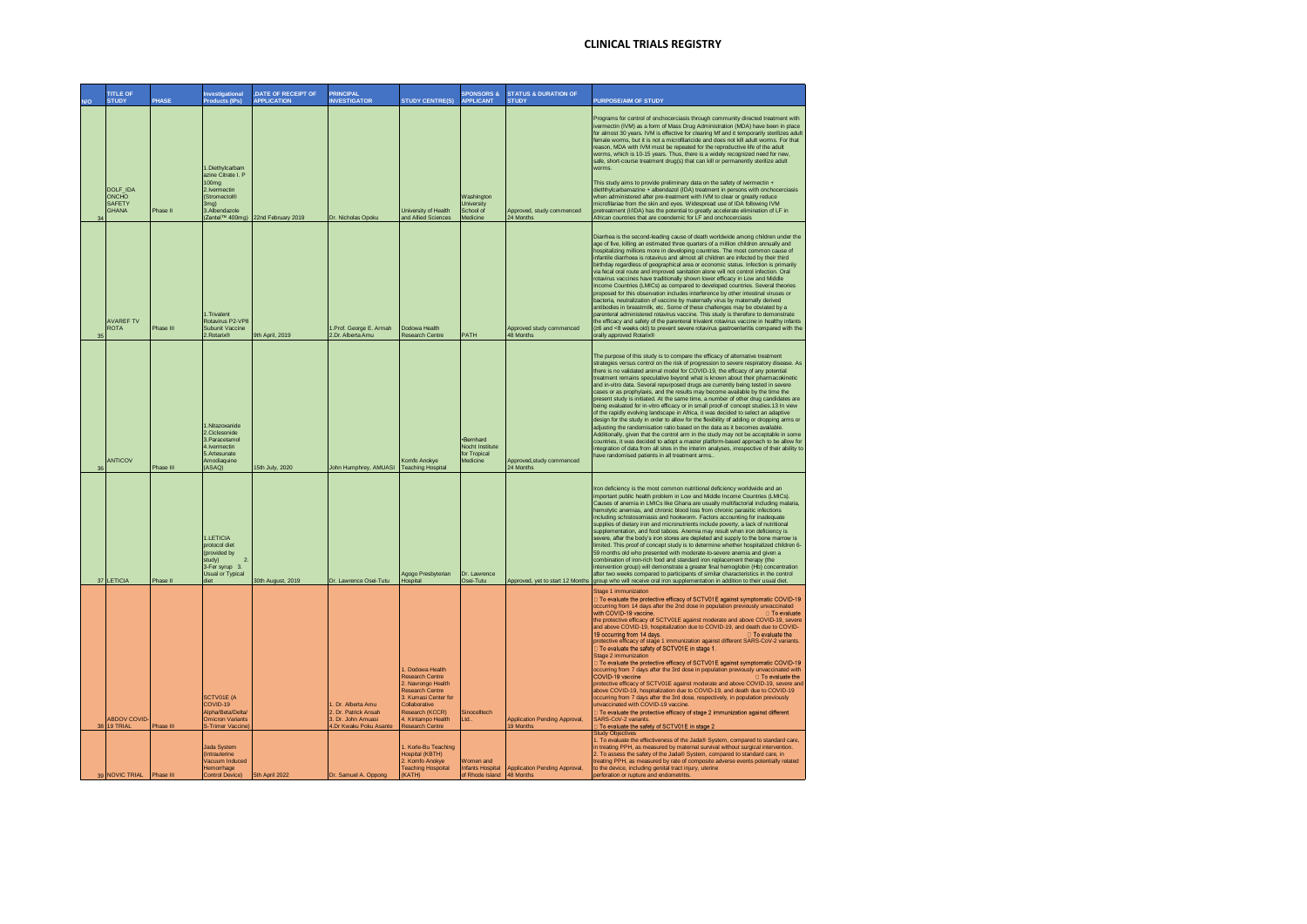|    | <b>TITLE OF</b><br><b>STUDY</b>                  | <b>PHASE</b> | <b>Investigational</b><br>Products (IPs)                                                             | <b>DATE OF RECEIPT OF</b><br><b>APPLICATION</b> | <b>PRINCIPAL</b><br><b>INVESTIGATOR</b>  | <b>STUDY CENTRE(S)</b>                                                    | <b>SPONSORS &amp;</b><br><b>APPLICANT</b>                                                           | <b>STATUS &amp; DURATION OF</b><br><b>STUDY</b>        | PURPOSE/AIM OF STUDY                                                                                                                                                                                                                                                                                                                                                                                                                                                                                                                                                                                                                                                                                                                                                                                                                                                                                                                                                                                                    |
|----|--------------------------------------------------|--------------|------------------------------------------------------------------------------------------------------|-------------------------------------------------|------------------------------------------|---------------------------------------------------------------------------|-----------------------------------------------------------------------------------------------------|--------------------------------------------------------|-------------------------------------------------------------------------------------------------------------------------------------------------------------------------------------------------------------------------------------------------------------------------------------------------------------------------------------------------------------------------------------------------------------------------------------------------------------------------------------------------------------------------------------------------------------------------------------------------------------------------------------------------------------------------------------------------------------------------------------------------------------------------------------------------------------------------------------------------------------------------------------------------------------------------------------------------------------------------------------------------------------------------|
|    |                                                  |              |                                                                                                      |                                                 |                                          |                                                                           |                                                                                                     |                                                        |                                                                                                                                                                                                                                                                                                                                                                                                                                                                                                                                                                                                                                                                                                                                                                                                                                                                                                                                                                                                                         |
| 40 | <b>VERO CELL</b><br>COVID <sub>19</sub><br>TRIAL | Phase III    | <b>Inactivated (Vero</b><br>Cell)                                                                    | 10th February 2022                              | Dr Alberta Amu<br>2<br>Dr. Patrick Ansah | .Dodowa Health<br>Research Center<br>2.Navrongo Health<br>Research Center | Institute of<br>Medical Biology<br>Chinese<br>Academy of<br>Medical<br>Sciences                     | <b>Application Pending Approval,</b><br>18 Months      | 1. To evaluate the efficacy of SARS-CoV-2 Vaccine, Inactivated (Vero Cell) against<br>symptomatic and laboratory-confirmed (RT PCR method) COVID-19 cases<br>3.7 <sub>o</sub><br>2. To evaluate the solicited AEs within 7 days after each dose.<br>evaluate the efficacy of SARS-CoV-2 Vaccine, Inactivated (Vero Cell) after at least<br>one dose of immunization.<br>4. To evaluate<br>the efficacy of SARS-CoV-2 Vaccine, Inactivated (Vero Cell)<br>against symptomatic and laboratory-confirmed (RT-PCR method) severe COVID-19<br>5. To<br>cases<br>evaluate the efficacy of SARS-CoV-2 Vaccine, Inactivated (Vero Cell) for<br>symptomatic and laboratory confirmed (RT-PCR method) COVID-19 cases caused<br>by different SARS CoV-2 variants.                                                                                                                                                                                                                                                                  |
|    | ANTIPSYCHOT<br><b>IC STUDY</b>                   | Phase IV     | Omega-3 Fatty<br>Acids                                                                               | 15th December 2021                              | Debrah Akosua Bema                       | <b>Accra Psychiatric</b><br>Hospital                                      | Dr. Sammy<br>Ohene. P.O.<br>Box KB 77 Korle-<br>Bu                                                  | <b>Application Pending Approval,</b><br>29 Weeks       | The primary objective of this study is to determine the use of once daily dose of<br>1000mg omega 3 fish oil as a clinically effective and safe intervention for reducing<br>the burden associated with antipsychotic induced movement disorders.<br>Secondary:<br>To determine the demographic and clinical characteristics of psychiatric patients<br>with antipsychotic induced movement disorder.<br>To determine the efficacy of omega 3 supplementation in relieving the symptoms of<br>AIM disorders<br>To evaluate the impact of omega 3 supplementation on the clinical outcomes of<br>psychosis, cognitive function and quality of life/ adherence of participants.<br>To determine the correlations between the demographic and clinical parameters<br>and the outcomes of therapy<br>To understand the experiences of patients who have used other complementary and<br>alternative medicines aside omega 3 fish oil as adjunct to conventional therapy, in<br>an attempt to be free from their<br>symptoms |
|    | FORTIFIED<br><b>BUILLON</b><br><b>CUBES</b>      |              | Shrimn Flavour<br><b>Stock Cubes</b>                                                                 | 13th December 2021                              | Prof. Seth Adu-Afarwuah                  | University of Ghana                                                       | Helen Keller<br>International<br>Through a grant<br>from the Bill &<br>Melinda Gates<br>Foundation) | Application Pending Approval, 9<br>nonths              | This study aims to assess the impacts of household use of multiple micronutrient-<br>fortified bouillon cubes (contaning vitamin A, folic acid, vitamin B12, iron, and zinc<br>in addition to iodine), compared to control buillon cubes fortified with iodine only,<br>on: a) Micronutrient status among women 15-49 years of age and children 2-5<br>years of age after 9 months of intervention<br>Haemoglobin concentrations among women 15-49 years of age and children 2-5<br>years of age after 9 months of intervention.<br>Breast milk micrinutrient among lactating women 4-8 months postpartum after 3<br>months of intervention.                                                                                                                                                                                                                                                                                                                                                                            |
|    | POST<br><b>MASTECTOMY</b><br><b>PAIN RELIEF</b>  |              | <b>Erector Spinae</b><br>block using<br>bupivacaine                                                  | 2nd December 2021                               | Dr. Nana Addo Boateng                    | <b>Comfo Anokye</b><br><b>Teaching Hospital</b><br><b>KATH)</b>           | Self-Funding                                                                                        | <b>Application Pending Approval</b>                    | General objective<br>The main objective of the study is to determine the postoperative analoesic effect of<br>Erector Spinae Plane (ESP) Block after mastectomy.<br>Specific<br>objectives:<br>1. To compare the total morphine consumption within 24 postoperative hours<br>between patients<br>receiving ESP block with bupivacaine and ESP block with saline for mastectomy at<br>the Komfo Anokye Teaching Hospital, Kumasi, Ghana.<br>2. To compare the numeric rating score at 2,4,6,12 and 24 hours between patients<br>receiving ESP block with bupivacaine and ESP block with saline for mastectomy at                                                                                                                                                                                                                                                                                                                                                                                                         |
| 44 | <b>PROBIOTIC</b>                                 |              | 1.Synbiotic<br>Nutraflora and<br><b>Maltrin M100 P-95</b><br>and L. plantarum<br>$L$ p)<br>2.Placebo | 27th July, 2021                                 | Dr Seyram Kaal                           | <b>Kintampo Municipal</b><br>Hospital                                     | Dr. Kwaku Poku<br>Asante                                                                            | <b>Application Pending Approval</b><br>6 months        | <b>Primary</b><br>A pilot trial to evaluate the administration of probiotic<br>supplementation among pregnant women in the third trimester<br>and effective colonization of the gut microbiome of their infants<br>one-month post-partum.<br>Secondary<br>1. To assess compliance of administering a synbiotic product<br>(L. plantarum with Fructooligosaccharide) among<br>pregnant women.<br>2. To assess birth outcomes among participants who receive<br>synbiotic products compared to those on placebo.<br>3. To assess if maternal stool microbiome profoundly changes from immediately<br>after childbirth to one-month<br>post-partum.<br>4. To characterize the diversity of vaginal microbiomes<br>among pregnant women in the study area<br>5. To determine the safety of the probiotic supplementation<br>among pregnant women from 5 to 6 months until up to two<br>weeks post partum.                                                                                                                   |
|    | 45 GBT-2104-133                                  | Phase III    | Inclacumab                                                                                           | 27th August, 2021                               | Professor Alex Osei-Akoto                | <b>Comfo Anokve</b><br><b>Teaching Hospital</b><br>(KATH)                 | Global Blood<br>Therapeutics,<br>Inc.                                                               | Application Pending Approval<br><b>Zvears 5 months</b> | The primary objective of this study is to evaluate the long-term safety of every 12-<br>week dosing of inclacumab in participants with sickle cell disease (SCD) who have<br>completed a prior inclacumab clinical trial. Additional objectives are to evaluate the<br>incidence of vaso-occlusive crises (VOCs), hospitalizations, missed work/school<br>days, red blood cell (RBC) transfusions, and quality of life (QoL) with long-term use<br>of inclacumab.                                                                                                                                                                                                                                                                                                                                                                                                                                                                                                                                                       |
|    | GBT-2104-132                                     | Phase III    | . Inclacumab<br>.Placebo                                                                             | 5th July, 2021                                  | Professor Alex Osei-Akoto                | Komfo Anokve<br><b>Teaching Hospital</b><br>KATH)                         | Global Blood<br>Therapeutics,<br>nc                                                                 | <b>Application Pending Approval</b><br>years           | The primary objective of this study is to evaluate the safety and efficacy of a single<br>dose of inclacumab compared to placebo to reduce the incidence of re admission to<br>a healthcare facility for a vaso-occlusive crisis (VOC) after an admission for an index<br>VOC in participants with sickle cell disease (SCD).<br>Additional objectives of the study are to evaluate the pharmacokinetics (PK) and<br>pharmacodynamics (PD) of inclacumab, the presence of anti-drug antibodies<br>ADAs), and changes in quality of life (QOL).<br>The primary objective of this study is to evaluate the safety and efficacy of treatment                                                                                                                                                                                                                                                                                                                                                                               |
|    | 47 GBT 2104-131 Phase III                        |              | 1. Inclacumab<br>2.Placebo                                                                           | 5th July, 2021                                  | Professor Alex Osei-Akoto                | Komfo Anokye<br><b>Teaching Hospital</b><br>(KATH)                        | <b>Global Blood</b><br>Therapeutics.<br>Inc.                                                        | <b>Application Pending Approval</b><br>years           | every 12 weeks with inclacumab to reduce the incidence of VOCs in participants<br>with SCD<br>Additional objectives of the study are to evaluate the pharmacokinetics (PK) and<br>pharmacodynamics (PD) of inclacumab, the presence of anti-drug antibodies<br>(ADAs), and changes in quality of life (QOL).                                                                                                                                                                                                                                                                                                                                                                                                                                                                                                                                                                                                                                                                                                            |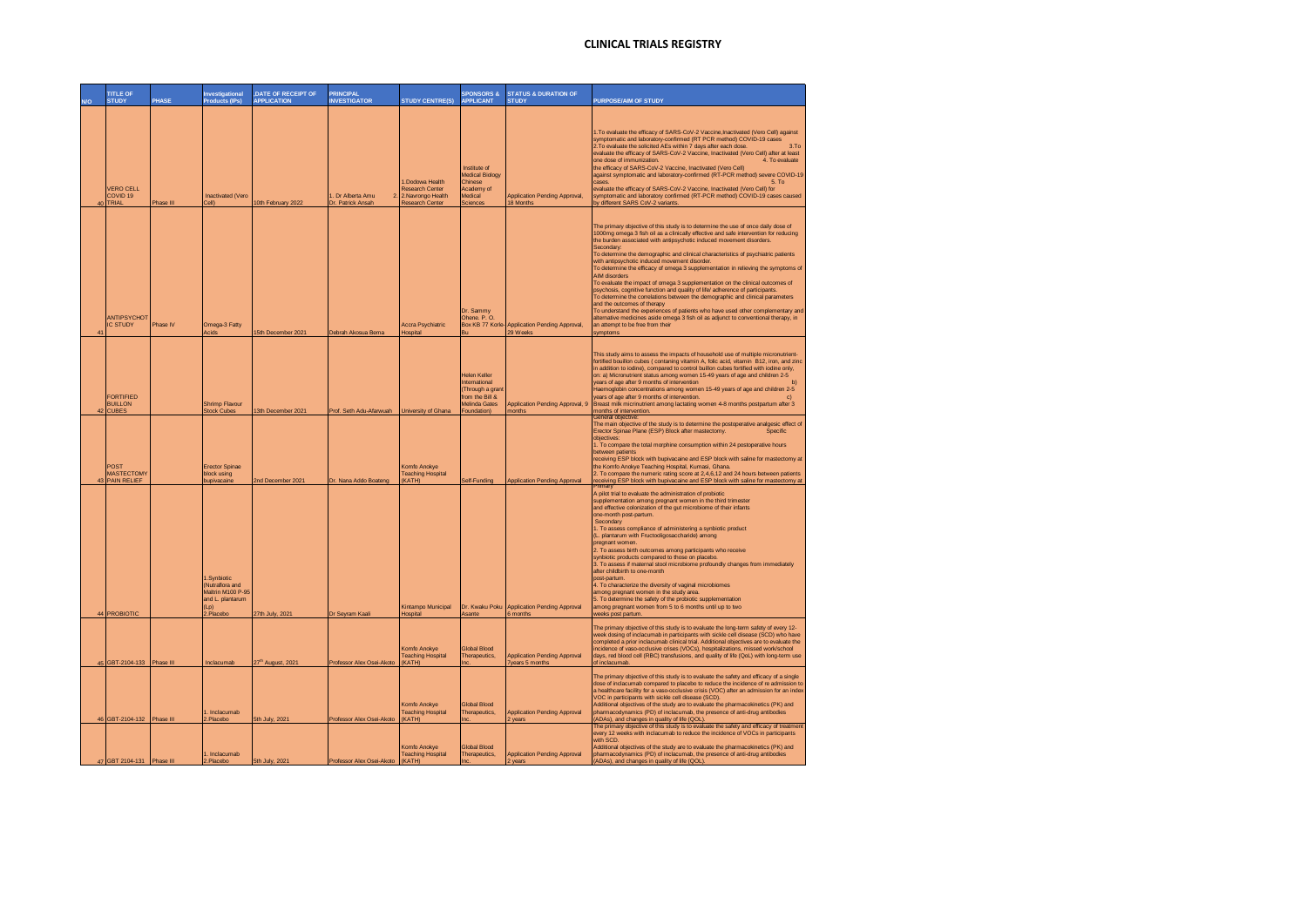|    | <b>TITLE OF</b>                |           | Investigational                          | DATE OF RECEIPT OF | <b>PRINCIPAL</b>                                |                                                   | <b>SPONSORS &amp;</b>                       | <b>STATUS &amp; DURATION OF</b>         |                                                                                                                                                                                                                                            |
|----|--------------------------------|-----------|------------------------------------------|--------------------|-------------------------------------------------|---------------------------------------------------|---------------------------------------------|-----------------------------------------|--------------------------------------------------------------------------------------------------------------------------------------------------------------------------------------------------------------------------------------------|
|    | <b>STUDY</b>                   | PHASE     | <b>Products (IPs)</b>                    | <b>APPLICATION</b> | <b>INVESTIGATOR</b>                             | <b>STUDY CENTRE(S)</b><br><b>Achimota General</b> | <b>APPLICANT</b>                            | <b>STUDY</b>                            | PURPOSE/AIM OF STUDY                                                                                                                                                                                                                       |
|    |                                |           |                                          |                    |                                                 | Hospital                                          |                                             |                                         |                                                                                                                                                                                                                                            |
|    |                                |           |                                          |                    |                                                 | ·Greater Accra<br><b>Regional Hospital</b>        |                                             |                                         | To determine the accuracy of the bracelet in identifying hypothermia and evaluate                                                                                                                                                          |
|    |                                |           |                                          |                    |                                                 | ·Eastern Regional<br>Hospital                     |                                             |                                         | its effect on Kangaroo Mother Care (KMC) practices and neonatal health outcomes<br>n Ghana                                                                                                                                                 |
|    |                                |           |                                          |                    |                                                 | Korle-Bu Teaching<br>Hospital                     |                                             |                                         | To assess the acceptability of the bracelet in Health providers and caregivers of Low<br>Birth Weight (LBW) infants by conducting qualitative in-depth interviews.                                                                         |
|    |                                |           |                                          |                    |                                                 | <b>•Central Regional</b><br>Hospital              | Center for<br>earning and                   |                                         | Determine the accuracy of the BEMPU bracelet in classifying hypothermia in the<br>clinical setting                                                                                                                                         |
|    | 48 BEMPU                       |           |                                          |                    |                                                 | <b>Princess Marie Luis</b>                        | childhood                                   |                                         | Evaluate the impact of the bracelet                                                                                                                                                                                                        |
|    |                                | Phase II  | BempuBracelet                            | 2nd November, 2020 | Mr. Prince Owusu                                | Children Hospital                                 | development                                 | Application Pending Approval            |                                                                                                                                                                                                                                            |
|    |                                |           |                                          |                    |                                                 |                                                   |                                             |                                         | KAE609 will be evaluated primarily for hepatic safety of single and multiple doses in<br>sequential cohorts with increasing doses.                                                                                                         |
|    |                                |           | 1.KAE609                                 |                    |                                                 | 1.Navrongo Health<br>Center                       |                                             | Study ended: Final report               | This study aims to determine the maximum safe dose of the investigational drug<br>KAE609 in Adult patients with acute, uncomplicated Plasmodium falciparum                                                                                 |
|    | KAE609                         |           | 2.COARTEM                                |                    | Dr. Abraham Rexford                             | 2.Kintampo Health                                 | <b>Vovartis Pharma</b>                      | submitted                               | malaria infection.                                                                                                                                                                                                                         |
| 49 |                                | Phase II  | <b>TABLETS</b><br>Lipid-based            | 1st September 2019 | Oduro                                           | Research Centre                                   | AG, Switzerland 14months                    |                                         |                                                                                                                                                                                                                                            |
|    |                                |           | Nutrient<br>Supplement for               |                    |                                                 |                                                   |                                             |                                         | Malnutrition continues to be a global problem. Globally 156 milion children less than<br>5 years are stunted, 50 milllion wasted, while simultaneously 42 million are                                                                      |
|    |                                |           | Pregnant and                             |                    |                                                 |                                                   |                                             |                                         | overweight reflecting the double burden of malnutrition. Prevalence of malnutrition                                                                                                                                                        |
|    | <b>Saving Brains</b>           |           | Lactating mothers<br>(SOLNS P&L)         |                    |                                                 |                                                   |                                             | Study ended: Final report yet to        | varies by region and country with Asia and Africa being the worst affected regions.<br>This study is to ssess the acceptability and adherence to nutrient supplementation                                                                  |
| 50 | Navrongo                       |           | 2. Enhanced<br><b>Small Quantity</b>     | 7th February 2019  | Dr. Engelbert A. Nonterah                       | Navrongo Health<br><b>Research Centre</b>         | Nutriset, SAS                               | he submitted<br>6 months                | for 6 weeks among pregnant and lactating women and 6 monh old infants post<br>weaning                                                                                                                                                      |
|    |                                |           | Lipid-based                              |                    |                                                 |                                                   |                                             |                                         |                                                                                                                                                                                                                                            |
|    |                                |           | Nutrient<br>Supplement for               |                    |                                                 | 1. Tafo Government<br>Hospital                    |                                             |                                         | Malnutrition continues to be a global problem. Globally 156 milion children less than                                                                                                                                                      |
|    |                                |           | Pregnant and<br><b>Lactating mothers</b> |                    |                                                 | 2.Suntreso                                        |                                             |                                         | 5 years are stunted, 50 million wasted, while simultaneously 42 million are<br>overweight reflecting the double burden of malnutrition. Prevalence of malnutrition                                                                         |
|    | <b>SAVING</b><br><b>BRAINS</b> |           | (SQLNS P&L)<br>2.Enhanced                |                    |                                                 | Government Hospital                               |                                             |                                         | varies by region and country with Asia and Africa being the worst affected regions.<br>This study is to ssess the acceptability and adherence to nutrient supplementation                                                                  |
|    | <b>KUMASI</b>                  |           | <b>Small Quantity</b>                    |                    |                                                 | 3.Kumasi South                                    | <b>KNUST/Nutriset</b><br>SAS                | Study ended                             | for 6 weeks among pregnant and lactating women and 6 monh old infants post                                                                                                                                                                 |
|    |                                |           | Lipid-based                              | 1st November 2017  | Prof. Jacob Plange-Rhule                        | Government Hospi                                  |                                             | <b>6months</b>                          | weaning                                                                                                                                                                                                                                    |
|    |                                |           |                                          |                    |                                                 |                                                   |                                             |                                         |                                                                                                                                                                                                                                            |
|    |                                |           |                                          |                    |                                                 |                                                   | Case Western                                |                                         |                                                                                                                                                                                                                                            |
|    |                                |           |                                          |                    |                                                 |                                                   | Reserve<br><b>Jniversity</b>                | Study ended; Final report               |                                                                                                                                                                                                                                            |
|    | ALB_IVM                        |           |                                          |                    |                                                 | Onchocerciasis<br>Chemotherapy                    | School of<br>Medicine, 10900                | submitted                               |                                                                                                                                                                                                                                            |
| 52 |                                |           | 1. Ivermectin<br>2. Albendazole          | 1st April 2014     | Dr. Nicholas Opoku                              | Research Centre<br>Government Hospital.           | Euclid Ave<br>Cleveland                     | 38 months                               | To address whether IVM plus ALB given twice per year will be<br>superior over annual treatment or IVM given biannually                                                                                                                     |
|    |                                |           |                                          |                    |                                                 |                                                   |                                             |                                         | This Phase III study of GSK Biologicals candidate malaria vaccine RTS, S/AS01E<br>has been designed to address the key safety and efficacy information required for                                                                        |
|    |                                |           |                                          |                    | 1. Prof. E. Tsiri Agbenyaga                     | 1. Malaria Research                               |                                             |                                         | vaccine licensure. In addition, other disease endpoints that allow the evaluation of                                                                                                                                                       |
|    |                                |           |                                          |                    | 2. Prof. Seth Owusu                             | Centre, Agogo.                                    |                                             | Study ended: Final report               | the full public health impact and cost effectiveness of vaccine implementation are                                                                                                                                                         |
|    | <b>MAI 055</b>                 |           |                                          |                    | Agyei                                           | 2. Kintampo Health                                |                                             | submitted                               | included. Co-primary objectives will investigate the efficacy against clinical disease                                                                                                                                                     |
|    |                                | Iш        | RTS, S/AS01E                             | 1st October 2008   | 3. Dr. Kwaku Poku Asante                        | <b>Research Centre</b>                            | GlaxoSmithKline<br><b>Biologicals</b>       | 60 months                               | in children from 5-17 months of age at first dose and the efficacy in infants 6-12<br>weeks of age who receive the vaccine in co-administration with EPI antigens                                                                          |
|    |                                |           |                                          |                    |                                                 |                                                   |                                             |                                         |                                                                                                                                                                                                                                            |
|    |                                |           |                                          |                    |                                                 |                                                   |                                             |                                         |                                                                                                                                                                                                                                            |
|    |                                |           |                                          |                    |                                                 |                                                   |                                             |                                         |                                                                                                                                                                                                                                            |
|    |                                |           |                                          |                    |                                                 | 1. Barekuma                                       |                                             |                                         |                                                                                                                                                                                                                                            |
|    |                                |           |                                          |                    |                                                 | Collaborative<br>Community                        |                                             |                                         |                                                                                                                                                                                                                                            |
|    |                                |           | 1. Multiple                              |                    |                                                 | <b>Development Project</b>                        |                                             |                                         |                                                                                                                                                                                                                                            |
|    | <b>MMS</b>                     |           | micronutrient                            |                    |                                                 | 2. C/O Komfo Anokye                               |                                             | Study Ended; yet to submit              |                                                                                                                                                                                                                                            |
| 54 |                                |           | supplement<br>$2$ Iron + folic acid      |                    |                                                 | <b>Teaching Hospital</b> ,<br>Kumasi              | Kirk                                        | report<br>48 months                     |                                                                                                                                                                                                                                            |
|    |                                |           | tablets<br>1.Prena                       | 2nd October 2012   | Prof. Tsiri Agbenyaga                           |                                                   | Humanitarian                                |                                         | The purpose of this study is to determine the effect of the PrenaBelt on birth-                                                                                                                                                            |
|    |                                |           | 2. Sham<br>prenabelt™                    |                    |                                                 | Korle-Bu Teaching                                 | nnovations for<br>Reproductive              | Study ended; Final report<br>submitted  | veight and assess the feasibility of introducing it to Ghanaian third-trimester<br>pregnant women in their home setting via an antenatal care clinic and local health-                                                                     |
| 55 | PRENABELT                      |           | 3. Body Position<br>Sensor               | 21st April 2015    | Dr. Jerry Coleman                               | Hospital, Accra -<br>Korle Bu                     | lealth and Life<br><b>USA</b>               | months                                  | care staff. Data from this study will be used in effect size calculations for the design<br>of a large-scale, epidemiological study targeted at reducing LBW and SB in Ghana                                                               |
|    |                                |           |                                          |                    |                                                 |                                                   |                                             |                                         |                                                                                                                                                                                                                                            |
|    |                                |           |                                          |                    |                                                 |                                                   | <b>General Electric</b><br>(GE)             |                                         |                                                                                                                                                                                                                                            |
|    |                                |           |                                          |                    |                                                 |                                                   | Foundation's                                |                                         |                                                                                                                                                                                                                                            |
|    |                                |           |                                          |                    |                                                 |                                                   | Systems<br>mprovement at                    |                                         |                                                                                                                                                                                                                                            |
|    |                                |           | 1.DeVilbiss                              |                    | 1. Dr. Harry Tagbor                             | I. Mampong<br>Government Hospital,                | District Hospitals<br>and Regional          |                                         |                                                                                                                                                                                                                                            |
|    |                                |           | IntelliPAP CPAP<br>machine (Model        |                    | 2. Dr. Frank Baiden                             | lampong                                           | <b>Training of</b><br><b>Emergency Care</b> | Study ended; yet to submit              | Evaluating the impact of using continuous positive airway pressure                                                                                                                                                                         |
|    | CPAP                           |           | DV5 Series)                              |                    | 3. Dr. Damien Punguyire<br>4. Dr. Kwadwo Nyarko | 2. Kintampo Municipal                             | sidHARTe) out                               | report in required format.<br>36 months | (CPAP) on mortality among children admitted into emergencies                                                                                                                                                                               |
|    |                                | Phase III | 2. Hudson RCI<br>asal cannulas           | 14th May 2013      | Jectey                                          | Hospital, Kintampo                                | of Columbia<br>Jniversit                    |                                         | wards. an interventional trial to determine if CPAP reduces morality in children 1<br>month to 5 years of age with acute respiratory distress                                                                                              |
|    | AIMS                           |           | Mirasol system<br>for whole blood        |                    |                                                 |                                                   |                                             | Study ended; Final report<br>submitted  | The objective of this study was to evaluate the efficacy of Mirasol-treated fresh<br>whole blood (WB) to prevent transfusion-transmitted malaria (TTM) by comparing                                                                        |
| 57 |                                | Phase III | 2.Standard fresh<br>whole blood          | 9th July 2013      | Dr. Shirley Owusu-Ofori                         | Komfo Anokye<br><b>Teaching Hospital</b>          | Terumo BCT<br>Europe N.V.                   | 6 months                                | the incidence of TTM between subjects receiving Mirasol-treated fresh WB and<br>subjects receiving standard (untreated) fresh WB                                                                                                           |
|    |                                |           |                                          |                    |                                                 |                                                   |                                             |                                         | To compare the immunogenicity at 28 days after vaccination of range dosages - 10,                                                                                                                                                          |
|    |                                |           | Meningococcal A<br>Conjugate             |                    |                                                 | Navrongo Health                                   | SIIL<br>PATH                                | Study ended; Final report               | 5, and 2.5 µg of the PsA-TT vaccine, when administered to infants in a two-dose<br>schedule at 14 weeks (window 14 to 18 weeks of age) and 9 months of age<br>window 9 to 12 months of age) concomitantly with EPI vaccines (Groups 1A vs. |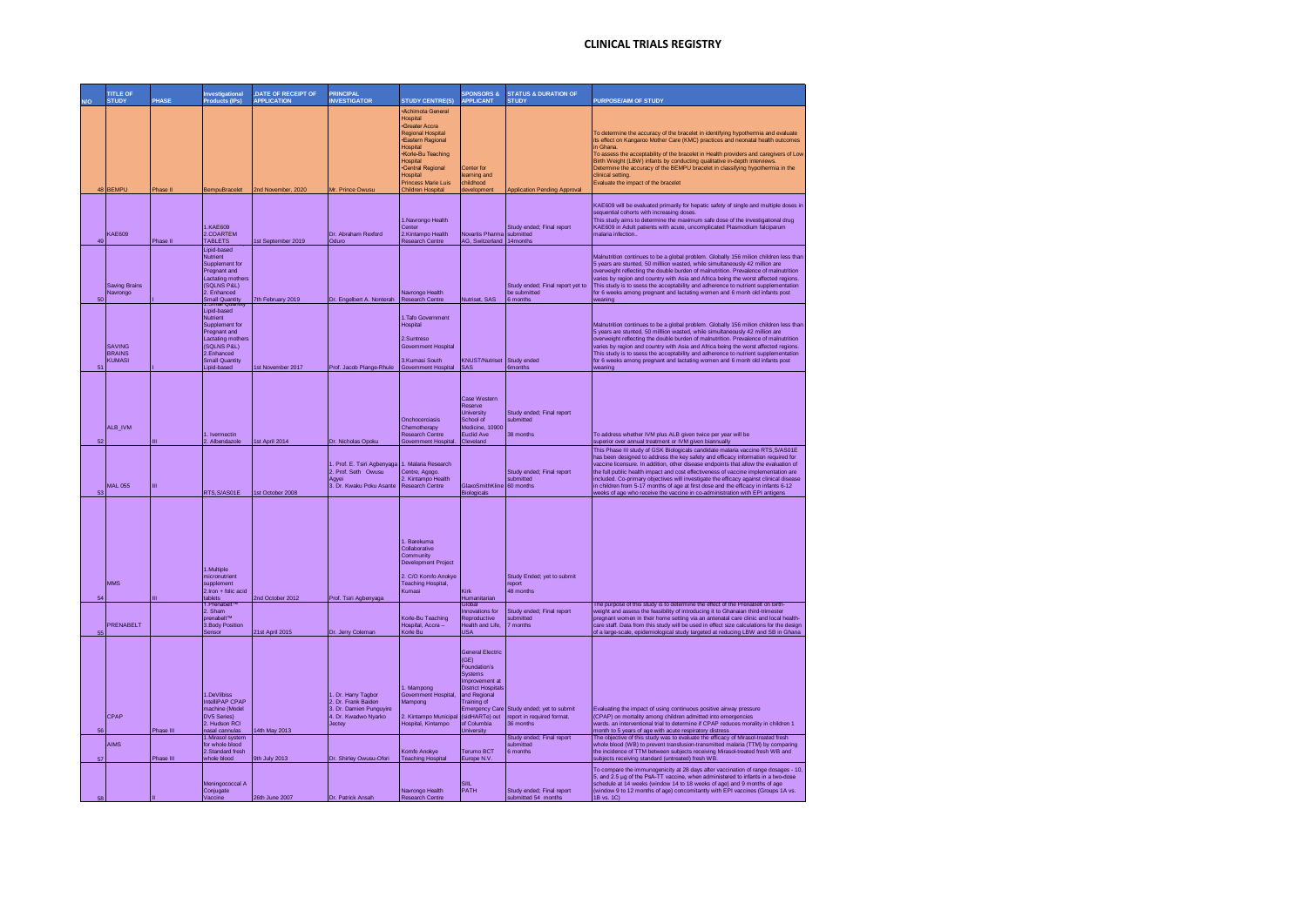|                | <b>TITLE OF</b><br><b>STUD</b>                                   | PHASE | Investigational<br>Products (IPs)<br>1. Pronto & pront                                             | ,DATE OF RECEIPT OF<br><b>APPLICATION</b> | <b>PRINCIPAL</b><br><b>INVESTIGATOR</b>                                      | <b>STUDY CENTRE(S)</b>                                                                   | <b>SPONSORS &amp;</b><br><b>APPLICANT</b>                                                                                                     | <b>STATUS &amp; DURATION OF</b><br><b>STUDY</b>                     | PURPOSE/AIM OF STUDY                                                                                                                                                                                                                                                                                                                                      |
|----------------|------------------------------------------------------------------|-------|----------------------------------------------------------------------------------------------------|-------------------------------------------|------------------------------------------------------------------------------|------------------------------------------------------------------------------------------|-----------------------------------------------------------------------------------------------------------------------------------------------|---------------------------------------------------------------------|-----------------------------------------------------------------------------------------------------------------------------------------------------------------------------------------------------------------------------------------------------------------------------------------------------------------------------------------------------------|
| 59             | <b>NON-INVASIVE</b><br><b>HAEM DEVICE</b>                        |       | 7 pulse co-<br>oximeter pulse co-<br>oximeter<br>$\overline{2}$<br>Hemocue 201+3.<br>Abx pentra 60 | 9th April 2013                            | Dr. Sam Newton                                                               | Kintampo Health<br>Research Centre.<br>Kintampo                                          | PATH                                                                                                                                          | Study Ended Final report<br>submitted<br>2 months                   |                                                                                                                                                                                                                                                                                                                                                           |
| 6í             | <b>ROTARIX</b>                                                   | ш     | <b>Rotarix™</b>                                                                                    | 6th February 2012                         |                                                                              | Navrongo Health<br><b>Research Centre</b>                                                | <b>PATH</b>                                                                                                                                   | <b>Study Ended</b><br>7 months<br><b>Final Report submited</b>      | To show the superiority of live, oral Rotarix vaccine administered at 6, 10, and 14<br>weeks of age versus live, oral Rotarix vaccine administered at 6 and 10 weeks of<br>age in terms of serum rotavirus immunoglobulin A (IgA) seroconversion as the                                                                                                   |
|                | ARTIMIST                                                         |       |                                                                                                    |                                           | Prof. George Armah                                                           | Navrongo Health                                                                          | ProtoPharma                                                                                                                                   | Study Ended Final report<br>submitted<br>5 months                   | marker of vaccine-induced immunogenicity<br>The primary cojective or this study was to demonstrate the superiority or<br>ArTiMist™ over intravenous (iv) quinine in establishing parasite success<br>(reduction of parasite counts by ≥ 90% within 24 hours) in children with<br>severe or complicated falciparum malaria, or children with uncomplicated |
| 61             |                                                                  | Ш     | <b>ArTiMist</b>                                                                                    | 22nd October 2010                         | Dr. Patrick Ansah                                                            | Research Centre                                                                          | Limited<br>Merck, Sharp                                                                                                                       | Study Ended Final report<br>submitted                               | malaria with gastrointestinal complications.<br>To estimate the percentage of subjects who seroconvert to each of HPV 6, 11, 16,<br>and 18 at Month 7 (4 weeks Postdose 3).<br>To                                                                                                                                                                         |
| 62             | SMAC                                                             | π     | Gardasil<br>1. Intravenous<br>Artesunate                                                           | 1st November 2010                         | Dr. Nana Akosua Ansah                                                        | Navrongo Health<br><b>Research Centre</b><br>Komfo Anokye                                | and Dohme<br>Corporation<br>University                                                                                                        | 20 months                                                           | evaluate the safety and tolerability of GARDASIL in females 9 to 26 years of age in<br>SubSaharan Africa<br>Secondary: To                                                                                                                                                                                                                                 |
| 63             |                                                                  |       | 2. Intramuscular<br>Artesunate                                                                     | 1st January 2013                          | Prof. Tsiri Agbenyega                                                        | Teaching Hospital,<br>Kumasi                                                             | Medical Centre<br>Tubingen                                                                                                                    | <b>Study Ended</b><br>15 months                                     |                                                                                                                                                                                                                                                                                                                                                           |
| 64             | <b>OXYTOCIN</b>                                                  |       | 1.Oxytocin in<br>uniject™ 10 iu                                                                    | 12th May 2010                             | Dr. Sam Newton                                                               | Kintampo Health<br>Research Centre                                                       | PATH                                                                                                                                          | Study Ended Final report<br>submitted<br>12 months                  |                                                                                                                                                                                                                                                                                                                                                           |
| 65             | AMARYI M                                                         |       | Amaryl m oral<br>tablets                                                                           | 16th October 2009                         | Dr. Frank Umeh                                                               | Korle-Bu Teaching<br>Hospital                                                            | Sanofi Aventis<br>1. Wyeth                                                                                                                    | <b>Study Ended</b><br>6 months                                      |                                                                                                                                                                                                                                                                                                                                                           |
|                | MOXIDECTIN-<br><b>IVERMECTIN</b>                                 |       | 1. Moxidectin<br>2. Ivermectin                                                                     |                                           | Dr. Nicholas Opoku                                                           | Onchocerciasis<br>Chemotherapy<br>Research Centre<br>Government Hospital                 | Research<br>Division of<br>Wyeth<br>Pharmaceutical<br>Inc.<br>2. Product<br>Development<br>and Evaluation<br>unit TDR                         | <b>Study Ended Report submitted</b><br>25 months + (12 months ext.) |                                                                                                                                                                                                                                                                                                                                                           |
|                | 67 MOXIDECTIN Phase II                                           |       | Moxidectin 2mg<br>Tablets                                                                          | 1st February 2004<br>1st February 2004    | Dr. Kwabla Awadzi                                                            | Onchocerciasis<br>Chemotherapy<br>Research Centre<br><b>Government Hospital</b>          | . vv yetr<br>Research<br>Division of<br>Wyeth<br>Pharmaceuticals                                                                              | Study Ended Ended<br>60 months                                      |                                                                                                                                                                                                                                                                                                                                                           |
| 68             | <b>FBA</b>                                                       |       | (EBA-175 RII-NG)<br>malaria vaccine                                                                | 1st March 2009                            | Prof. Kwadwo Ansah<br>Koram                                                  | Noguchi Momorial<br><b>Institute of Medical</b><br>Research                              | Division of<br>Microbiology and<br>Infectious<br>Diseases (DMID)<br>National Institute<br>of Allergy and<br>Infectious<br>Diseases<br>(NIAID) | Study Ended Final report<br>submitted<br>18 months                  |                                                                                                                                                                                                                                                                                                                                                           |
| 69             | <b>IPT &amp; SP</b>                                              |       | Sulfadoxine-<br>pyrimethamine                                                                      | 1st May 2008                              | Dr. Abraham Hodgson                                                          | Health Facilities in<br>the Kassena Nankana<br>Navrongo Health<br><b>Research Centre</b> | <b>London School</b><br>of Hygiene and<br>Tropical<br>Medicine                                                                                | <b>Study Ended</b><br>32 months                                     |                                                                                                                                                                                                                                                                                                                                                           |
| 70             | <b>RON</b><br><b>FORTIFICATIO</b><br>N<br>Ш                      |       | 1 Sprinkles<br>vitamine<br>2.mineral food                                                          | 1st July 2009                             | Prof. Seth Owusu Agyei                                                       | Kintampo Health<br>Research Centre                                                       | National<br>Institutes of<br>lealth                                                                                                           | <b>Study Ended</b><br>12 months                                     |                                                                                                                                                                                                                                                                                                                                                           |
| $\overline{7}$ | <b>ROTASHIELD</b>                                                |       | supplemer<br>RRV-TV Vaccine<br>(rotashield)                                                        | 1st August 2009                           | 1. Prof. George E. Armah<br>2. Prof. Fred N. Binka<br>3. Dr. Abraham Hodgson | 1. War Memorial<br>lospital, Navrongo<br>2. Bongo Hospital                               | International<br>Medica<br>Foundation                                                                                                         | <b>Study Ended</b><br>16 months                                     |                                                                                                                                                                                                                                                                                                                                                           |
| 72             | <b>AZITHROMYCI</b><br>N PLUS<br>CHLOROQUIN<br><b>F PHOSPHATE</b> |       | Azithromycin<br>2. Chloroquine<br>Phosphate<br>3 Artemether-<br>Lumefatrine                        | 1st October 2007                          | Dr. Patrick Ansah                                                            | Navrongo Health<br>Research Centre                                                       | Pfizer<br>Laboratories<br>Incorporated<br>Pfizer Global<br>Research and<br><b>Development</b>                                                 | Study Ended, Final report<br>submitted<br>8 months                  |                                                                                                                                                                                                                                                                                                                                                           |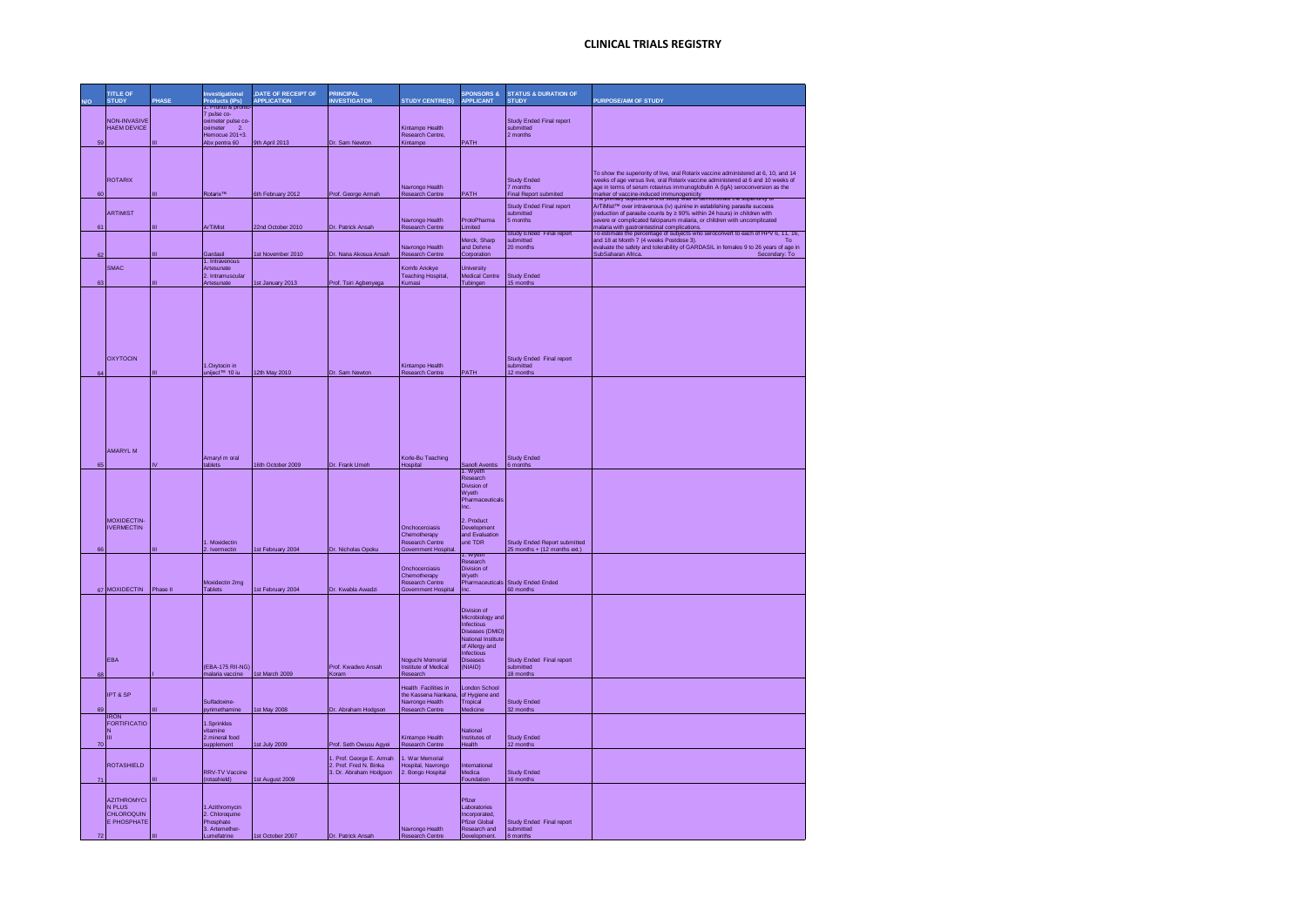|    | <b>TITLE OF</b><br><b>STUDY</b>        | PHASE | Investigational<br><b>Products (IPs)</b> | <b>,DATE OF RECEIPT OF</b><br><b>APPLICATION</b> | <b>PRINCIPAL</b><br><b>INVESTIGATOR</b>         | <b>STUDY CENTRE(S)</b>                                | <b>SPONSORS &amp;</b><br><b>APPLICANT</b>        | <b>STATUS &amp; DURATION OF</b><br><b>STUDY</b> | <b>PURPOSE/AIM OF STUDY</b> |
|----|----------------------------------------|-------|------------------------------------------|--------------------------------------------------|-------------------------------------------------|-------------------------------------------------------|--------------------------------------------------|-------------------------------------------------|-----------------------------|
|    | CRASH-2                                |       | 1.Tranexamic acid                        |                                                  |                                                 | Korle-Bu Teaching                                     | <b>London School</b><br>of Hygiene &<br>Tropical | Study Ended,<br>Lancet publication submitted    |                             |
| 73 | <b>PYRONARIDIN</b>                     |       | 2. Placebo                               | 1st August 2007                                  | Prof. J. C. B. Dakubo                           | Hospital                                              | Medicine                                         | 24 months                                       |                             |
|    | <b>ARTESUNATE</b>                      |       | .Pyronaridine<br>Artesunate Tablet       |                                                  |                                                 |                                                       |                                                  |                                                 |                             |
|    | <b>VRS</b><br>COARTEM                  |       | (PYRAMAX)<br>2.Artemether                |                                                  |                                                 |                                                       | Medicines For                                    |                                                 |                             |
| 74 | <b>MAL 050</b>                         |       | Lumefantrine(CO<br>ARTEM)                | 1st March 2007                                   | Dr. G. Bedu-Adoo                                | Komfo Anokye<br><b>Teaching Hospital</b>              | Malaria Venture,<br>Switzerland                  | <b>Study Ended</b><br>3 months                  |                             |
| 75 |                                        |       | RTSS, AS10E<br>/accine                   |                                                  | Prof. Seth Owusu Adjei                          | Kintampo Health<br><b>Research Centre</b>             | GlaxoSmithKline<br>R&D                           | <b>Study Ended</b><br>17 months                 |                             |
|    | PFCSP MVAC                             |       |                                          |                                                  |                                                 |                                                       | Division of<br>Microbiology and                  |                                                 |                             |
| 76 | S MALARIA                              |       | PICSP DNA<br>VACCINE (VCL-<br>2510)      | 1st August 2005                                  | Prof. Kwadwo A Koram                            | Tetteh Quarshie<br>Memorial Hospital                  | Infectious<br>Diseases (DMID) Study Ended        | 18 months                                       |                             |
|    | <b>ROTATEQ</b>                         |       |                                          |                                                  |                                                 |                                                       | 1. Merck & Co.                                   | Study Ended Final report                        |                             |
| 77 |                                        |       | Rotateo                                  | 1st September 2007                               | Prof. George E. Armah                           | Navrongo Health<br>Research Centre                    | 2. PATH                                          | published in Lancet<br>18 months                |                             |
|    |                                        |       |                                          |                                                  |                                                 |                                                       |                                                  |                                                 |                             |
|    | <b>MEFLOQCHLO</b><br><b>AZITH</b>      |       | Mefloquine                               |                                                  |                                                 |                                                       |                                                  | Study Ended Final report                        |                             |
| 78 |                                        |       | 2. Chloroquine<br>3. Azythromycin        | 4th August 2004                                  | Dr. Abraham Hodgson                             | Navrongo Health<br>Research Centre                    | Pfizer Inc.                                      | submitted<br>12 months                          |                             |
|    |                                        |       |                                          |                                                  |                                                 |                                                       |                                                  |                                                 |                             |
|    | <b>MAL 047</b>                         |       |                                          |                                                  | Prof. Seth Owusu Adiei.                         |                                                       |                                                  |                                                 |                             |
| 79 |                                        |       | I.RTS,S/AS02D<br>2.RTS, S/AS01E          |                                                  | Dr. Kwaku Poku Asante                           | Kintampo Health<br>Research Centre                    | GlaxoSmithKline Study Ended<br>R&D               | 19 months                                       |                             |
|    |                                        |       |                                          |                                                  |                                                 |                                                       |                                                  |                                                 |                             |
|    |                                        |       |                                          |                                                  |                                                 |                                                       |                                                  |                                                 |                             |
|    |                                        |       |                                          |                                                  |                                                 |                                                       |                                                  |                                                 |                             |
|    |                                        |       | 1.Chorproguanil-<br>Dapsone-             |                                                  |                                                 |                                                       |                                                  |                                                 |                             |
|    | CDA                                    |       | Artesunate (CDA)<br>2.Artemether-        |                                                  | Prof. Seth Owusu Agyei<br>Dr. Kwaku Poku Asante | Kintampo Health                                       | GlaxoSmithKline Study Ended                      |                                                 |                             |
| 80 |                                        | ш     | umefantrine                              | 19th July 2006                                   |                                                 | Research Centre                                       | R&D                                              | 12 months                                       |                             |
|    |                                        |       | Chorproguanil-<br>Dapsone-               |                                                  |                                                 | Department of                                         |                                                  |                                                 |                             |
|    | CDA2                                   |       | Artesunate (CDA)<br>2.Artemether-        |                                                  |                                                 | Physiology, School of<br>Medical Sciences,            | GlaxoSmithKline Study Ended                      |                                                 |                             |
|    |                                        |       | umefantrine                              | 27, June 2006                                    | Prof. Tsiri Agbenyega                           | KNUST                                                 | R&D<br><b>United S</b><br>Agency for             | 12 months                                       |                             |
|    |                                        |       |                                          |                                                  |                                                 |                                                       | International<br>Development                     |                                                 |                             |
|    | <b>NOVASIL</b>                         |       |                                          |                                                  | Prof. David Ofori Agyei                         | Eiura Sekvedumasi                                     | (USAID)<br><b>Through The</b>                    |                                                 |                             |
|    |                                        |       | NovaSIL                                  |                                                  | Dr. Nii- Ayi Ankrah                             | Disrict, Ashanti<br>Region                            | Peanut<br>Collabon                               | Study Ended<br>9 months                         |                             |
|    | <b>TENOFOVIR</b>                       |       | Tennfovir                                |                                                  |                                                 |                                                       |                                                  | Study Ended                                     |                             |
| 83 |                                        |       | Disoproxyl                               | Fumarate (TDF) 1st February 2004                 | Dr. Edith Clarke                                | Ghana Health Service                                  | <b>Family Health</b><br>Internationa             | 20 months                                       |                             |
|    |                                        |       |                                          |                                                  |                                                 |                                                       |                                                  |                                                 |                             |
|    |                                        |       |                                          |                                                  |                                                 |                                                       |                                                  |                                                 |                             |
|    |                                        |       |                                          |                                                  |                                                 | 1. Noguchi Memorial<br><b>Institution for Medical</b> |                                                  |                                                 |                             |
|    |                                        |       |                                          |                                                  | Dr. William Ampofo                              | Research                                              |                                                  |                                                 |                             |
| 84 | SAVVY                                  |       | SAVVY                                    |                                                  | Dr. Baafuor Kofi Opoku                          | 2. Komfo Anokye<br>Teaching Hospital.                 | Family Health                                    | Study Ended                                     |                             |
|    |                                        |       | (Microbicide)                            | 1st February 2004                                |                                                 |                                                       | International                                    | 32 months                                       |                             |
|    | <b>MAL 063</b>                         |       |                                          |                                                  |                                                 | Malaria Research                                      | Malaria<br>Research                              | Study Ended Final report<br>hettimdus           |                             |
| R۶ |                                        |       | RTS.S/AS01E                              | 15th April 2011                                  | Prof. E. Tsiri Agbenyaga                        | Centre, Agogo.<br>Hospital, E                         | Centre, Agogo                                    | 52 months                                       |                             |
|    | PREGACT                                |       | tablets<br>2. Farmanguinhos              |                                                  | 1.Dr. Harry Tagbor                              | Government Hospital,                                  | Prince Leonold<br>Institute of                   |                                                 |                             |
|    |                                        |       | artesunate+meflog<br>uine fixed          |                                                  | 2.Dr. Henry Opare Addo                          | Juaben                                                | Tropical<br>Medicine                             | Study Ended<br>60 months                        |                             |
|    |                                        |       |                                          |                                                  |                                                 |                                                       |                                                  |                                                 |                             |
|    |                                        |       |                                          |                                                  |                                                 |                                                       |                                                  |                                                 |                             |
|    |                                        |       |                                          |                                                  |                                                 |                                                       |                                                  |                                                 |                             |
|    | <b>ALBIVIM K'SI</b>                    |       |                                          |                                                  |                                                 | Kumasi Centre for<br>Collaborative                    | Jniversity                                       | Study Ended. Yet to submit final<br>report      |                             |
| 87 |                                        |       | I. Ivermectin<br>2. Albendazole          | 10th November 2015                               | Prof. Alexander Yaw<br>Debrah                   | Research in Tropical<br>Medicine                      | lospitals Case<br>nedical Center                 | years and 2 months                              |                             |
|    | <b>RIFAMPIN VS</b><br><b>ISONIAZID</b> |       |                                          |                                                  |                                                 | Komfo Anokye                                          | Canadian                                         | Study Ended                                     |                             |
|    |                                        |       | 1 Isoniazid<br><b>Rifampin</b>           | 2nd March 2011                                   | Dr. Joseph Baah Obeng                           | <b>Teaching Hospital</b><br>Chest Clinic, Kumasi      | Institute of<br>Health Rese                      | 60 months                                       |                             |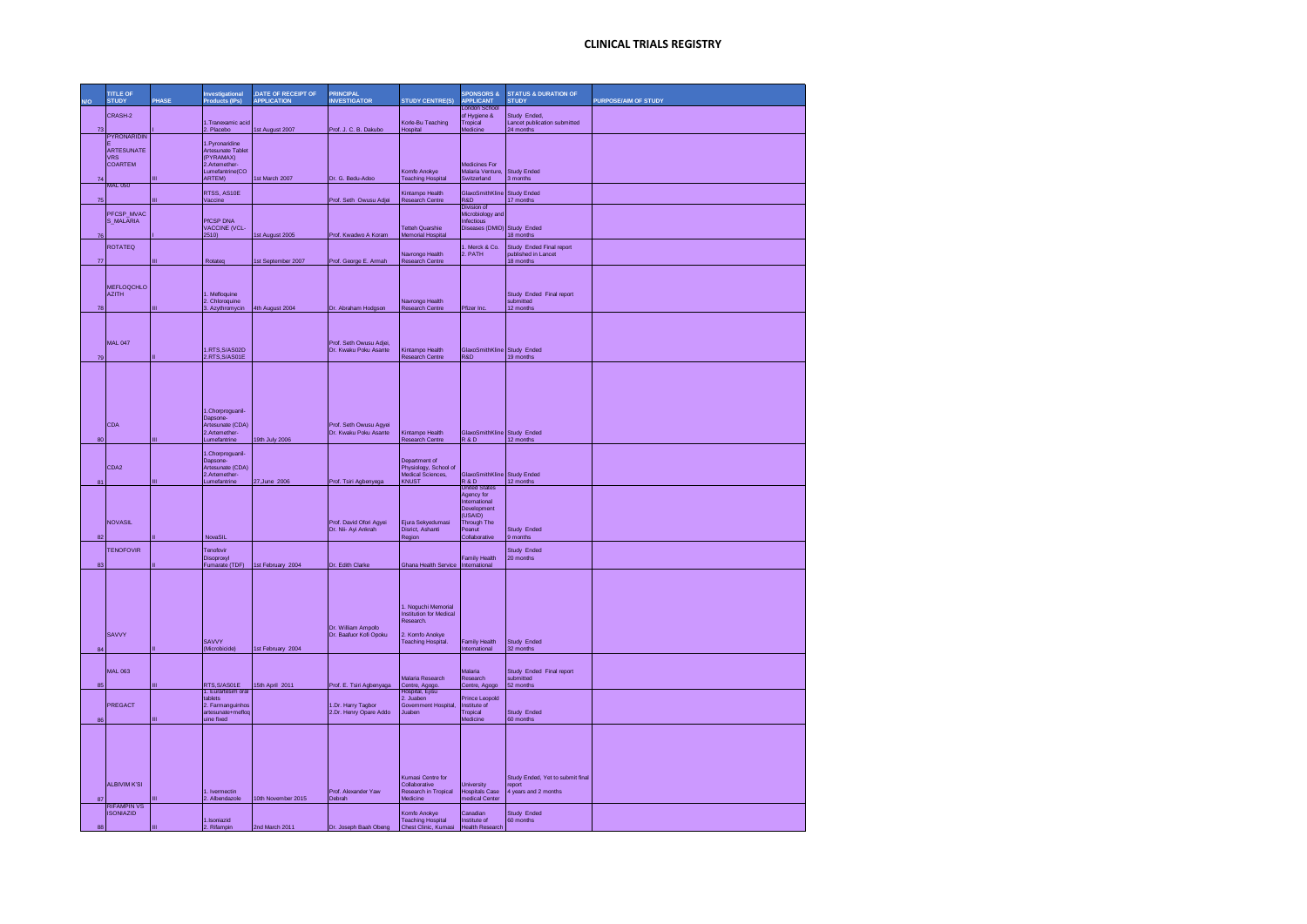|              | <b>TITLE OF</b><br><b>STUDY</b>        | PHASE                  | <b>Investigational</b><br>Products (IPs)                                                                                                                 | <b>,DATE OF RECEIPT OF</b><br><b>APPLICATION</b> | <b>PRINCIPAL</b><br><b>INVESTIGATOR</b>                                                                         | <b>STUDY CENTRE(S)</b>                                                                                                                                                                                             | <b>SPONSORS &amp;</b><br><b>APPLICANT</b>                          | <b>STATUS &amp; DURATION OF</b><br><b>STUDY</b>                                                                   | <b>PURPOSE/AIM OF STUDY</b>                                                                                                                                                                                                                                                                                                                                                                                                                                                                                                                                                                                                                                                                                                                                                                                                                                                                                                                                                                                                                                                                                                        |
|--------------|----------------------------------------|------------------------|----------------------------------------------------------------------------------------------------------------------------------------------------------|--------------------------------------------------|-----------------------------------------------------------------------------------------------------------------|--------------------------------------------------------------------------------------------------------------------------------------------------------------------------------------------------------------------|--------------------------------------------------------------------|-------------------------------------------------------------------------------------------------------------------|------------------------------------------------------------------------------------------------------------------------------------------------------------------------------------------------------------------------------------------------------------------------------------------------------------------------------------------------------------------------------------------------------------------------------------------------------------------------------------------------------------------------------------------------------------------------------------------------------------------------------------------------------------------------------------------------------------------------------------------------------------------------------------------------------------------------------------------------------------------------------------------------------------------------------------------------------------------------------------------------------------------------------------------------------------------------------------------------------------------------------------|
| R.           | <b>NOGUCHI</b><br><b>FILARIASIS</b>    |                        | 1 Alere filariasis<br>test strip<br>2.Sd bioline<br>Ivmphatic filariasi<br>gG4 3.Sd<br>bioline oncho/If<br>IgG4 biplex<br>4.Diethylcarbam<br>azine patch | 7th June 2017                                    | Prof. Daniel A. Boakye<br>Dr. Nana - Kwadwo<br><b>Biritwum</b>                                                  | Noguchi Memorial<br>Institute For Medical<br>Research                                                                                                                                                              | <b>World Health</b><br>Organization -<br><b>TDR</b>                | Study Ended Final report<br>submitted<br>10 months                                                                | Development of a plan of action for strengthening LF elimination in Ghana, and<br>where appropriate, a plan of action for integrating LF and onchocerciasis elimination<br>efforts, to be proposed to the GHS decision makers                                                                                                                                                                                                                                                                                                                                                                                                                                                                                                                                                                                                                                                                                                                                                                                                                                                                                                      |
|              | <b>ZIV</b><br>AFFLIBERCEP              |                        | 1.Ziv-aflibercept<br>(ZALTRAP)                                                                                                                           | 30th January 2017                                | Braimah Imoro Zeba                                                                                              | Retina unit, Eye<br>Centre Korle-Bu<br><b>Teaching Hospital</b> ,<br>Korle-Bu, Accra                                                                                                                               | Same as PI                                                         | Study Ended Final report<br>submitted<br>5 months                                                                 | To evaluate the safety of 1.25mg and 2mg ziv-aflibercept in Ghanaian population<br>To determine the safety of intravitreal<br>with retinal vascular diseases.<br>injections of ziv-aflibercept at 4 and 12 weeks in a Ghanaian population.<br>To measure the visual outcome of treatment with 1.25mg and 2mg ziv-aflibercept<br>in eyes with DME, nvAMD, and ME secondary to RVO at 12 week<br>To measure the anatomic changes using SD-OCT in eyes with DME, nvAMD and<br>MF<br>secondary to RVO at 12 weeks                                                                                                                                                                                                                                                                                                                                                                                                                                                                                                                                                                                                                      |
| $\mathbf{Q}$ | <b>HESTIA3</b>                         | Phase III              | 1. Ticagrelor<br>2.Placebo                                                                                                                               | 1st August, 2018                                 | 1. Prof. Alex Osei-Akoto<br>2. Dr Patrick Ansah<br>3 Dr. Catherine Seghefia<br>4 Dr Kokou Hefoume<br>Amegan-Aho | 1. Komfo Anokye<br>Teaching Hospital,<br>Department of Child<br><b>Health</b><br>2. Navrongo Health<br>esearch Centre<br>3. Department of Child<br>Jealth, Korle Bu<br>University of Health<br>and Allied Sciences | AstraZeneca AB                                                     | Study Ended, Final Report<br>submitted<br>29 Months                                                               | Sickle cell disease (SCD) is a genetic, autosomal, recessive blood disorder resulting<br>in altered (sickle- shaped) red-blood cells. A vaso-occlusive crisis (VOC) is a<br>severe, acute painful episode that occurs when sickle-shaped red blood cells<br>obstruct the microcirculation and restrict blood flow to an organ or tissue, resulting<br>in ischaemia, necrosis and organ damage. There is a high unmet need for<br>treatment options in SCD and there is a data that platelet inhibition has the potentia<br>to reduce the risk for acute vaso-occlusions.<br>This study is to evaluate the effect (efficacy, safety and tolerability) of ticagrelor<br>versus placebo in reducing the rate of vaso-occlusive crises (VOCs), which is the<br>composite of painful crisis and/or acute chest syndrome (ACS), in paediatric<br>patients (2 to 11 years and 12 to 17 years with sickle cell disease (SCD).                                                                                                                                                                                                              |
|              | PRCR<br><b>DIPSTICK</b>                |                        | 1.Test-It™ Protein<br>Creatinine<br><b>Dipstick</b><br>2 Urinalysis<br><b>Reagent Strips</b><br>3 Quantitative<br>Spectrophotometri                      |                                                  |                                                                                                                 | Kintampo Health                                                                                                                                                                                                    | Program For<br>Appropriate<br>Technology In                        | Study Ended, Final Report<br>Submitted<br>19 months                                                               | The lack of access to reliable tests for proteinuria measurement in all antenatal care<br>settings, particularly at the periphery, remains a critical gap in the accurate<br>identification of women at high risk for Pre-Eclampsia. In Low Resource Settings, a<br>protein-only measurement via a urine dipstick is the most widely used proteinuria<br>test due in part to its low complexity and low cost. However, the clinical utility of the<br>protein-only dipstick is limited. Test results can be unreliable, as the test cannot<br>adjust for daily fluctuation of body hydration. This leads to protein measurements<br>that are either too low or too high due to the level of urine dilution. More accurate<br>ests, such as the 24-hour urine test, are available only for confirmatory testing in<br>tertiary-level clinics due to their high cost and technical complexity.<br>The purpose of the study is to generate a body of evidence that will determine<br>performance characteristics of the current Protein Creatinine dipstick test and the<br>easibility of its use in target Ante Natal Care settings. |
| 93           | <b>MAL 073</b><br>CEPHEID              | Phase II<br>Phase IIIb | Method<br>RTS S/AS01F<br>2.MR-VAC™<br>3.STAMARIL4.<br><b>VITAMINA</b><br>ADON HIV-T VE<br>XC Test Assay for<br>detecting HIV-1                           | 16th February, 2018<br>1th December 2015         | Dr. Sam Newton<br>1.Prof. Tsiri Agbenyega<br>Prof. Seth Owusu Adje                                              | search Center<br>1.Malaria Research<br>Center, Agogo<br>2.Kintampo Health<br>esearch Centre<br>St. Martin De Porre<br>Hospital                                                                                     | lealth (PATH)<br>GlaxoSmithKline                                   | <b>Study Ended Final Report</b><br>Pharmaceuticals submitted 43 months 16 days<br>Study Ended Final Report yet to | In sub-Saharan Africa, most of the Expanded Program on Immunization (EPI)<br>vaccines are given in early infancy while measles, rubella and yellow fever (YF)<br>vaccines are given at 9 months of age. Between the first EPI vaccines and the<br>neasles, rubella and YF vaccines, children receive Vitamin A supplementation at 6<br>months of age. To limit the number of clinic visits for young children and to<br>,<br>IVMAra<br>chain reaction (RT-PCR) assay for the quantification of Human Immunodeficiency<br>Virus type 1 (HIV-1) RNA in human plasma using the automated GeneXpert®                                                                                                                                                                                                                                                                                                                                                                                                                                                                                                                                   |
| 95           | 94 XPERT HIV-1<br><b>INNOVATE</b>      | PILOT<br>Phase III/II  | RNA in human<br>$Inn0-4800$<br>Placebo                                                                                                                   | 6th June 2019                                    | Prof. Jacob Plange-Rhule<br>Susan Adu-Amankwah                                                                  | <b>Atua Government</b><br>Noguchi Memorial<br><b>Institute for Medical</b>                                                                                                                                         | CEPHEID<br>novio<br>Pharmaceutio<br>Inc                            | be submitted 6 Months<br>Study Closed/withdrawn by<br>Sponsor<br>24 month                                         | Instrument Systems. It is intended for use as an aid in the diagnosis of HIV-1<br>1. Evaluate the cellular and humoral immune response to INO-4800<br>administered by ID injection followed immediately by electroporation EP<br>2. Evaluate the efficacy of INO-4800 in the prevention of COVID-19 disease in<br>ubjects who are SARS-CoV-2 negative at baseline                                                                                                                                                                                                                                                                                                                                                                                                                                                                                                                                                                                                                                                                                                                                                                  |
| 96           | LIVZON                                 | Phase III              | SARS-CoV-2<br>usion protein<br>vaccine (code: V<br>Placebo                                                                                               | 2nd August 2021                                  | 1.Dr Seyram Kaali<br>2.Dr. Nana Akosua Ansah                                                                    | 1.Kintampo Health<br>Research Centre<br>2.Navrongo Health<br><b>Research Centre</b>                                                                                                                                | livzon.<br>Mabpharm Inc.<br>nstitution<br>Pharmaceutica<br>company | <b>Study Closed by Sponsor before</b><br>commencement. No recruitment<br>was done<br>20<br>nonths                 | To evaluate the efficacy of the recombinant SARS-CoV-2 fusion<br>protein vaccine (V-01) for the prevention of symptomatic RT PCR positive COVID-<br>19 (mild or above severity) starting from at least 14 days (≥15 days) after full-course<br>immunization (completing all vaccinations)<br>Safety:<br>To evaluate the incidence of adverse events (AEs) of recombinant<br>SARS-CoV-2 fusion protein vaccine (V-01) from the first                                                                                                                                                                                                                                                                                                                                                                                                                                                                                                                                                                                                                                                                                                |
| 97           | COVID 19<br><b>INTRANASAL</b><br>SPRAY | Phase III              | <b>Influenza Virus</b><br>Vector COVID-19<br>Vaccine<br>for Intranasa<br>Sprav<br>Placebo                                                                | 9th October 2021                                 | Dr. Seyram Kaal                                                                                                 | I. KHRC<br>2. NHRC<br>3. KCCR<br>1. Dodowa Health<br><b>Research Center</b><br>5 Ghana Infectious<br><b>Disease Center</b><br>KBTH                                                                                 | Beijing Wanta<br>Biological<br>harmacy<br>Interprise Co.           | <b>Study Closed by Sponsor before</b><br>commencement. No recruitment<br>was done.<br>20<br>nonths                | 1. To evaluate the protective efficacy of DeINS1-2019-nCoV-RBD-OPT1 for<br>preventing virologically confirmed (RT-PCR positive) symptomatic COVID-19.<br>$\overline{2}$<br>To evaluate the safety of<br>DelNS1-2019-nCoV-RBD OPT                                                                                                                                                                                                                                                                                                                                                                                                                                                                                                                                                                                                                                                                                                                                                                                                                                                                                                   |
|              | <b>ESM UBT</b>                         |                        | <b>Iterine halloon</b><br>amponade                                                                                                                       | 17th February, 2014                              | Dr. Ivy Frances Osei                                                                                            | Field Work                                                                                                                                                                                                         | <b>Bill</b> and<br>Gates<br>Foundation<br><b>JSA</b>               | Study not conducted: Funds<br>rom Sponsor withdrawn before<br>initiation<br><b>Bmonths</b>                        |                                                                                                                                                                                                                                                                                                                                                                                                                                                                                                                                                                                                                                                                                                                                                                                                                                                                                                                                                                                                                                                                                                                                    |
|              | <b>FERROQUINE</b>                      |                        | <b>Eerroguine</b><br>2.Amodiaguine<br>3. Artesunate                                                                                                      |                                                  | Dr. Josephine C. Ocran<br>Prof. Kwadwo Ansah<br>Apr-08 Koram                                                    | Noquchi Memorial<br><b>Institute of Medical</b><br>Research                                                                                                                                                        | Sangfi-Aventis<br>Recherché And<br>Development                     | Study Closed by Sponsor, No<br>recruitment was done.<br>13Conths                                                  |                                                                                                                                                                                                                                                                                                                                                                                                                                                                                                                                                                                                                                                                                                                                                                                                                                                                                                                                                                                                                                                                                                                                    |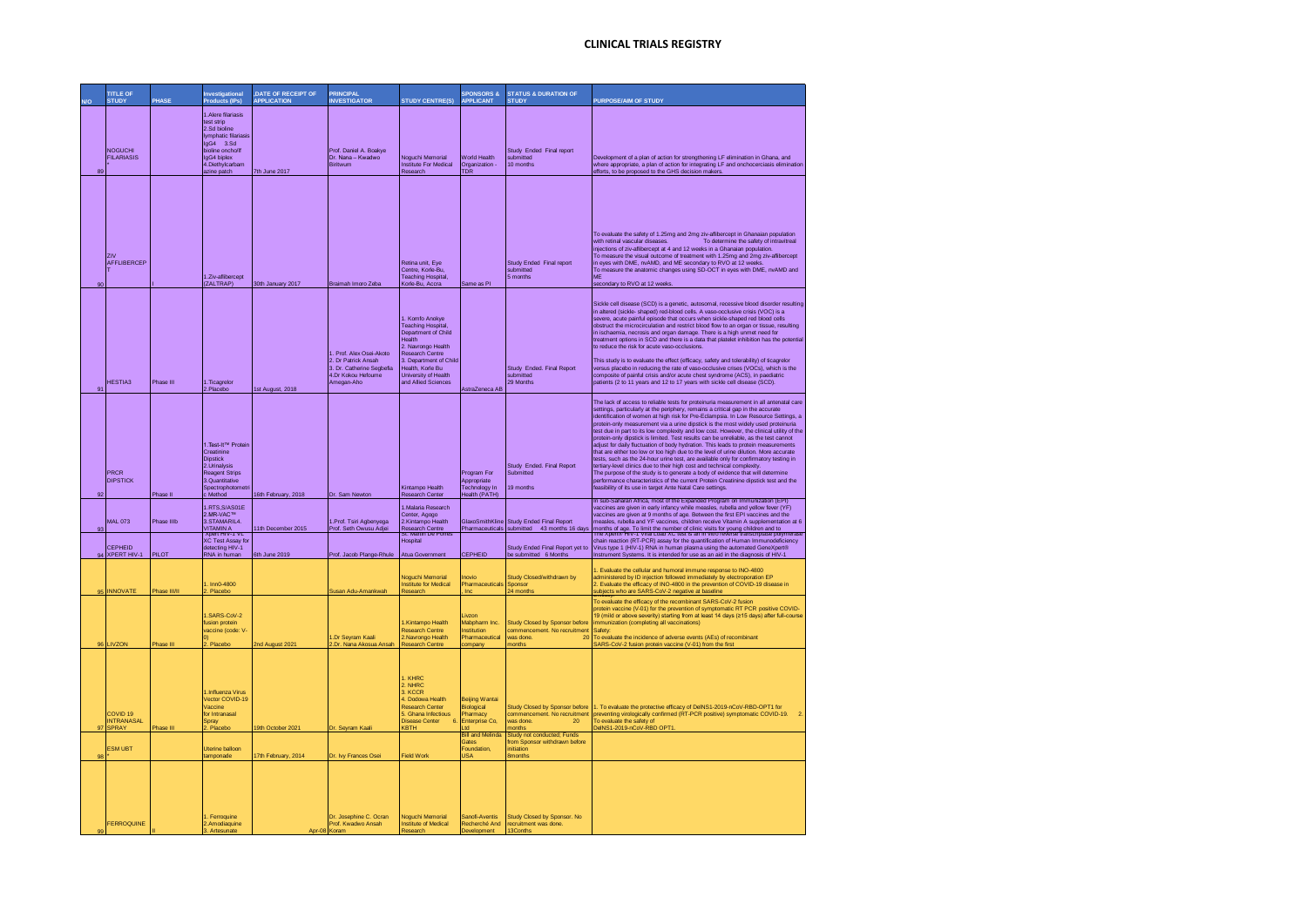|        | <b>TITLE OF</b><br><b>STUD</b> | PHASI    | Investigational<br>Products (IPs)                                                                                                                                                    | , DATE OF RECEIPT OF<br><b>APPLICATION</b> | <b>PRINCIPAL</b><br><b>INVESTIGATOR</b>                  | <b>STUDY CENTRE(S)</b>                                                                                         | <b>SPONSORS &amp;</b><br><b>APPLICANT</b>                                                    | <b>STATUS &amp; DURATION OF</b><br><b>STUDY</b>               | PURPOSE/AIM OF STUDY                                                                                                                                                                                                                                                                                                                                                                                                                                                                                                                                                                                                                                                                                                                                                                                                                             |
|--------|--------------------------------|----------|--------------------------------------------------------------------------------------------------------------------------------------------------------------------------------------|--------------------------------------------|----------------------------------------------------------|----------------------------------------------------------------------------------------------------------------|----------------------------------------------------------------------------------------------|---------------------------------------------------------------|--------------------------------------------------------------------------------------------------------------------------------------------------------------------------------------------------------------------------------------------------------------------------------------------------------------------------------------------------------------------------------------------------------------------------------------------------------------------------------------------------------------------------------------------------------------------------------------------------------------------------------------------------------------------------------------------------------------------------------------------------------------------------------------------------------------------------------------------------|
|        |                                |          |                                                                                                                                                                                      |                                            |                                                          | <b>Center for Clinical</b>                                                                                     | Global Blood                                                                                 |                                                               |                                                                                                                                                                                                                                                                                                                                                                                                                                                                                                                                                                                                                                                                                                                                                                                                                                                  |
|        |                                |          |                                                                                                                                                                                      |                                            |                                                          | Genetics, Korle-Bu<br><b>Teaching Hospital</b>                                                                 | Therapeutics                                                                                 | Group 1 and 2 under current                                   |                                                                                                                                                                                                                                                                                                                                                                                                                                                                                                                                                                                                                                                                                                                                                                                                                                                  |
|        |                                |          |                                                                                                                                                                                      |                                            |                                                          | 2.Paediatric Sickle                                                                                            | 400 Fast Jamie<br>Court, Suite 101                                                           | protocol completed (none<br>recruited in Ghana); yet to start |                                                                                                                                                                                                                                                                                                                                                                                                                                                                                                                                                                                                                                                                                                                                                                                                                                                  |
|        | HOPE SCD                       |          |                                                                                                                                                                                      |                                            | 1.Dr. Yvonne Dei<br>Adomakoh                             | cell clinic, Komfo<br>Anokye Teaching                                                                          | South San<br>Francisco, CA                                                                   | Main Population Study (Group 3)                               | The primary objective is to assess the efficacy of GBT440 in adolescents and adults                                                                                                                                                                                                                                                                                                                                                                                                                                                                                                                                                                                                                                                                                                                                                              |
| 100    |                                |          | GBT440 300mg                                                                                                                                                                         |                                            | 2.Dr. Vivian Pain                                        | <b>lospital</b><br>Mamprobi Polyclinic                                                                         | 94080,USA                                                                                    |                                                               | rith SCD as measured by improvement in anemia                                                                                                                                                                                                                                                                                                                                                                                                                                                                                                                                                                                                                                                                                                                                                                                                    |
|        |                                |          |                                                                                                                                                                                      |                                            |                                                          | LEKMA Hospital<br>Ga East Hospital                                                                             |                                                                                              |                                                               | To determine the impact of Ivermectin in the country to guide its possible                                                                                                                                                                                                                                                                                                                                                                                                                                                                                                                                                                                                                                                                                                                                                                       |
|        |                                |          | 1.Ivermectin                                                                                                                                                                         |                                            |                                                          | Mamobi<br><b>Tema General</b>                                                                                  |                                                                                              | Application Withdrawn by                                      | use for prophylaxis or treatment. The studies will assess the efficacy of Ivermectin<br>as prophylaxis and treatment among healthworkers and patients diagnosed                                                                                                                                                                                                                                                                                                                                                                                                                                                                                                                                                                                                                                                                                  |
| 101 GH | <b>IVERMECTIN</b>              | Phase II | 2.Standard of<br>care                                                                                                                                                                | 5th March 2021                             | Dr. Kwaku Poku Asante                                    | <b>Hospital Pantang</b><br>Hospitals                                                                           | Prof. Fred Binka months                                                                      | Sponsor<br>$\overline{4}$                                     | with symptomatic COVID-19 infection respectively. Results from this study will<br>inform policy on the treatment and prevention of COVID-19.                                                                                                                                                                                                                                                                                                                                                                                                                                                                                                                                                                                                                                                                                                     |
| 102    | MEBENDAZOL                     |          | Menbendazole                                                                                                                                                                         |                                            | Sep-17 Prof Michael David Wilson Research Centre         | Kintampo Health                                                                                                | Program For<br>Appropriate<br>Technology In<br>lealth (PATH)                                 | Application Withdrawn<br>N/A                                  | Soil-transmitted helminth (STH) infections are considered among the most pres<br>of global health problems, thought to parasitize some 2 billion people worldwide.[]<br>The most recent estimates suggest that between 600 and 800 million people are<br>infected with one or several of the common soil-transmitted helminths (STHs),<br>which are Ascaris lumbricoides, Trichuris trichiura, and hookworm.[] Infection<br>prevalence, incidence, and disease burden are particularly high in tropical and<br>subtropical areas that are already burdened with poor living conditions, over-<br>population, and inadequate sanitation, including some areas of sub-Saharan Africa,<br>Asia, and Latin America.[1, , ] While adults represent a significant percentage of<br>the infected population, it is children who are the most vulnerable |
|        |                                |          |                                                                                                                                                                                      |                                            |                                                          |                                                                                                                |                                                                                              |                                                               |                                                                                                                                                                                                                                                                                                                                                                                                                                                                                                                                                                                                                                                                                                                                                                                                                                                  |
|        |                                |          | chimpanzee<br>adenovirus Type 3<br>- vectored Ebola                                                                                                                                  |                                            |                                                          | 1.Kintampo Health                                                                                              |                                                                                              |                                                               |                                                                                                                                                                                                                                                                                                                                                                                                                                                                                                                                                                                                                                                                                                                                                                                                                                                  |
| 103    | <b>EBOLAZ</b>                  |          | Zaire vaccine<br>(ChAd3-EBO-Z)                                                                                                                                                       |                                            | 1.Dr. Kwaku Poku Asante<br>Jan-15 2.Prof. Kwadwo A Koram | Research Centre<br>2.OCRC, Hohoe                                                                               | Biologicals                                                                                  | GlaxoSmithKline Application withdrawn<br>N/A                  |                                                                                                                                                                                                                                                                                                                                                                                                                                                                                                                                                                                                                                                                                                                                                                                                                                                  |
|        |                                |          |                                                                                                                                                                                      |                                            |                                                          |                                                                                                                |                                                                                              |                                                               |                                                                                                                                                                                                                                                                                                                                                                                                                                                                                                                                                                                                                                                                                                                                                                                                                                                  |
|        | EBOLA Z<br>(Paediatric)        |          | chimpanzee<br>adenovirus Type 3<br>- vectored Ebola<br>Zaire vaccine<br>(ChAd3-EBO-Z)<br>1.Ad26 Vector                                                                               | 21st August 2015                           | Dr. Kwaku Poku Asante                                    | OCRC, Hohoe                                                                                                    | Glaxosmithkline<br>Biologicals, Rue<br>De L'institut, 89<br>$-1330$<br>Rixensart,<br>Belgium | Application withdrawn<br>N/A                                  |                                                                                                                                                                                                                                                                                                                                                                                                                                                                                                                                                                                                                                                                                                                                                                                                                                                  |
|        | <b>ZEBOV</b>                   |          | expressing the                                                                                                                                                                       |                                            |                                                          |                                                                                                                | <b>Crucell Ho</b><br>B.V.                                                                    | Approved but sponsor withdrew                                 |                                                                                                                                                                                                                                                                                                                                                                                                                                                                                                                                                                                                                                                                                                                                                                                                                                                  |
| 105    |                                |          | glycoprotein of the<br>ebola virus<br>expressing the                                                                                                                                 | 7th January 2015                           | Professor Fred Binka                                     | <b>OCRC. Hohoe</b>                                                                                             | Represented by<br>Janssen                                                                    | conduct<br>N/A                                                |                                                                                                                                                                                                                                                                                                                                                                                                                                                                                                                                                                                                                                                                                                                                                                                                                                                  |
| 106    | ZEBOV <sub>2</sub>             |          | glycoprotein of the<br>ebola virus<br>mayinga variant<br>Ad26 ZEBOV<br>2.Modified<br>vaccinia ankara<br>bavarian nordic<br>vector expressing<br>the glycoproteins<br>of ebola virus. | 6th April 2015                             | Professor Fred Binka                                     | <b>OCRC, Hohoe</b>                                                                                             | <b>Crucell Holland</b><br>B.V.<br>Represented by<br>Janssen<br>Pharmaceutica<br>(Pty) Ltd    | Application withdrawn<br>N/A                                  |                                                                                                                                                                                                                                                                                                                                                                                                                                                                                                                                                                                                                                                                                                                                                                                                                                                  |
|        |                                |          |                                                                                                                                                                                      |                                            |                                                          |                                                                                                                |                                                                                              |                                                               |                                                                                                                                                                                                                                                                                                                                                                                                                                                                                                                                                                                                                                                                                                                                                                                                                                                  |
|        | 107 HYDRANON                   |          | Hydranon solution 1st March 2008                                                                                                                                                     |                                            | Prof. David Ofori-Adjei<br>1. Dr. Isaac Osei             | Noguchi Memorial<br>Institute For Medical<br>Research<br>Research Centre<br>Upper East Regional                | General<br>Resonance<br><b>Technology 1llc</b><br>Janssen-Cilag                              | Application Withdrawn<br>N/A                                  |                                                                                                                                                                                                                                                                                                                                                                                                                                                                                                                                                                                                                                                                                                                                                                                                                                                  |
|        |                                |          |                                                                                                                                                                                      |                                            | 2. Dr. Samuel Abora                                      | Hospital                                                                                                       | International NV<br>(Sponsor)                                                                |                                                               |                                                                                                                                                                                                                                                                                                                                                                                                                                                                                                                                                                                                                                                                                                                                                                                                                                                  |
|        |                                |          |                                                                                                                                                                                      |                                            | 3. Dr. Fred Adomako -                                    | Kumasi Centre for<br>Collaborative                                                                             | represented by<br>Clinical                                                                   | Application Withdrawn                                         |                                                                                                                                                                                                                                                                                                                                                                                                                                                                                                                                                                                                                                                                                                                                                                                                                                                  |
|        | 108 SALIF,                     | Illb     | 1.TDF/FTC/RPV<br>2.TDF/FTC/EFV                                                                                                                                                       | 4th September 2013                         | Boateng                                                  | Research                                                                                                       | Research Africa<br>Ltd.                                                                      | N/A                                                           |                                                                                                                                                                                                                                                                                                                                                                                                                                                                                                                                                                                                                                                                                                                                                                                                                                                  |
| 109    | NOGUCHI SCD                    |          | <b>NVX-508</b>                                                                                                                                                                       | 1st May 2017                               | Amma Twumwaa Owusu<br>Ansah                              | Institute For Medical<br>Research<br>$\overline{2}$<br>College of Health<br>Sciences 3. University<br>of Ghana | University of<br>Pittsburg,<br>Representative:<br>Amma Owusu-<br>Ansah, MD                   | Application Withdrawn<br>N/A                                  |                                                                                                                                                                                                                                                                                                                                                                                                                                                                                                                                                                                                                                                                                                                                                                                                                                                  |
|        |                                |          |                                                                                                                                                                                      |                                            |                                                          |                                                                                                                |                                                                                              |                                                               |                                                                                                                                                                                                                                                                                                                                                                                                                                                                                                                                                                                                                                                                                                                                                                                                                                                  |

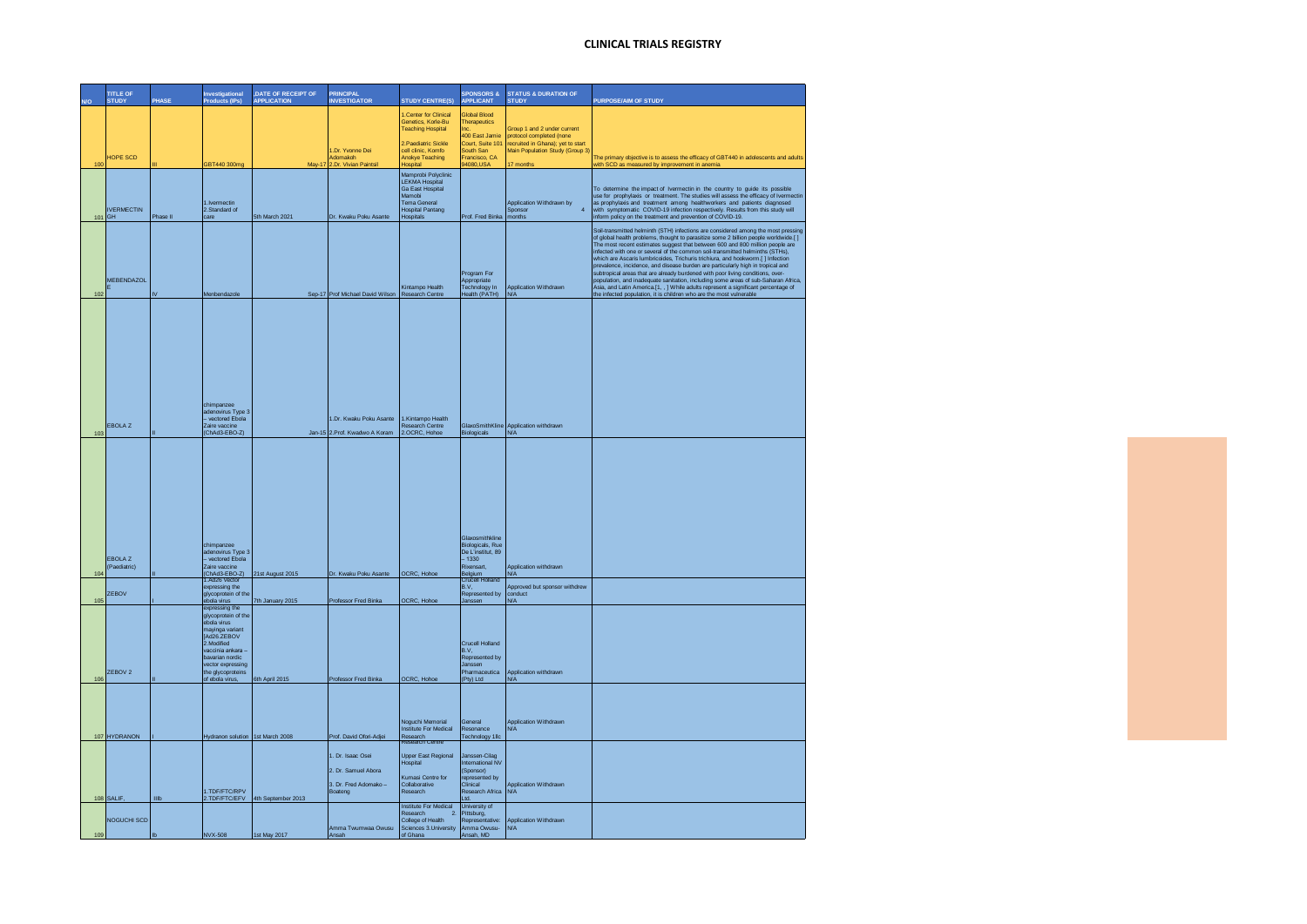|     | <b>TITLE OF</b><br>STUDY        | PHASE          | <b>Investigational</b><br><b>Products (IPs)</b>                                        | DATE OF RECEIPT OF<br><b>APPLICATION</b> | <b>PRINCIPAL</b><br><b>INVESTIGATOR</b>                                                 | <b>STUDY CENTRE(S)</b>                                                                                    | <b>SPONSORS &amp;</b><br><b>APPLICANT</b>                                                                          | <b>STATUS &amp; DURATION OF</b><br><b>STUDY</b>                                             | PURPOSE/AIM OF STUDY                                                                                                                                                                                                                                                                                                                                                                                                                                                                                                                                                                                                                                                                                                                                                                                                                                                                                                                                                                                                  |
|-----|---------------------------------|----------------|----------------------------------------------------------------------------------------|------------------------------------------|-----------------------------------------------------------------------------------------|-----------------------------------------------------------------------------------------------------------|--------------------------------------------------------------------------------------------------------------------|---------------------------------------------------------------------------------------------|-----------------------------------------------------------------------------------------------------------------------------------------------------------------------------------------------------------------------------------------------------------------------------------------------------------------------------------------------------------------------------------------------------------------------------------------------------------------------------------------------------------------------------------------------------------------------------------------------------------------------------------------------------------------------------------------------------------------------------------------------------------------------------------------------------------------------------------------------------------------------------------------------------------------------------------------------------------------------------------------------------------------------|
|     | 110 PRCR SPOT                   | Phase II       | <b>PRCR Spot</b>                                                                       | 15th March 2021                          | Dr. Hannah Brown<br>Amoakoh                                                             | Ridge Hospital.<br>Korlebu Teaching<br>Hospital, Koforidua<br>Regional Hospital                           | Emily Stephanie<br>Zobrist, PATH.<br>2201 Westllake<br>Avenue, Seattle,<br>WA 98121, USA Sponsor                   | Application Withdrawn by                                                                    | To address the gap in proteinuria measurement solutions, LifeAssay Diagnostics<br>(LAD) has developed and commercialized a low-cost PrCr urine dipstick that<br>has shown goodlaboratoryand clinical performance and high usability within<br>antenatal care (ANC)settings in previous studies. There is a need for further<br>evidenceon the clinical utility and operational fit of the LAD Test it™ PrCr test to<br>inform policy recommendation for its use in Ghana and other LMIC settings                                                                                                                                                                                                                                                                                                                                                                                                                                                                                                                      |
| 111 | SAR97276A_S<br><b>ANOFI</b>     |                | SAR97276A                                                                              | 1st October, 2008                        | Prof. Seth Owusu-Agyei                                                                  | Navrongo Health<br>Research Centre                                                                        | Sanofi Aventis<br>Recherche &<br>Developpement                                                                     | Application Withdrawn by<br>Sponsor before approval                                         |                                                                                                                                                                                                                                                                                                                                                                                                                                                                                                                                                                                                                                                                                                                                                                                                                                                                                                                                                                                                                       |
| 112 | <b>TENOFOVEK</b><br>BE          | Bioequivalence | Tenofovel<br>(tenofovir) 300mg<br>film coated tablets<br>2 Viread<br>(tenofovir) 300mg | 11th September 2015                      | 1. Prof. Seth Owusu<br>Agyei<br>2. Dr. Kwaku Poku Asante                                | Kintampo Health<br><b>Research Centre</b>                                                                 | Danadams<br>Pharmaceuticals<br>Industry Limited,<br>Accra-Ghana                                                    | Application closed by FDA since<br>Sponsor failed to start study 3<br>years after approval. |                                                                                                                                                                                                                                                                                                                                                                                                                                                                                                                                                                                                                                                                                                                                                                                                                                                                                                                                                                                                                       |
| 113 | <b>ELDON CARD</b><br><b>NYN</b> |                | 1. Eldon card<br>2. Standard                                                           | laboratory method 10th November 2015     | Prof. Samuel Ameny Obed Hospital, Accra.                                                | Korle Bu Teaching                                                                                         | Center for Global<br>Child Health,<br>Hospital for sick<br>Children.                                               | Incomplete CTA; Application<br>closed by FDA.<br>N/A                                        |                                                                                                                                                                                                                                                                                                                                                                                                                                                                                                                                                                                                                                                                                                                                                                                                                                                                                                                                                                                                                       |
|     |                                 |                | 1.AX-100mmun<br>$2AX-$                                                                 |                                          |                                                                                         | Kintampo Health                                                                                           | Neopharmacie                                                                                                       | Incomplete CTA: Application<br>closed by FDA.                                               |                                                                                                                                                                                                                                                                                                                                                                                                                                                                                                                                                                                                                                                                                                                                                                                                                                                                                                                                                                                                                       |
| 115 | 114 AX-100 HIVI<br>4P           |                | 100ImmunPlus<br>Polypil                                                                | 9th december 2014<br>9th August 2013     | Dr. Kwaku Poku Asante<br>1. Dr. Emmanuel Kwabla<br>Srofenvoh<br>2. Dr. Patrick Frimpong | Research Centre<br>Ridge Hospital Accra<br>La General Hospital                                            | I imited<br>Germany<br><b>Health Sciences</b><br>and Primary<br>Care, University<br>Medical Centre<br>Utrecht, The | N/A<br>Incomplete CTA; Application<br>closed by FDA.<br>N/A                                 |                                                                                                                                                                                                                                                                                                                                                                                                                                                                                                                                                                                                                                                                                                                                                                                                                                                                                                                                                                                                                       |
| 116 | <b>INVACT</b>                   |                | Artemisinin                                                                            | 13th may 2016                            | Prof. Kwadwo Ansah<br>Koram                                                             | Noguchi Memorial<br>Institute For Medical<br>Research                                                     | Infections<br>Surveillance and<br>Response<br>System of the                                                        | Incomplete CTA; Application<br>closed by FDA.<br>N/A                                        |                                                                                                                                                                                                                                                                                                                                                                                                                                                                                                                                                                                                                                                                                                                                                                                                                                                                                                                                                                                                                       |
|     | 117 INSUGENIV                   |                | Insugen                                                                                | 17th december 2013                       | N/A                                                                                     | Korle-Bu Teaching<br>Hospital                                                                             | <b>BIOCON LTD</b>                                                                                                  | Incomplete CTA; Application<br>closed by FDA.<br>N/A                                        |                                                                                                                                                                                                                                                                                                                                                                                                                                                                                                                                                                                                                                                                                                                                                                                                                                                                                                                                                                                                                       |
| 118 | AGRAY                           |                | Mycopirox Vaginal<br>ream                                                              | 15th june 2010                           | Dr. Luitgard Darko                                                                      |                                                                                                           | Lagray Chemical N/A<br>company, Ltd.                                                                               | <b>Not Approved</b>                                                                         |                                                                                                                                                                                                                                                                                                                                                                                                                                                                                                                                                                                                                                                                                                                                                                                                                                                                                                                                                                                                                       |
| 119 | <b>IMR SCD</b>                  | Phase IIb      | 1.IMR-687<br>2.IMR-687<br>Placebo                                                      | 13th August 2020                         | Dr. Seyram Kaali                                                                        | Korle-Bu Teaching<br>Hospital<br>·Kintampo Health<br>Research Centre                                      | <b>IMARA</b> Inc                                                                                                   | Early termination by Sponsor<br>1 Year 7 Months                                             | This is a phase 2b, randomized, double-blind, placebo-controlled, multicenter study<br>of subjects aged 18 to 65 years with SCD (HbSS, HbSB0 thalassemia, or HbSB+<br>thalassemia) to evaluate the safety and efficacy of the PDE9 inhibitor, IMR-687,<br>administered qd for 52 weeks. This study will provide data on IMR-687 doses of<br>≥3.0 to ≤4.5 mg/kg and >4.5 to ≤6.7 mg/kg. In a relevant model of anemia<br>(Hbbth1/th1 mice), oral administration of IMR-687 for 30 days at<br>30 mg/kg/day (human equivalent dose of 2.4 mg/kg/day) or 60 mg/kg/day (human<br>equivalent dose of 4.9 mg/kg/day) increased RBCs and Hb, and reduced<br>reticulocytes. The degree of these changes was dose dependent, with statistically<br>significant improvement at the higher dose of 60 mg/kg. In addition, IMR-687 at 60<br>mg/kg improved erythroblast differentiation, suggesting a role for this compound in<br>the improvement of ineffective erythropoiesis, a problem in a number of hemoglobin<br>disorders |
| 120 | HESTIA4                         | Phase I        | Ticagrelor                                                                             | 16th May, 2018                           | 1. Dr. Patrick Ansah<br>2. Dr. Catherine Segbefia<br>3. Dr. Kokou Hefoume<br>Amegan-Aho | . Navrongo Health<br>Research Centre<br>2. Korle-Bu Teaching<br>Hospital<br>3. Volta Regional<br>Hospital | AstraZeneca AB                                                                                                     | Study termination<br>31 Months                                                              | Complications of sickle cell disease (SCD) occur very early in life. Painful crises first<br>appear in the fingers and toes (dactylitis) in very young children prior to their first<br>birthday. In addition to painful crises occurring in the very young, SCD can affect<br>organ function early in life. Loss of splenic function begins as early as 5 months of<br>age with associated increase in infection risk. Stroke risk begins at age 2. Given the<br>early onset of symptoms and complications of this disorder, therapies for SCD<br>should be targeted at children, including the very young. There is a need to first<br>establish the pharmacokinetics (PK) of ticagrelor in this age group to allow for<br>modelling or extrapolation in this population.<br>This goal of the study is to evaluate PK data in the 0-2 year old population in order<br>to way for further studies and ultimately use of ticagrelor in this youngest<br>population.                                                   |
| 121 | TADO                            |                | Prasugrel                                                                              | 20th may 2013                            | Prof. Tsiri Agbenyega<br>Dr. Catherine Idara<br>Segbefia                                | Malaria Research<br>Center, Agogo<br>Korle-Bu Teaching<br>Hospital, Accra-<br>Korle Bu                    | Eli Lilly and<br>Company<br>Indianapolis                                                                           | Prematurely terminated<br>24 months                                                         |                                                                                                                                                                                                                                                                                                                                                                                                                                                                                                                                                                                                                                                                                                                                                                                                                                                                                                                                                                                                                       |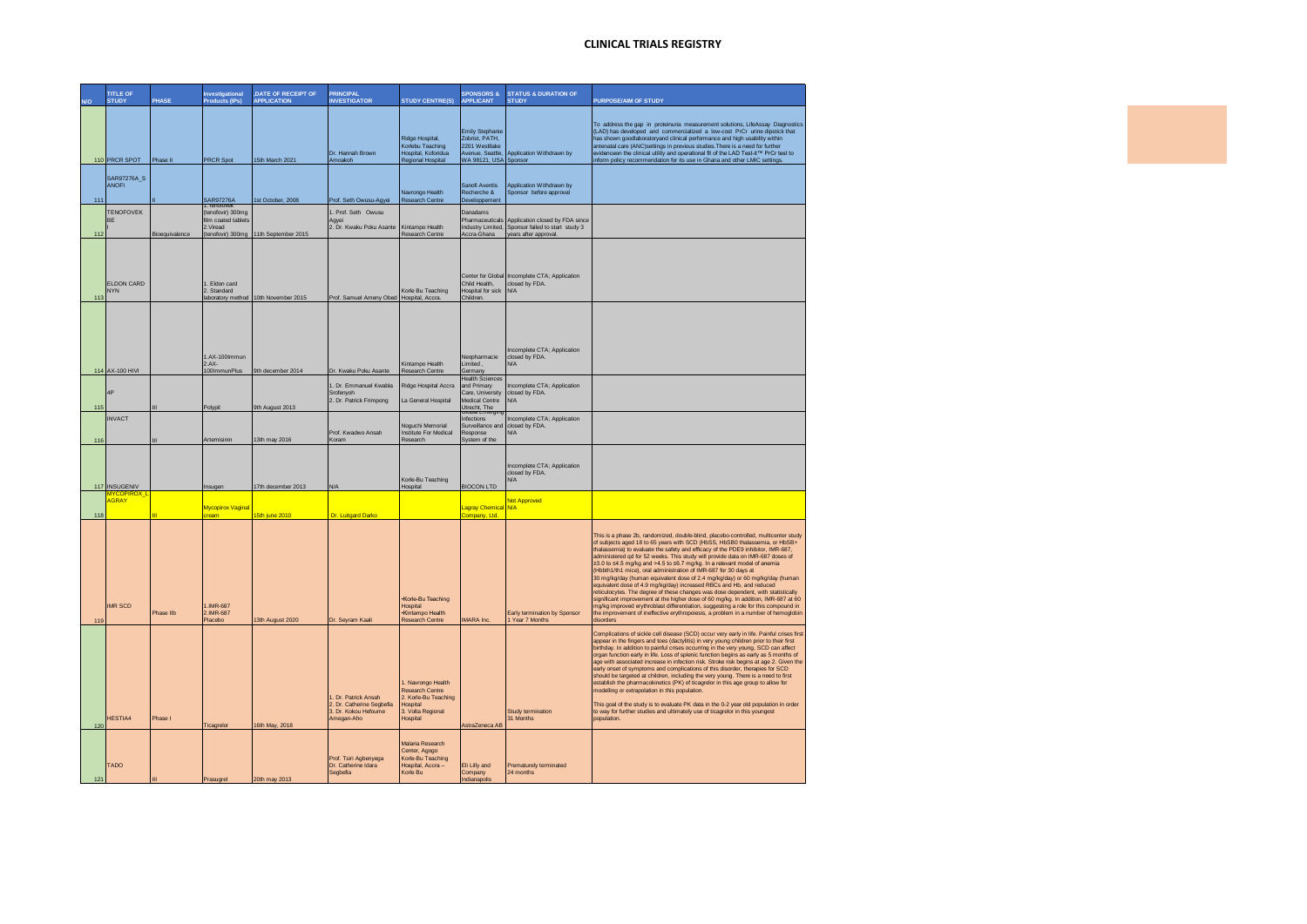|                                                                                                                                                                                                    | <b>TITLE OF</b><br><b>STUDY</b>                                                                                                                                                                                        |             |           | <b>nvestigational</b><br>roducts (IPs)  | , DATE OF RECEIPT OF<br><b>APPLICATION</b> | <b>PRINCIPAL</b><br><b>INVESTIGATOR</b>       | <b>STUDY CENTRE(S)</b>                                                    | <b>APPLICANT</b>                                | SPONSORS & STATUS & DURATION OF<br><b>STUDY</b>                                                                                                                                          | PURPOSE/AIM OF STUDY                                                                                                                                                                                                           |  |  |  |  |  |  |  |
|----------------------------------------------------------------------------------------------------------------------------------------------------------------------------------------------------|------------------------------------------------------------------------------------------------------------------------------------------------------------------------------------------------------------------------|-------------|-----------|-----------------------------------------|--------------------------------------------|-----------------------------------------------|---------------------------------------------------------------------------|-------------------------------------------------|------------------------------------------------------------------------------------------------------------------------------------------------------------------------------------------|--------------------------------------------------------------------------------------------------------------------------------------------------------------------------------------------------------------------------------|--|--|--|--|--|--|--|
|                                                                                                                                                                                                    |                                                                                                                                                                                                                        |             |           |                                         |                                            |                                               |                                                                           |                                                 |                                                                                                                                                                                          |                                                                                                                                                                                                                                |  |  |  |  |  |  |  |
|                                                                                                                                                                                                    |                                                                                                                                                                                                                        |             |           |                                         |                                            |                                               |                                                                           |                                                 |                                                                                                                                                                                          |                                                                                                                                                                                                                                |  |  |  |  |  |  |  |
|                                                                                                                                                                                                    |                                                                                                                                                                                                                        |             |           |                                         |                                            |                                               |                                                                           |                                                 |                                                                                                                                                                                          |                                                                                                                                                                                                                                |  |  |  |  |  |  |  |
|                                                                                                                                                                                                    |                                                                                                                                                                                                                        |             |           |                                         |                                            | I. Dr. Anthony K. Dah                         |                                                                           |                                                 |                                                                                                                                                                                          |                                                                                                                                                                                                                                |  |  |  |  |  |  |  |
|                                                                                                                                                                                                    |                                                                                                                                                                                                                        |             |           |                                         |                                            | 2. Dr.Opare Addo Henry<br>Sakyi               |                                                                           | <b>Clinical Trials</b>                          |                                                                                                                                                                                          |                                                                                                                                                                                                                                |  |  |  |  |  |  |  |
|                                                                                                                                                                                                    |                                                                                                                                                                                                                        |             |           |                                         |                                            | 3. Dr. Kwadwo Asamoah<br>Nyarko-Jectey        | Ashanti Mampong                                                           | Unit, London<br>School of                       |                                                                                                                                                                                          |                                                                                                                                                                                                                                |  |  |  |  |  |  |  |
|                                                                                                                                                                                                    | <b>WOMAN</b>                                                                                                                                                                                                           |             |           | Tranexamic<br>acid(cyklokapronr         | 10th sept 2009                             | 4. Dr. Chris Opoku Fofie<br>5. Dr. Chris Bawa | Municipal Hospital<br>2.Komfo Anokye                                      | Hygiene and<br>Tropical<br>Medicine             | Ferminated by Sponsor<br>Prematurely ended.                                                                                                                                              |                                                                                                                                                                                                                                |  |  |  |  |  |  |  |
| 122                                                                                                                                                                                                |                                                                                                                                                                                                                        |             |           | injection)                              |                                            |                                               | <b>Feaching Hospital</b>                                                  |                                                 |                                                                                                                                                                                          |                                                                                                                                                                                                                                |  |  |  |  |  |  |  |
|                                                                                                                                                                                                    |                                                                                                                                                                                                                        |             |           |                                         |                                            |                                               |                                                                           |                                                 |                                                                                                                                                                                          |                                                                                                                                                                                                                                |  |  |  |  |  |  |  |
|                                                                                                                                                                                                    |                                                                                                                                                                                                                        |             |           |                                         |                                            |                                               |                                                                           |                                                 |                                                                                                                                                                                          |                                                                                                                                                                                                                                |  |  |  |  |  |  |  |
|                                                                                                                                                                                                    | <b>NEOVITA</b>                                                                                                                                                                                                         |             |           |                                         |                                            |                                               | Kintampo Health                                                           |                                                 | remature Termination<br>36 Months                                                                                                                                                        |                                                                                                                                                                                                                                |  |  |  |  |  |  |  |
|                                                                                                                                                                                                    | 123                                                                                                                                                                                                                    |             |           | /itamin A                               |                                            | Dr. Sam Newton                                | <b>Research Centre</b>                                                    | PATH                                            | udy ended, FDA                                                                                                                                                                           |                                                                                                                                                                                                                                |  |  |  |  |  |  |  |
|                                                                                                                                                                                                    |                                                                                                                                                                                                                        |             |           |                                         |                                            |                                               |                                                                           |                                                 | <b>ISSOCIATED</b> itself from any<br>lata or findings from the study                                                                                                                     |                                                                                                                                                                                                                                |  |  |  |  |  |  |  |
|                                                                                                                                                                                                    | CALLASCOPE                                                                                                                                                                                                             |             |           | Pocket                                  |                                            |                                               |                                                                           |                                                 | due to violation of its guidelines<br>or conducting clinical trials.                                                                                                                     |                                                                                                                                                                                                                                |  |  |  |  |  |  |  |
|                                                                                                                                                                                                    | 124                                                                                                                                                                                                                    |             |           | Colposcope<br>CALLASCOPE)               | 12th February 2019                         | Dr. Emmanuel Srofenyoh                        | Ridge Hospital, Korle- Duke Global<br>Bu Teaching Hospital Health Institu | <b>Health Institute</b>                         | months                                                                                                                                                                                   |                                                                                                                                                                                                                                |  |  |  |  |  |  |  |
|                                                                                                                                                                                                    | <b>BOHOH</b>                                                                                                                                                                                                           |             |           | 1.Dihydroartemi                         |                                            |                                               | Research Centre                                                           | Malaria Capacity                                | A DISSOCIATED itself fro<br>any data or findings from the                                                                                                                                |                                                                                                                                                                                                                                |  |  |  |  |  |  |  |
|                                                                                                                                                                                                    | 125                                                                                                                                                                                                                    | NTIMALARIAI |           | <br>2.Piperaquine oral<br>tablets       |                                            | Ir. Margaret Kweki                            | <b>Inchocerciasis</b><br>hemotherapy<br>tesearch Centre                   | evelopment<br>overspringer<br>Insortium<br>ICDC | udy due to violation of its<br>delines for conducting clinica                                                                                                                            |                                                                                                                                                                                                                                |  |  |  |  |  |  |  |
|                                                                                                                                                                                                    |                                                                                                                                                                                                                        |             |           | .Azithromycin                           |                                            |                                               |                                                                           | <b>University of</b><br>hana School ol          | Vot Approved. FDF<br><b>DISSOCIATES</b> itself from any                                                                                                                                  |                                                                                                                                                                                                                                |  |  |  |  |  |  |  |
|                                                                                                                                                                                                    | AWS                                                                                                                                                                                                                    |             |           | 2.Injection<br>Benzathine<br>Penicillin |                                            | Dr. Cynthia Kwakye-<br>Maclean                |                                                                           | ublic Health<br>World Health                    | data or findings from the study<br>due to violation of its guidelines<br>for conducting clinical trials.                                                                                 |                                                                                                                                                                                                                                |  |  |  |  |  |  |  |
| 126                                                                                                                                                                                                |                                                                                                                                                                                                                        |             |           |                                         |                                            |                                               | a West District                                                           | qanization                                      | FDA DISSOCIATED itself from                                                                                                                                                              |                                                                                                                                                                                                                                |  |  |  |  |  |  |  |
|                                                                                                                                                                                                    |                                                                                                                                                                                                                        |             |           | GMZ2 candidate                          |                                            |                                               | avrongo Health<br>tesearch Centre,                                        | latens Serum<br>stitute                         | iny data or findings<br>27 onths                                                                                                                                                         |                                                                                                                                                                                                                                |  |  |  |  |  |  |  |
|                                                                                                                                                                                                    | 127 GMZ 2II / III                                                                                                                                                                                                      |             |           | alaria vaccine                          | 9th august 2010                            | Dr. Frank Atuguba                             | Vavrongo.                                                                 |                                                 |                                                                                                                                                                                          |                                                                                                                                                                                                                                |  |  |  |  |  |  |  |
|                                                                                                                                                                                                    |                                                                                                                                                                                                                        |             |           |                                         |                                            |                                               |                                                                           |                                                 |                                                                                                                                                                                          |                                                                                                                                                                                                                                |  |  |  |  |  |  |  |
|                                                                                                                                                                                                    |                                                                                                                                                                                                                        |             |           |                                         |                                            |                                               |                                                                           |                                                 |                                                                                                                                                                                          |                                                                                                                                                                                                                                |  |  |  |  |  |  |  |
|                                                                                                                                                                                                    |                                                                                                                                                                                                                        |             |           |                                         |                                            |                                               |                                                                           |                                                 | FDA DISSOCIATED itself from<br>any data Findings<br>N/A                                                                                                                                  |                                                                                                                                                                                                                                |  |  |  |  |  |  |  |
|                                                                                                                                                                                                    | 128 CEREBETA                                                                                                                                                                                                           |             |           |                                         | arley beta glucan 13th may 2016            | Mrs. Rose T. Odotei Adjei hospital            |                                                                           | Environmental<br>Technologie<br><b>ORLD</b>     |                                                                                                                                                                                          |                                                                                                                                                                                                                                |  |  |  |  |  |  |  |
|                                                                                                                                                                                                    | <b>TAMALIOA</b>                                                                                                                                                                                                        |             |           | Artesunate                              |                                            |                                               | Komfo Anokye                                                              | <b>IEALTH</b>                                   | <b>DRGANIZATIO</b> FDA DISSOCIATED itself from                                                                                                                                           |                                                                                                                                                                                                                                |  |  |  |  |  |  |  |
|                                                                                                                                                                                                    | 129                                                                                                                                                                                                                    |             |           |                                         | Oth october 2012                           | rof. Tsiri Agbenyega                          | <b>Feaching Hosp</b>                                                      |                                                 | any data Findings                                                                                                                                                                        |                                                                                                                                                                                                                                |  |  |  |  |  |  |  |
|                                                                                                                                                                                                    |                                                                                                                                                                                                                        |             |           |                                         |                                            |                                               | 1. Ayensuanor District<br>2. West Akyem                                   |                                                 | FDA DISSOCIATED itself from                                                                                                                                                              |                                                                                                                                                                                                                                |  |  |  |  |  |  |  |
|                                                                                                                                                                                                    |                                                                                                                                                                                                                        |             |           |                                         |                                            |                                               | Municipality                                                              |                                                 | any data or findings from the<br>study due to violation of its                                                                                                                           |                                                                                                                                                                                                                                |  |  |  |  |  |  |  |
|                                                                                                                                                                                                    | AZI4YAWS                                                                                                                                                                                                               |             |           |                                         |                                            |                                               | 3. Upper West Akyem<br>4. Nkwanta North<br>District                       | Vorld Health<br>Organization,<br>neva -         | idelines for conducting clinica<br>2 months                                                                                                                                              |                                                                                                                                                                                                                                |  |  |  |  |  |  |  |
|                                                                                                                                                                                                    | 130                                                                                                                                                                                                                    |             |           | zythromycin                             | 23rd April 2015                            | Prof. Adu Sarkodie                            |                                                                           | zerland                                         |                                                                                                                                                                                          |                                                                                                                                                                                                                                |  |  |  |  |  |  |  |
|                                                                                                                                                                                                    |                                                                                                                                                                                                                        |             |           |                                         |                                            |                                               |                                                                           |                                                 |                                                                                                                                                                                          |                                                                                                                                                                                                                                |  |  |  |  |  |  |  |
|                                                                                                                                                                                                    |                                                                                                                                                                                                                        |             |           |                                         |                                            |                                               |                                                                           |                                                 |                                                                                                                                                                                          |                                                                                                                                                                                                                                |  |  |  |  |  |  |  |
|                                                                                                                                                                                                    |                                                                                                                                                                                                                        |             |           |                                         |                                            |                                               |                                                                           |                                                 |                                                                                                                                                                                          |                                                                                                                                                                                                                                |  |  |  |  |  |  |  |
|                                                                                                                                                                                                    |                                                                                                                                                                                                                        |             |           |                                         |                                            |                                               |                                                                           |                                                 |                                                                                                                                                                                          |                                                                                                                                                                                                                                |  |  |  |  |  |  |  |
|                                                                                                                                                                                                    |                                                                                                                                                                                                                        |             |           |                                         |                                            |                                               |                                                                           |                                                 |                                                                                                                                                                                          |                                                                                                                                                                                                                                |  |  |  |  |  |  |  |
|                                                                                                                                                                                                    |                                                                                                                                                                                                                        |             |           |                                         |                                            |                                               |                                                                           |                                                 |                                                                                                                                                                                          |                                                                                                                                                                                                                                |  |  |  |  |  |  |  |
|                                                                                                                                                                                                    |                                                                                                                                                                                                                        |             |           |                                         |                                            | SHORT AND DETAILED NAMES OF TRIALS            |                                                                           |                                                 |                                                                                                                                                                                          |                                                                                                                                                                                                                                |  |  |  |  |  |  |  |
|                                                                                                                                                                                                    | $1$ 4P<br>A strategy to reduce complications of Hypertensive disorders in Pregnancy and Maternal Mortality by 50% or more. - Polypill for the Prevention of Pregnancy Induced Hypertension and Preeclampsia (4P) Trial |             |           |                                         |                                            |                                               |                                                                           |                                                 |                                                                                                                                                                                          |                                                                                                                                                                                                                                |  |  |  |  |  |  |  |
|                                                                                                                                                                                                    | 2 19 TRIAL                                                                                                                                                                                                             |             | ≥18 years |                                         |                                            |                                               |                                                                           |                                                 |                                                                                                                                                                                          | ABDOV COVID  A randomized, double-blind, positive-controlled Phase III clinical trial to evaluate the efficacy and safety of SCTV01E (A COVID-19 Alpha/Beta/Delta/Omicron Variants S Trimer Vaccine) in population previously  |  |  |  |  |  |  |  |
| <b>AIMS</b><br>frican Investigation Of Mirasol System For Whole Blood. Clinical And Biological Efficacy Of Mirasol Treated Fresh Whole Blood For The Prevention Of Transfusion Transmitted Malaria |                                                                                                                                                                                                                        |             |           |                                         |                                            |                                               |                                                                           |                                                 |                                                                                                                                                                                          |                                                                                                                                                                                                                                |  |  |  |  |  |  |  |
| 4 ALB_IVM<br>Comparison of Ivermectin alone with Albendazole (ALB) plus Ivermectin (IVM) in their efficacy against Onchocerciasis in the Volta Region, Ghana.                                      |                                                                                                                                                                                                                        |             |           |                                         |                                            |                                               |                                                                           |                                                 |                                                                                                                                                                                          |                                                                                                                                                                                                                                |  |  |  |  |  |  |  |
| ALBIVM K'SI<br>Comparism of Ivermectin Alone with Albendazole plus Ivermectin in Their Efficacy against Onchocerciasis                                                                             |                                                                                                                                                                                                                        |             |           |                                         |                                            |                                               |                                                                           |                                                 |                                                                                                                                                                                          |                                                                                                                                                                                                                                |  |  |  |  |  |  |  |
|                                                                                                                                                                                                    | 6 AMARYL M                                                                                                                                                                                                             |             |           |                                         |                                            |                                               |                                                                           |                                                 |                                                                                                                                                                                          | Clinical Efficacy and Safety of Amaryl M in Patients with Type 2 Diabetes who are inadequately treated by either Glimepride or Metformin Monotherapy or who are already treated With Free Combination Of Glimepride and Metfor |  |  |  |  |  |  |  |
|                                                                                                                                                                                                    | 7 ANTICOV                                                                                                                                                                                                              |             |           |                                         |                                            |                                               |                                                                           |                                                 |                                                                                                                                                                                          |                                                                                                                                                                                                                                |  |  |  |  |  |  |  |
|                                                                                                                                                                                                    |                                                                                                                                                                                                                        |             |           |                                         |                                            |                                               |                                                                           |                                                 | An Open-Label, Multicenter, Randomized, Adaptive Platform Trial of the Safety and Efficacy of Several Therapies, including Antiviral Therapies, Versus Control in Mild Cases of COVID-19 |                                                                                                                                                                                                                                |  |  |  |  |  |  |  |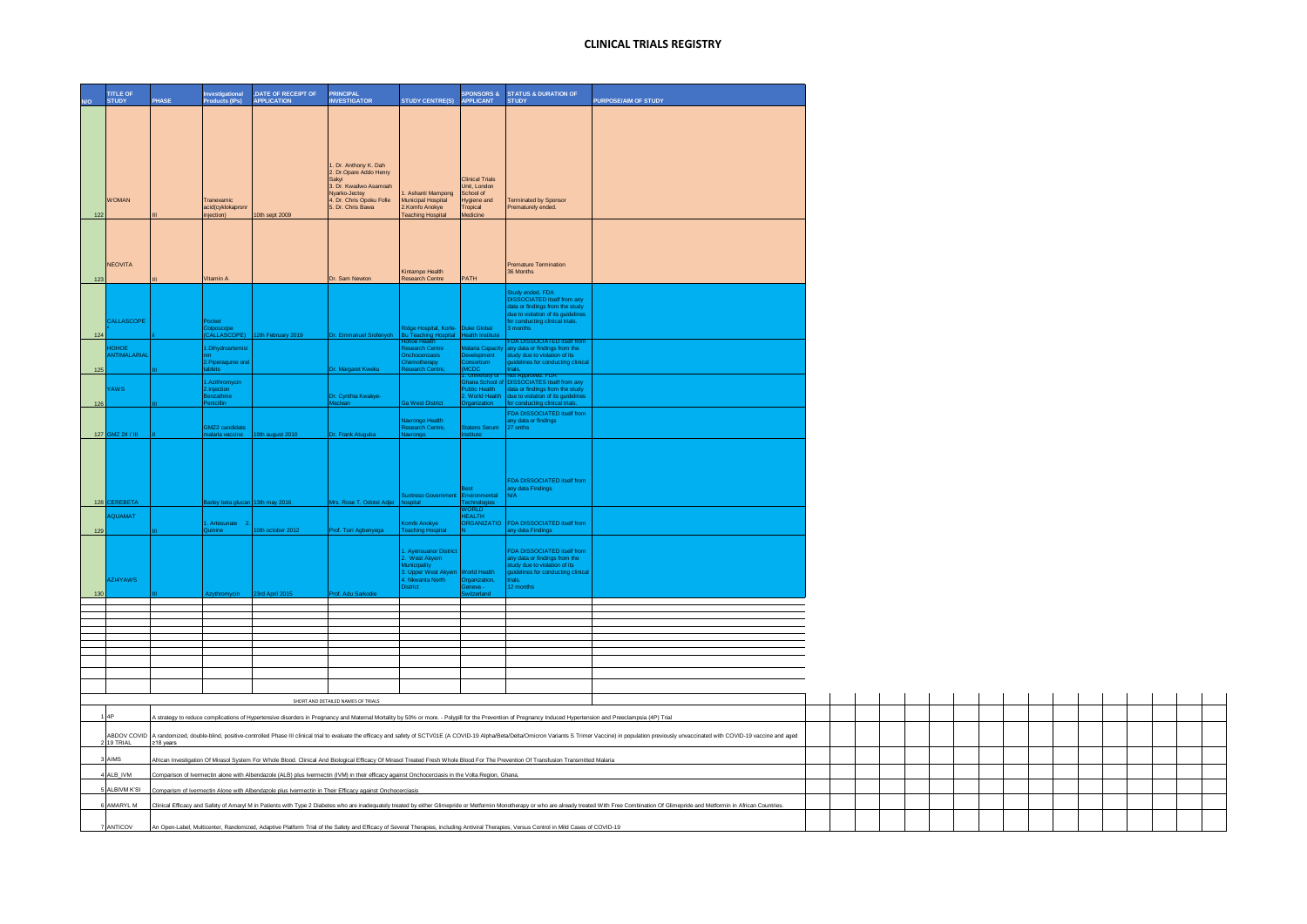| <b>TITLE OF</b><br><b>STUDY</b>           | <b>PHASE</b>  | Investigational<br>Products (IPs) | DATE OF RECEIPT OF<br><b>APPLICATION</b>                                                                                                                                                                                       | <b>PRINCIPAL</b><br><b>INVESTIGATOR</b> | STUDY CENTRE(S) APPLICANT | <b>SPONSORS &amp; STATUS &amp; DURATION OF</b><br><b>STUDY</b>                                                                                                                                                                 | <b>PURPOSE/AIM OF STUDY</b>                                                                                                                                                                                            |  |  |  |  |  |
|-------------------------------------------|---------------|-----------------------------------|--------------------------------------------------------------------------------------------------------------------------------------------------------------------------------------------------------------------------------|-----------------------------------------|---------------------------|--------------------------------------------------------------------------------------------------------------------------------------------------------------------------------------------------------------------------------|------------------------------------------------------------------------------------------------------------------------------------------------------------------------------------------------------------------------|--|--|--|--|--|
| ANTIPSYCHOT<br>8 IC STUDY                 |               |                                   | A RANDOMIZED CONTROLLED TRIAL OF OMEGA-3 FATTY ACIDS IN THE TREATMENT OF ANTIPSYCHOTIC-INDUCED MOVEMENT DISORDERS IN GHANA                                                                                                     |                                         |                           |                                                                                                                                                                                                                                |                                                                                                                                                                                                                        |  |  |  |  |  |
| 9 AQUAMAT                                 |               |                                   | An Open Randomized Comparism of Artesunate versus Quinine in the Treatment of Severe Falciparum Malaria in African Children.                                                                                                   |                                         |                           |                                                                                                                                                                                                                                |                                                                                                                                                                                                                        |  |  |  |  |  |
| 10 ARTIMIST                               | Complications |                                   | A Phase III, Randomized, Open Labelled, Active Controlled, Multicentre, Superiority Trial Of Artimisttm Versus Intravenous Quinine In Children With Severe Or Complicated Falciparum Malaria, Or Uncomplicated Falciparum Mala |                                         |                           |                                                                                                                                                                                                                                |                                                                                                                                                                                                                        |  |  |  |  |  |
| 11 ASAAP                                  |               |                                   | Children Aged 6 To 59 Months (ASAAP PROJECT -STUDY II)                                                                                                                                                                         |                                         |                           | A Multicentre Phase III Non-Inferiority Trial to Evaluate Safety. Tolerability and Efficacy of Artemether- Lumefantrine+Atoyaguone-Proguanil Tri-TherapyVersus Artemether Lumefantrine Bi-Therapy for The Treatment of Uncompl |                                                                                                                                                                                                                        |  |  |  |  |  |
| 12 ASTAWOL                                |               |                                   |                                                                                                                                                                                                                                |                                         |                           | The efficacy of Rifampicin 35mg/Kg/d plus Albendazole 400mg/d given for 7 or 14 days against Lymphatic Filariasis and Onchocerciasis- a randomized, controlled, parallel-group, open-label, phase II pilot trial               |                                                                                                                                                                                                                        |  |  |  |  |  |
| 13 AVAREE                                 | nfants.       |                                   |                                                                                                                                                                                                                                |                                         |                           | A Phase 3 double-blind, randomized, active comparator-controlled, group-sequential, multinational trial to assess the safety, immunogenicity and efficacy of a trivalent rotavirus P2-VP8 subunit vaccine in prevention of sev |                                                                                                                                                                                                                        |  |  |  |  |  |
| 14 AX-100 HIV                             |               |                                   | A Double Blind Randomized Control Trial of AX-100 Immun (Liquid) and AX-100 Immun Plus Combination Among Adults Living with HIV In Ghana.                                                                                      |                                         |                           |                                                                                                                                                                                                                                |                                                                                                                                                                                                                        |  |  |  |  |  |
| 15 AZI4YAWS                               |               |                                   | Randomized Controlled Trial Comparing Efficacy of a Single Dose of Treatment of Yaws with 20mg/kg versus 30mg/kg of Azithromycin                                                                                               |                                         |                           |                                                                                                                                                                                                                                |                                                                                                                                                                                                                        |  |  |  |  |  |
| AZITHROMYCL<br>16 N PLUS                  |               |                                   | Azithromycin Plus Chloroquine Phosphate versus Artemether-Lumefatrine for the Treatment of Uncomplicated Plasmodium falciparium Malaria in Children in Africa.                                                                 |                                         |                           |                                                                                                                                                                                                                                |                                                                                                                                                                                                                        |  |  |  |  |  |
| 17 BEMPU                                  |               |                                   | Hypothermia Prevention in low birth weight and preterm Infants                                                                                                                                                                 |                                         |                           |                                                                                                                                                                                                                                |                                                                                                                                                                                                                        |  |  |  |  |  |
| 18 BURULINOX                              |               |                                   | Evaluation of nitric oxide generating dressing (EDX) to improve management of buruli ulcer disease - a prospective randomized open-blinded end point                                                                           |                                         |                           |                                                                                                                                                                                                                                |                                                                                                                                                                                                                        |  |  |  |  |  |
| <b><i><u>DURULIRIEUM</u></i></b><br>19 CC |               |                                   |                                                                                                                                                                                                                                |                                         |                           | A randomized controlled trial to evaluate the effect of High Dose of Rifampicin and Dialkylcarbamovl chloride (DACC)-coated dressings on outcomes in Mycobacterium ulcerans disease                                            |                                                                                                                                                                                                                        |  |  |  |  |  |
| 20 CDA                                    |               |                                   |                                                                                                                                                                                                                                |                                         |                           |                                                                                                                                                                                                                                | A Multicenter, Randomized, Double Blind Study to Compare the Efficacy and Safety of CDA Versus Artemether-Lumefantrine in the Treatment of Acute Uncomplicated P. Falciparum Malaria in Children and Adults in Africa. |  |  |  |  |  |
| 21 CDA2                                   |               |                                   |                                                                                                                                                                                                                                |                                         |                           |                                                                                                                                                                                                                                | A Multicenter, Randomized, Double Blind Study to Compare the Efficacy and Safety of CDA Versus Chlorproquanil-Dapsone in the Treatment of Acute Uncomplicated P. Falciparum Malaria in Children and Adults in Africa.  |  |  |  |  |  |
| 22 CEREBETA                               |               |                                   | Efficacy of Beta-Glucans from Barley and Maintenance of Normal Blood LDL-Cholesterol Concentrations: A Randomized Control Study in Ghana.                                                                                      |                                         |                           |                                                                                                                                                                                                                                |                                                                                                                                                                                                                        |  |  |  |  |  |
| 23 CPAP                                   |               |                                   | Clinical Trial Evaluating the Difference in Mortality Rates in Children in Ghana Receiving Continuous Positive Airway Pressure (CPAP) Versus Those Who Do Not.                                                                 |                                         |                           |                                                                                                                                                                                                                                |                                                                                                                                                                                                                        |  |  |  |  |  |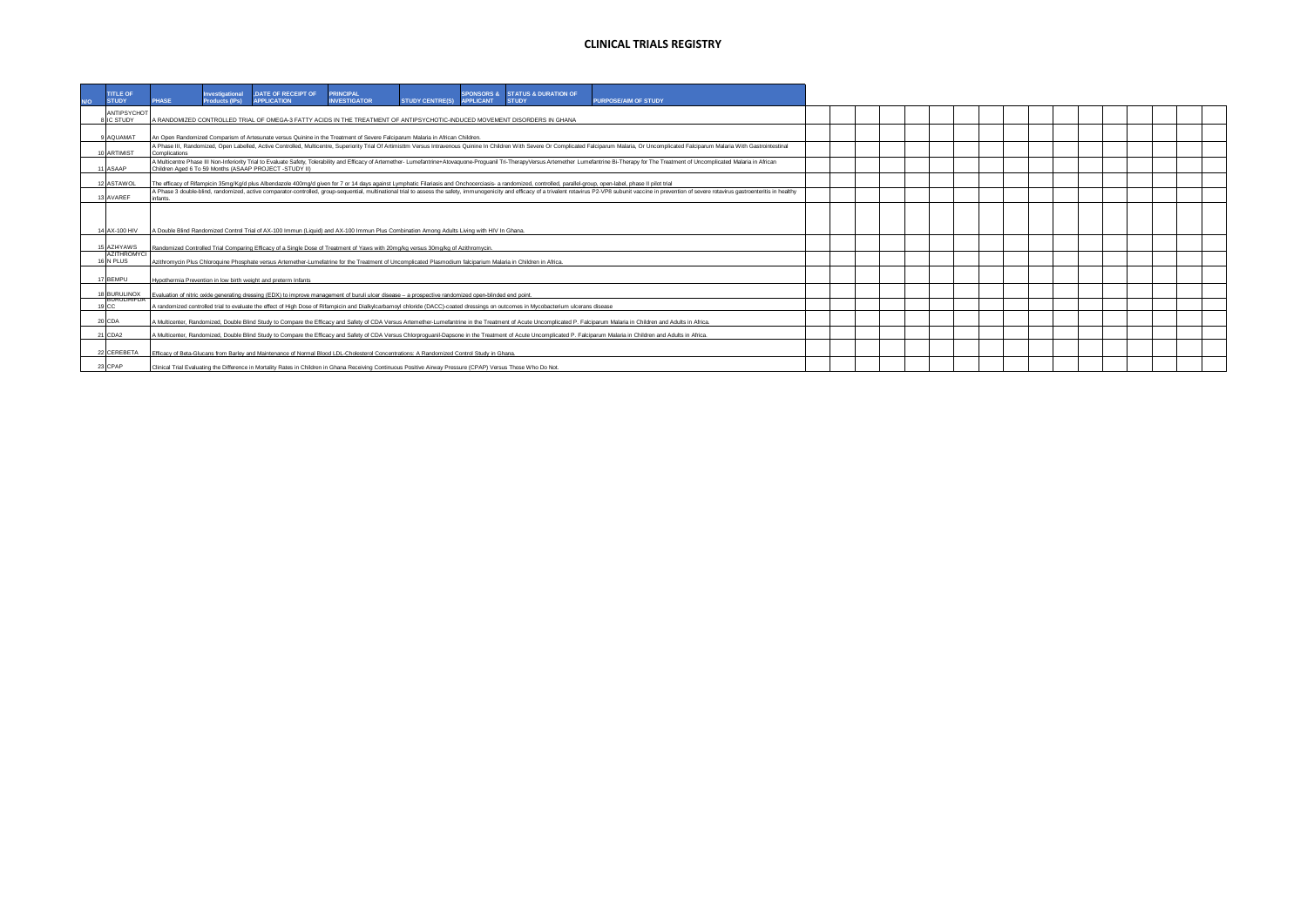| <b>TITLE OF</b><br><b>STUDY</b>     | DATE OF RECEIPT OF PRINCIPAL<br>SPONSORS & STATUS & DURATION OF<br>nvestigational<br><b>PURPOSE/AIM OF STUDY</b><br><b>INVESTIGATOR</b><br>STUDY CENTRE(S) APPLICANT<br>PHASE<br>Products (IPs)<br><b>APPLICATION</b><br><b>STUDY</b>                                                                                                                                          |  |  |  |  |  |
|-------------------------------------|--------------------------------------------------------------------------------------------------------------------------------------------------------------------------------------------------------------------------------------------------------------------------------------------------------------------------------------------------------------------------------|--|--|--|--|--|
| 24 CRASH-2                          | A Large Randomized Placebo Controlled Trial, among trauma patients with or at risk of significant Haemorrhage, of the Effects of Anti- Fibrinolytic treatment on Death and Transfusion requirement                                                                                                                                                                             |  |  |  |  |  |
|                                     |                                                                                                                                                                                                                                                                                                                                                                                |  |  |  |  |  |
| 25 CALLASCOPE                       | Clinical Studies and in-Depth Interviews for Portable, low-cost and Speculum-Free Cervical Cancer Screening in Ghana<br>Phase 3 Randomized, Active-Comparator Controlled, Open-Label Trial to Evaluate the Immunogenicity and Safety of Alternate Two-Dose Regimens of a Bivalent Human Papillomavirus (HPV) Vaccine (Cecolin®) Compared to a Licensed                         |  |  |  |  |  |
| 26 CECOLIN<br>CEPHEIDXPER           | Vaccine (Gardasil®) in Healthy 9-14 Year-Old Girls in Low and Low-Middle Income Countries                                                                                                                                                                                                                                                                                      |  |  |  |  |  |
| 27 T HIV-1<br>CROWN                 | An Investigation to Evaluate the Performance of the Cepheid XpertR HIV-1 VL XC Test                                                                                                                                                                                                                                                                                            |  |  |  |  |  |
|                                     | 28 CORONATION An international, Bayesian platform adaptive, randomized, placebo-controlled trial assessing the effectiveness of candidate interventions in preventing COVID-19 disease in healthcare workers                                                                                                                                                                   |  |  |  |  |  |
| 29 CHEETAH                          | Cluster Randomized Trial of Sterile Glove and Instrument Change at the Time of Wound Closure to Reduce Site Infection: A Trial In Low-And Middle-Income Countries (LMICs)                                                                                                                                                                                                      |  |  |  |  |  |
| COVID 19 CHO-                       |                                                                                                                                                                                                                                                                                                                                                                                |  |  |  |  |  |
| 30 CELL<br>COVID 19                 | A multicenter, randomized, double-blind, placebo-controlled Phase II/III trial to evaluate the efficacy, safety and immunogenicity of the recombinant two-component COVID-19 vaccine (CHO cell) in adults aged 18 years and ol                                                                                                                                                 |  |  |  |  |  |
| <b>INTRANASAL</b><br>31 SPRAY       | A Global, Multi-center, Randomized, Double-blind, Placebo-controlled Phase III Clinical Trial to Evaluate the Protective Efficacy and Safety of Influenza Virus Vector COVID-19 Vaccine for Intranasal Spray (DeINS1-2019-nCoV<br>Years and Older                                                                                                                              |  |  |  |  |  |
| COVID <sub>19</sub><br>32 MOUTHWASH | /iral Shedding Dynamics and the Effect of Antimicrobial Mouthwashes on the Detection of SARS-CoV-2 in Ghana.                                                                                                                                                                                                                                                                   |  |  |  |  |  |
| <b>DIABETIC</b><br>33 FOOT CARE     |                                                                                                                                                                                                                                                                                                                                                                                |  |  |  |  |  |
|                                     | Family-oriented Diabetic Foot Self-care Programme in Ghana; A Feasibility Randomised Controlled Trial with nested qualitative interviews at the Komfo Anokye Teaching Hospital                                                                                                                                                                                                 |  |  |  |  |  |
| 34 DOLF_IDA                         | Safety and Efficacy of Combination Therapy with Ivermectin, Diethylcarbamazine and Albendazole (IDA) for Individuals with Onchocerciasis                                                                                                                                                                                                                                       |  |  |  |  |  |
| 35 EBA                              |                                                                                                                                                                                                                                                                                                                                                                                |  |  |  |  |  |
| 36 EBOLA Z                          | DoubleBinded, Placebo Cortrolled Dosage Escalaion Study and Immunogericity of EBI-175 RII-No. Malaia Vaccine Administered Intramuscularly in Semi Immuno Adults<br>A Phase 2, Randonized, Observe-Blind, Placebo-Cortorled, Malli<br>Zaire Vaccine. (ChAd3-EBO-Z) (GSK3390107A), in Adults 18 years of age and older in Africa                                                 |  |  |  |  |  |
| FBOLA Z                             | A Phase 2, Randomized, Observer-Blind, Placebo-Controlled, Multi-Country Study to Assess the Safety and Immunogenicity of a Single Intramuscular Dose of GSK Biologicals' Investigational Recombinant Chimpanzee Adenovirus Ty<br>37 (PAEDIATRIC) Zaire Vaccine. (ChAd3-EBO-Z) (GSK3390107A), in children 1 to 17years of age in Africa                                        |  |  |  |  |  |
| 38 EBSI-LSV                         | A Phase 1 Randomized, Blinded, Placebo Controlled, Dose-Escalation and Dosing Regimen Selection Study to Evaluate the Safety and Immunogenicity of rVSV-Vectored Lassa Virus Vaccine in Healthy Adults at Multiple Sites in We                                                                                                                                                 |  |  |  |  |  |
|                                     | 39 ELDON CARD Using Eldon Card for Testing of Maternal and Newborn Blood Group in Comparison with the Standard Laboratory Method of Blood Group Testing in Accra, Ghana                                                                                                                                                                                                        |  |  |  |  |  |
| 40 EMODEPSIDE                       | A phase II, Randomised, double-blind, parallel - group trial to investigate Emodepside (BAY 44-4400) in subjects with onchocerca volvulus infection                                                                                                                                                                                                                            |  |  |  |  |  |
| 41 ESM UBT                          | A Multi-Centre Prospective Trial on the Impact of the Introduction of Condom-Based Uterine Balloon Tamponade for Uncontrolled Postpartum Hemorrhage                                                                                                                                                                                                                            |  |  |  |  |  |
|                                     |                                                                                                                                                                                                                                                                                                                                                                                |  |  |  |  |  |
| 42 FALCON                           | Pragmatic Multicentre Factorial Randomized Controlled Trial Testing Measures to Reduce Surgical Site Infection in Low and Middle Income Countries                                                                                                                                                                                                                              |  |  |  |  |  |
| FORTIFIED                           | 43 FERROQUINE Randomized Multicentre Study Evaluating the Safety and Activity of Ferroquine Associated with Artesunate versus a Positive Calibrator (Amodiaquine Associated with Artesunate) In African Adult Patients with Un                                                                                                                                                 |  |  |  |  |  |
| 44 BUILLON                          | Effect of household use of multiple micronutrient-fortified bouillon on micronutrient status among women and children in two districts in the Northern region of Ghana                                                                                                                                                                                                         |  |  |  |  |  |
| 45 GARDASIL                         | Evaluation of Safety And Immunogenicity Of Gardasiltm In Healthy Females Between 9 And 26 Years Of Age In Subsaharan Africa                                                                                                                                                                                                                                                    |  |  |  |  |  |
| 46 GBT 2104-131                     | A Randomized, Double-blind, Placebo-controlled, Multicenter Study to Assess the Safety and Efficacy of Inclacumab in Participants with Sickle Cell Disease Experiencing Vasoocclusive Crises.                                                                                                                                                                                  |  |  |  |  |  |
| 47 GBT-2104-132                     | A Randomized, Double-blind, Placebo-controlled, Multicenter Study of a Single Dose of Inclacumab to Reduce Re-admission in Participants with Sickle Cell Disease and Recurrent Vaso-occlusive Crises                                                                                                                                                                           |  |  |  |  |  |
|                                     | 48 GBT-2104-133 An Open-Label Extension Study to Evaluate the Long-Term Safety of Inclacumab Administered to Participants with Sickle Cell Disease Who Have Participated in an Inclacumab Clinical Trial.                                                                                                                                                                      |  |  |  |  |  |
| 49 GMZ 2                            | Randomized, Controlled, Double-Blind, Multicentre Study To Evaluate The Efficacy, Safety And Immunogenicity Of GMZ2 Candidate Malaria Vaccine In Gabonese, Burkinabe, Ghanaian And Ugandan Children Aged 12-60 Months                                                                                                                                                          |  |  |  |  |  |
| HOHOE                               |                                                                                                                                                                                                                                                                                                                                                                                |  |  |  |  |  |
| 51 HOPE SCD                         | 50 ANTIMALARIAL A Phase III of the Assessment of the Efficacy, Tolerability and Ease of Administration of, Dihydroartemisinin Plus Piperaquine and and Artesunate Plus Sulfamethoxypyrazine Plus Pyrimethamine for preventing<br>A Phase 3, Double-blind, Randomized, Placebo-controlled, Multicenter Study of GBT440 Administered Orally to Patients With Sickle Cell Disease |  |  |  |  |  |
| 52 HOPE KIDS 2                      | A phase 3,Randomised,Double-Blind, Placebo-Controlled Study of Voxelotor(GBT440) in Pediatric Participants with Sickle Cell Disease.                                                                                                                                                                                                                                           |  |  |  |  |  |
|                                     |                                                                                                                                                                                                                                                                                                                                                                                |  |  |  |  |  |
| 53 HYDRANON<br>54 HESTIA4           | Hydranon® solution (GR-08) in healthy adult volunteers<br>A Multi-centre, Phase I, Open-label, Single-dose Study to Investigate Pharmacokinetics (PK) of Ticagrelor in Infants and Toddlers, Aged 0 to less than 24 Months, with Sickle Cell Disease                                                                                                                           |  |  |  |  |  |
|                                     |                                                                                                                                                                                                                                                                                                                                                                                |  |  |  |  |  |
| 55 HESTIA3                          | A Randomised, Double-Blind, Parallel-Group, Multicentre, Phase III Study to Evaluate the Effect of Ticagrelor versus Placebo in Reducing the Rate of Vaso-Occlusive Crises in Paediatric Patients with Sickle Cell Disease                                                                                                                                                     |  |  |  |  |  |
|                                     | 56 IMR-SCD-301 A Phase 2b Study to Evaluate the Safety and Efficacy of IMR-687 in Subjects with Sickle Cell Disease                                                                                                                                                                                                                                                            |  |  |  |  |  |
| 57 INNOVATE                         | Phase 2/3 Randomized, Blinded, Placebo-Controlled Trial to Evaluate the Safety, Immunogenicity, and Efficacy of INO-4800, a Prophylactic Vaccine against COVID-19 Disease, Administered Intradermally Followed by Electroporat<br>SARS-CoV-2 Exposure                                                                                                                          |  |  |  |  |  |
| 58 INVACT                           |                                                                                                                                                                                                                                                                                                                                                                                |  |  |  |  |  |
|                                     | n Vivo Efficacy of Artemisinin Combination Therapy to Explore Laboratory and Parasitological Markers of Artemisinin Resistance in Uncomplicated Plasmodium falciparum Malaria in Ghana                                                                                                                                                                                         |  |  |  |  |  |
| 59 IPT & SP                         | Operational Research on Intermittent Preventive Treatment of Malaria in Infants (IPTi) with Sulfadoxine/Pyrimethamine (S/P)                                                                                                                                                                                                                                                    |  |  |  |  |  |
| 60 INSUGEN                          | Post Market Surveillance Study of Insugen 30/70                                                                                                                                                                                                                                                                                                                                |  |  |  |  |  |
| INOVIO-<br>61 LASSA FEVER           | Study to evaluate the safety, tolerability and immunogenicity of INO-4500 in Healthy volunteers                                                                                                                                                                                                                                                                                |  |  |  |  |  |
| <b>IRON</b><br>62 FORTIFICATIO      | Seasonal Impact Of Iron Fortification On Malaria Incidence In Ghanaian Children                                                                                                                                                                                                                                                                                                |  |  |  |  |  |
| <b>IVERMECTIN</b>                   |                                                                                                                                                                                                                                                                                                                                                                                |  |  |  |  |  |
| 63 GH                               | Safety and Efficacy of Ivermectin in the Prevention and Management of COVID-19 among Ghanaian Populations                                                                                                                                                                                                                                                                      |  |  |  |  |  |
| 64 KAE609                           | A Phase 2, Multi-Center, Randomized, Open - Label, Dose Escalation Study To Determine Safety Of single (QD) and Multiple (3QD) Doses Of KAE609, Given To Adults With Uncomplicated Plasmodium Falciparum Malaria                                                                                                                                                               |  |  |  |  |  |
| <b>KNC</b><br>65 19(NIBIMA)         | Repurposing the aqueous Extract of Cryptolepis for Covid-19 therapy                                                                                                                                                                                                                                                                                                            |  |  |  |  |  |
| 66 LEDoxy                           | Doxycycline 200mg/d vs. 100mg/d for 6 weeks to improve filarial lymphedema - a multinational, double-blind, randomized, placebo-controlled trial,                                                                                                                                                                                                                              |  |  |  |  |  |
|                                     |                                                                                                                                                                                                                                                                                                                                                                                |  |  |  |  |  |
| 67 LETICIA                          | Combination Food-Based And Supplemental Iron Replacement Therapy For Children With Moderate-To-Severe Anemia In A Rural Ghanaian Setting:A Proof-Of-Concept Study                                                                                                                                                                                                              |  |  |  |  |  |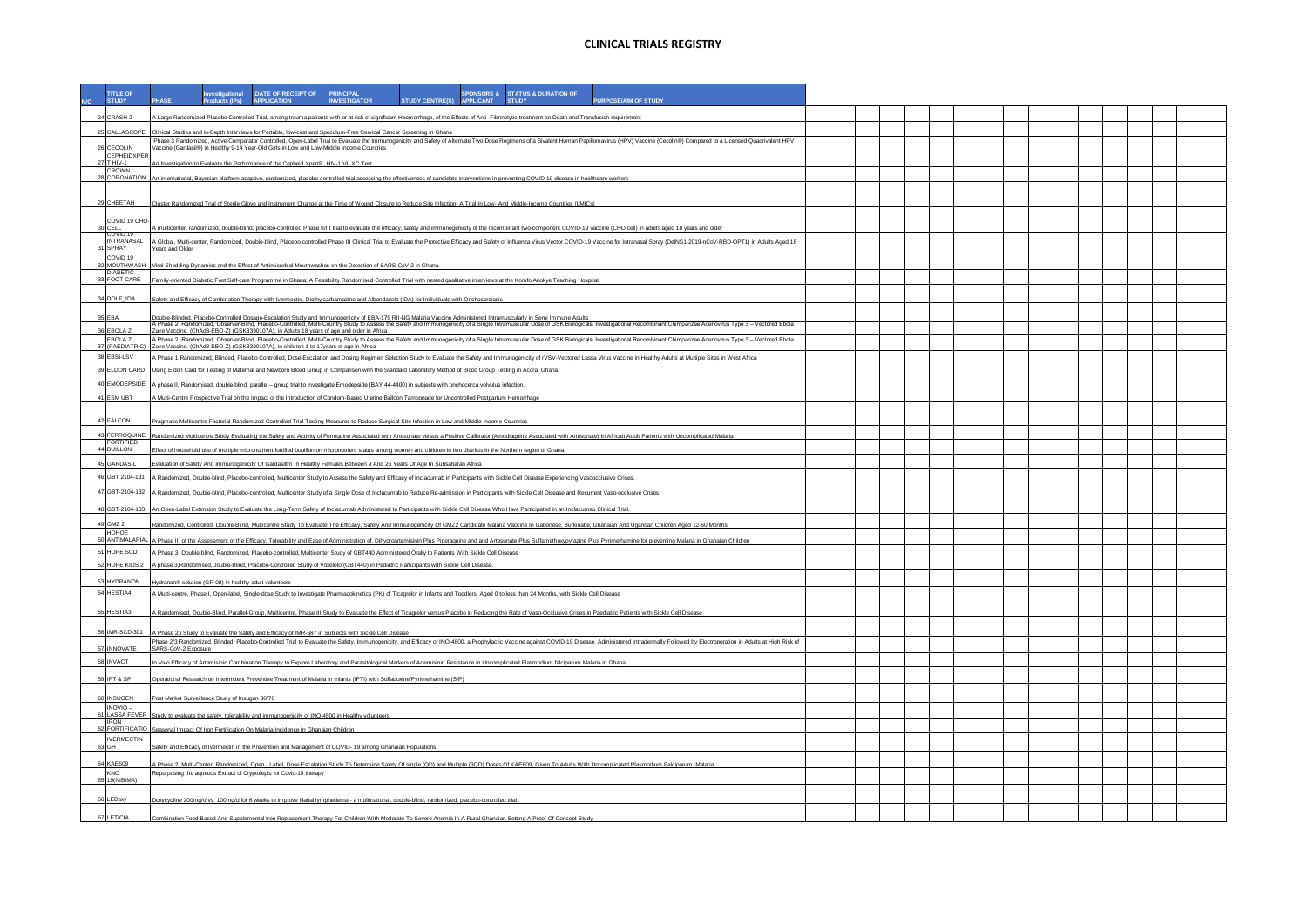| <b>TITLE OF</b><br><b>STUDY</b>    |                                 | nvestigational<br>ducts (IPs)                    | , DATE OF RECEIPT OF<br><b>APPLICATION</b>                                                                                                                                                                                                                                                                                                                                                                                | PRINCIPAL<br><b>INVESTIGATOR</b> | <b>STUDY CENTRE(S)</b> | <b>APPLICANT</b> | SPONSORS & STATUS & DURATION OF<br><b>STUDY</b> | PURPOSE/AIM OF STUDY |  |  |  |  |  |  |  |  |
|------------------------------------|---------------------------------|--------------------------------------------------|---------------------------------------------------------------------------------------------------------------------------------------------------------------------------------------------------------------------------------------------------------------------------------------------------------------------------------------------------------------------------------------------------------------------------|----------------------------------|------------------------|------------------|-------------------------------------------------|----------------------|--|--|--|--|--|--|--|--|
| 68 LIVZON                          |                                 |                                                  | Global, Multi-Center, Randomized, Double-Blind, Placebo-Controlled, Phase III Clinical Study to Evaluate the Efficacy, Safety, and Immunogenicity of Recombinant SARS-CoV-2 Fusion Protein Vaccine (V01) in Adults Aged 18 Yea                                                                                                                                                                                            |                                  |                        |                  |                                                 |                      |  |  |  |  |  |  |  |  |
| 69 MAL 047                         |                                 |                                                  | Randomized, Controlled, Partially-Blind Study Of The Safety And Immunogenicity Of Glaxosmithkline Biologicals' Candidate Plasmodium Falciparum Vaccines RTS, S/AS02D And RTS, S/AS01E, When Administered IM According To A Thr                                                                                                                                                                                            |                                  |                        |                  |                                                 |                      |  |  |  |  |  |  |  |  |
|                                    |                                 | In Children Aged 5 To 17 Months Living In Ghana. | Randomized, Open, Controlled Study Of The Safety Of The And Immunogenicity Of GSK Biologicals' Candidate Plasmodium Falciparium Malaria vaccine RTS, S/AS01E when incorporated into an expanded program on immunization (EPI)                                                                                                                                                                                             |                                  |                        |                  |                                                 |                      |  |  |  |  |  |  |  |  |
| 70 MAI 050                         |                                 |                                                  | ncludes DTPWHEPB/HIB.OPV, Measles and yellow fever vaccination in infants living in malaria- Endemic Regions- 050                                                                                                                                                                                                                                                                                                         |                                  |                        |                  |                                                 |                      |  |  |  |  |  |  |  |  |
| 71 MAI 055                         | Transmission Settings In Africa |                                                  | Double Blind (Observer Blind), Randomised, Controlled Multicentre Study To Evaluate In Infants And Children, The Efficacy Of RTS,S/AS10E Candidate Vaccine Against Malaria Disease Caused By P. Falciparium Infection Across D                                                                                                                                                                                            |                                  |                        |                  |                                                 |                      |  |  |  |  |  |  |  |  |
| 72 MAL 063                         | Africa                          |                                                  | Randomized, Open, Controlled Study To Evaluate The Immune Response To The Hepatitis B Antigen Of The RTS,S /AS01E Candidate Vaccine, When Administrated As Primary Vaccination Integrated Into An EPI Regimen To Infants Livin                                                                                                                                                                                            |                                  |                        |                  |                                                 |                      |  |  |  |  |  |  |  |  |
| 73 MAI 073                         |                                 |                                                  | Phase IIIb randomized, open, controlled, multi-center study to evaluate the immunogenicity and safety of the RTS,S/AS01E candidate malaria vaccine, when administered as primary vaccination at 6, 7.5 and 9 months of age wit<br>of measles, rubella and yellow fever vaccines followed by an RTS,S/AS01E booster vaccination 18 months post Dose 3, to children living in sub-Saharan Africa                            |                                  |                        |                  |                                                 |                      |  |  |  |  |  |  |  |  |
|                                    |                                 |                                                  | hase Ilb Randomized, Open-Label, Controlled, Multi-Centre Study of the Efficacy, Safety and Immunogenicity of GSK Biologicals' Candidate Malaria Vaccine RTS, S/AS01E Evaluating Schedules with or without Fractional Doses, e                                                                                                                                                                                            |                                  |                        |                  |                                                 |                      |  |  |  |  |  |  |  |  |
| 74 MAL 094<br>MDGH-MOX-            |                                 |                                                  | Doses, in Children 5-17 Months of age Living in Sub-Saharan Africa.<br>An open-label study of the pharmacokinetics and safety of a single dose of moxidectin per oral in subjects aged 4 to 17 years with (or at risk of) onchocerciasis to identify an optimal dose for treatment of children 4 to 1                                                                                                                     |                                  |                        |                  |                                                 |                      |  |  |  |  |  |  |  |  |
| 75 1006                            |                                 |                                                  |                                                                                                                                                                                                                                                                                                                                                                                                                           |                                  |                        |                  |                                                 |                      |  |  |  |  |  |  |  |  |
| MEBENDAZOL                         |                                 |                                                  |                                                                                                                                                                                                                                                                                                                                                                                                                           |                                  |                        |                  |                                                 |                      |  |  |  |  |  |  |  |  |
| 76 E<br>MEFLOQCHLO                 |                                 |                                                  | Efficacy and Safety Of A Single Dose Reigimen And A Multi Dose Regimen Of Mebendazole Against Hookworm Infections In Children And Adolescents In Ghana : A Randomized Control Trail                                                                                                                                                                                                                                       |                                  |                        |                  |                                                 |                      |  |  |  |  |  |  |  |  |
| <b>77 AZITH</b>                    |                                 |                                                  | A Phase III, Randomized, Opened-Label, Comparative Trial Of Azithromycin Plus Chloroquine Versus Mefloquine For The Treatment Of Uncomplicated Plasmodium Falciparum Malaria In Africa.<br>MENINGOCOC A Phase II, Double Blind, Randomized, Controlled, Dose Ranging Study to Evaluate the Salety, Immunogenicity Dose Response and Schedule Response of a Meningococcal A Conjugate Vaccine administered concomitantly w |                                  |                        |                  |                                                 |                      |  |  |  |  |  |  |  |  |
| 78 CAI - A                         | nfants                          |                                                  |                                                                                                                                                                                                                                                                                                                                                                                                                           |                                  |                        |                  |                                                 |                      |  |  |  |  |  |  |  |  |
| 79 MMS                             |                                 |                                                  | The Use Of A Multiple Micronutrient Supplement In Women Of Reproductive Age                                                                                                                                                                                                                                                                                                                                               |                                  |                        |                  |                                                 |                      |  |  |  |  |  |  |  |  |
| 80 MoRiOn                          |                                 |                                                  | The Efficacy of Rifapentine 900mg/d plus Moxifloxacin 400mg/d given for 14 or 7 days against Onchocerciasis - a Randomized, Controlled, Parallel-Group, Open Label, Phase II Pilot Trial                                                                                                                                                                                                                                  |                                  |                        |                  |                                                 |                      |  |  |  |  |  |  |  |  |
| 81 MOXIDECTIN<br>MOXIDECTIN-       |                                 |                                                  | tandomized, single-ascending dose, Ivermectin-controlled, double-blind, safety, tolerability, pharmacokinetic and efficacy study of orally administered Moxidectin in subjects with Onchocerca volvulus Infection                                                                                                                                                                                                         |                                  |                        |                  |                                                 |                      |  |  |  |  |  |  |  |  |
| 82 IVERMECTIN                      |                                 |                                                  | N Phase III Randomized, Single-Ascending-Dose, Ivermectin-Controlled, Double-Blind, Safety, Tolerability, Pharmacokinetic, and Efficacy Study of Orally Administered Moxidectin in Subjects with Onchocerca volvulus Infection                                                                                                                                                                                            |                                  |                        |                  |                                                 |                      |  |  |  |  |  |  |  |  |
| 83 MULTIMAL                        |                                 |                                                  | Multi-Drug Combination-Therapies to prevent the Development of Drug Resistance: Phase II Controlled Clinical Trial Assessing Candidate Regimens of Multiple-Antimalarial Combinations for the Treatment of Uncomplicated Malar                                                                                                                                                                                            |                                  |                        |                  |                                                 |                      |  |  |  |  |  |  |  |  |
| MYCOPIROX<br>84 AGRAY              |                                 |                                                  | Randomized, open labelled trial to evaluate the efficacy, safety and tolerability of mycopirox vaginal cream in the treatment of mixed infection vaginitis                                                                                                                                                                                                                                                                |                                  |                        |                  |                                                 |                      |  |  |  |  |  |  |  |  |
| 85 NEOVITA                         | easibility Studies              |                                                  |                                                                                                                                                                                                                                                                                                                                                                                                                           |                                  |                        |                  |                                                 |                      |  |  |  |  |  |  |  |  |
| <b>NOGLICHI</b><br>86 FILARIASIS   |                                 |                                                  | Determination of the Prevalence of LF Infection in Districts Not Included in LF Control Activities and of the Basis for Integrated Implementation of LF - Onchocerciasis Elimination Strategies in Potentially Co-endemic Area                                                                                                                                                                                            |                                  |                        |                  |                                                 |                      |  |  |  |  |  |  |  |  |
|                                    |                                 |                                                  | 87 NOGUCHI SCD A Phase 1B Dose - Finding Pharmacokinetics and Pharmacodynamic Study Oof NVX - 508 In Sickle Cell Disease (SCD) Patients                                                                                                                                                                                                                                                                                   |                                  |                        |                  |                                                 |                      |  |  |  |  |  |  |  |  |
| NON-INVASIVE<br>88 HAEM DEVICE     |                                 |                                                  | Comparison of Hemoglobin Values as Measured By The Pronto And Pronto 7 Non-Invasive Hemoglobin Devices, The Hemocue Hb 201+, And A Hematology Analyzer Among Pregnant Women Attending Antenatal Care Clinic In Ghana                                                                                                                                                                                                      |                                  |                        |                  |                                                 |                      |  |  |  |  |  |  |  |  |
| 89 NOVASIL                         |                                 |                                                  | Safety and Efficacy Evaluation of Novasil: Strategy for the Protection of Humans from Aflatoxin Toxicity                                                                                                                                                                                                                                                                                                                  |                                  |                        |                  |                                                 |                      |  |  |  |  |  |  |  |  |
| 90 NOVIC TRIAL                     |                                 |                                                  | Novel vacuum-induced Haemorrhage control for postpartum Haemorrhage: a multicentre randomised trial                                                                                                                                                                                                                                                                                                                       |                                  |                        |                  |                                                 |                      |  |  |  |  |  |  |  |  |
| 91 OXYTOCIN                        |                                 |                                                  | Determining the Effect of Prophylactic Administration Of Oxytocin In Uniject™ By A Community Health Officer On Post-Partum Haemorrage At Home Births In The Kintampo North And South Districts Of Ghana                                                                                                                                                                                                                   |                                  |                        |                  |                                                 |                      |  |  |  |  |  |  |  |  |
| PFCSP_MVAC                         |                                 |                                                  |                                                                                                                                                                                                                                                                                                                                                                                                                           |                                  |                        |                  |                                                 |                      |  |  |  |  |  |  |  |  |
| 92 S_MALARIA                       |                                 |                                                  | Partial Double-Blind, Randomized Study of PFCSP DNA/MVA Prime Boost Vaccine                                                                                                                                                                                                                                                                                                                                               |                                  |                        |                  |                                                 |                      |  |  |  |  |  |  |  |  |
|                                    |                                 |                                                  |                                                                                                                                                                                                                                                                                                                                                                                                                           |                                  |                        |                  |                                                 |                      |  |  |  |  |  |  |  |  |
| 93 PIVOT<br>RICH COCOA             |                                 |                                                  | Prospective Identification of Variables as Outcomes for Treatment (PIVOT): A Phase II clinical trial of hydroxyurea for children and adults with HbSC disease                                                                                                                                                                                                                                                             |                                  |                        |                  |                                                 |                      |  |  |  |  |  |  |  |  |
| 94 POWDER<br>MASTECTOMY            |                                 |                                                  | Polyphenol-rich Cocoa Powder as Adjuvant Therapy in Patients with Covid-19.                                                                                                                                                                                                                                                                                                                                               |                                  |                        |                  |                                                 |                      |  |  |  |  |  |  |  |  |
| 95 PAIN RELIEF                     |                                 |                                                  | ILTRASOUND-GUIDED ERECTOR SPINAE PLANE BLOCK FOR POST-MASTECTOMY PAIN RELIEFVe                                                                                                                                                                                                                                                                                                                                            |                                  |                        |                  |                                                 |                      |  |  |  |  |  |  |  |  |
| 96 PREGACT                         |                                 |                                                  | Evaluating the Safety And Efficacy Of Artemisinin-Based Combination Treatments For African Pregnant Women With Malaria                                                                                                                                                                                                                                                                                                    |                                  |                        |                  |                                                 |                      |  |  |  |  |  |  |  |  |
|                                    |                                 |                                                  | 97 PRENABELT A Maternal Device to Reduce the Risk of Stillbirth and Low-Birth Weight                                                                                                                                                                                                                                                                                                                                      |                                  |                        |                  |                                                 |                      |  |  |  |  |  |  |  |  |
| 98 PROBIOTIC                       |                                 |                                                  | A double-blind randomized control trial of a synbiotic vs. placebo among pregnant women to evaluate colonization of the gut microbiota of their infants with Lactobacillus plantarum (Probiotics pilot in Ghana)                                                                                                                                                                                                          |                                  |                        |                  |                                                 |                      |  |  |  |  |  |  |  |  |
| 99 ARTESUNATE                      |                                 |                                                  | andomized multicentre clinical study to assess the safety and efficacy of fixed dose formulation of oral pyronaridine artesunate tablet versus coartem in children and adult patients with acute uncomplicated plasmodium falc                                                                                                                                                                                            |                                  |                        |                  |                                                 |                      |  |  |  |  |  |  |  |  |
| <b>PRUK</b><br>100 DIPSTICK        |                                 |                                                  | alidation of a Protein Creatinine (PrCr) Dipstick Diagnostic Test for Proteinuria Screening on Antenatal Care Clinics in Ghana                                                                                                                                                                                                                                                                                            |                                  |                        |                  |                                                 |                      |  |  |  |  |  |  |  |  |
| 101 PRCR SPOT                      | Outcome Triage (SPOT) score     |                                                  | Evaluating the clinical utility and operational fit of the lifeAssay Diagnostics Test-It TM PrCr urinary dipstick test to assess risk of pre- eclampsia in referral hospitals in Ghana: A SPOT nested study, developing and VA                                                                                                                                                                                            |                                  |                        |                  |                                                 |                      |  |  |  |  |  |  |  |  |
|                                    |                                 |                                                  |                                                                                                                                                                                                                                                                                                                                                                                                                           |                                  |                        |                  |                                                 |                      |  |  |  |  |  |  |  |  |
| 102 RECOVERY<br><b>RIFAMPIN VS</b> |                                 |                                                  | Randomized Evaluation of Covid-19 Therapy (RECOVERY)                                                                                                                                                                                                                                                                                                                                                                      |                                  |                        |                  |                                                 |                      |  |  |  |  |  |  |  |  |
| 103 ISONIAZID                      |                                 |                                                  | Randomized Clinical Trial of 4 months Rifampin versus 9 months Isoniazid for treating Latent TB Infection                                                                                                                                                                                                                                                                                                                 |                                  |                        |                  |                                                 |                      |  |  |  |  |  |  |  |  |
| 104 ROTARIX                        |                                 |                                                  | Immunogenicity of The Human Rotavirus Vaccine (Rotarixtm) At Varying Schedules and Ages in Rural Ghana                                                                                                                                                                                                                                                                                                                    |                                  |                        |                  |                                                 |                      |  |  |  |  |  |  |  |  |
|                                    |                                 |                                                  | 105 ROTASHIELD The Randomized, Double-Blind, Placebo-Controlled Evaluation of The Efficacy, Immunogenicity, and Safety of 2 Single Doses of RRV-TV in Neonates/Infants                                                                                                                                                                                                                                                    |                                  |                        |                  |                                                 |                      |  |  |  |  |  |  |  |  |
| 106 ROTATEQ                        |                                 |                                                  | Efficacy, Safety and Immunogenicity of RotateqTM Among Infants in Africa and Asia.                                                                                                                                                                                                                                                                                                                                        |                                  |                        |                  |                                                 |                      |  |  |  |  |  |  |  |  |
| 107 SALIF                          |                                 |                                                  | A Phase 3b, Randomized, Open-label Clinical Study to Demonstrate non-inferiority in Virologic Response Rates of HIV-1 RNA Suppression <400 Copies/mL of TDF/FTC/RPV Versus TDF/FTC/RFV in First-line Antiretroviral NNRT/-base<br>Switching At Low HIV-1 RNA Into Fixed Dose Combinations                                                                                                                                 |                                  |                        |                  |                                                 |                      |  |  |  |  |  |  |  |  |